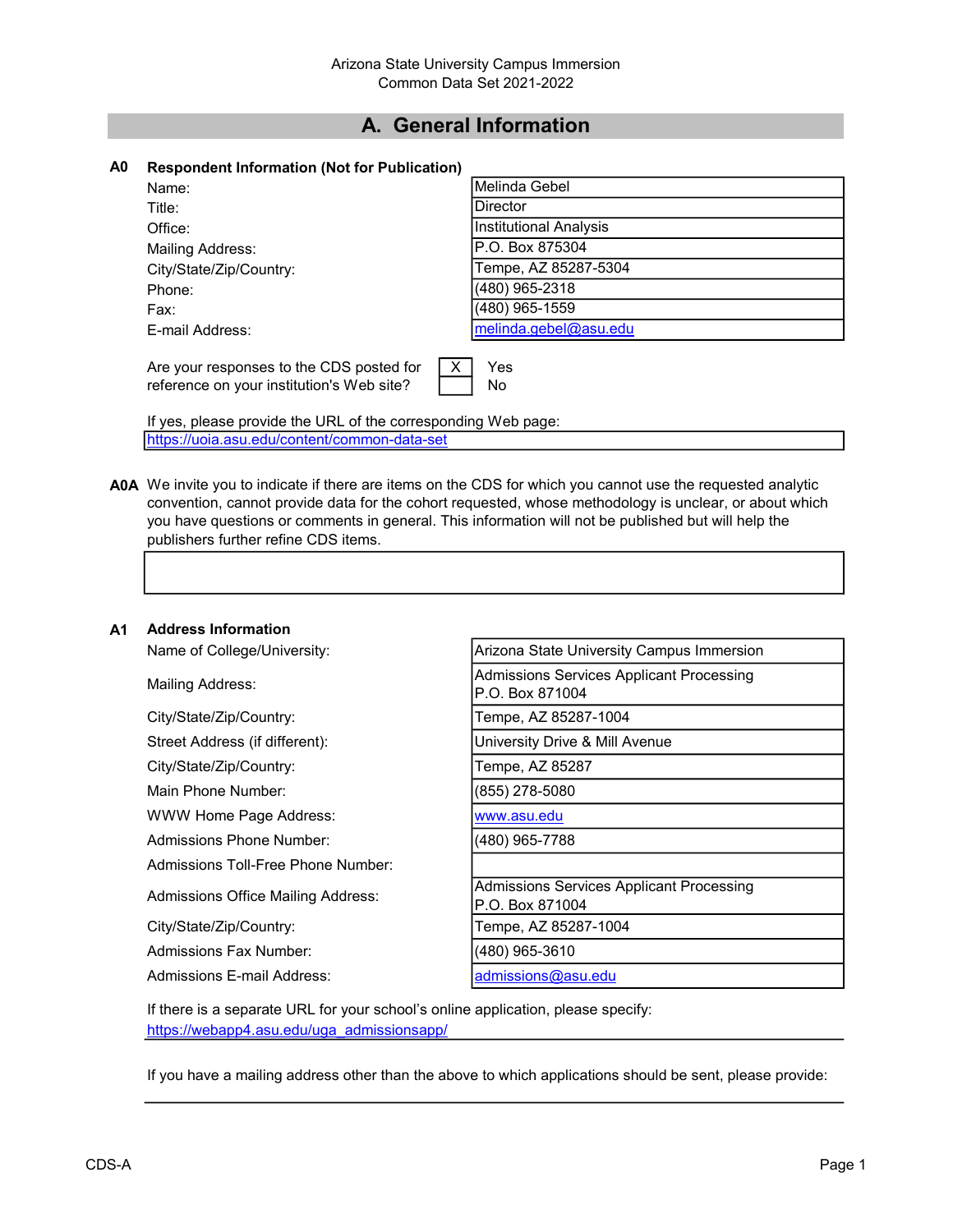#### Arizona State University Campus Immersion Common Data Set 2021-2022

## A2 Source of institutional control (Check only one):

Public Private (nonprofit) Proprietary

#### A3 Classify your undergraduate institution:



X Coeducational college Men's college Women's college

#### A4 Academic year calendar:

| Semester                       |
|--------------------------------|
| Quarter                        |
| Trimester                      |
| $4 - 1 - 4$                    |
| Continuous                     |
| Differs by program (describe): |

If your academic year has changed because of the COVID-19 pandemic, please indicate as other below.

Other (describe):

## A5 Degrees offered by your institution:

| Certificate                             |
|-----------------------------------------|
| Diploma                                 |
| Associate                               |
| Transfer Associate                      |
| Terminal Associate                      |
| Bachelor's                              |
| Postbachelor's certificate              |
| Master's                                |
| Post-master's certificate               |
| Doctoral degree research/scholarship    |
| Doctoral degree – professional practice |
| Doctoral degree -- other                |
|                                         |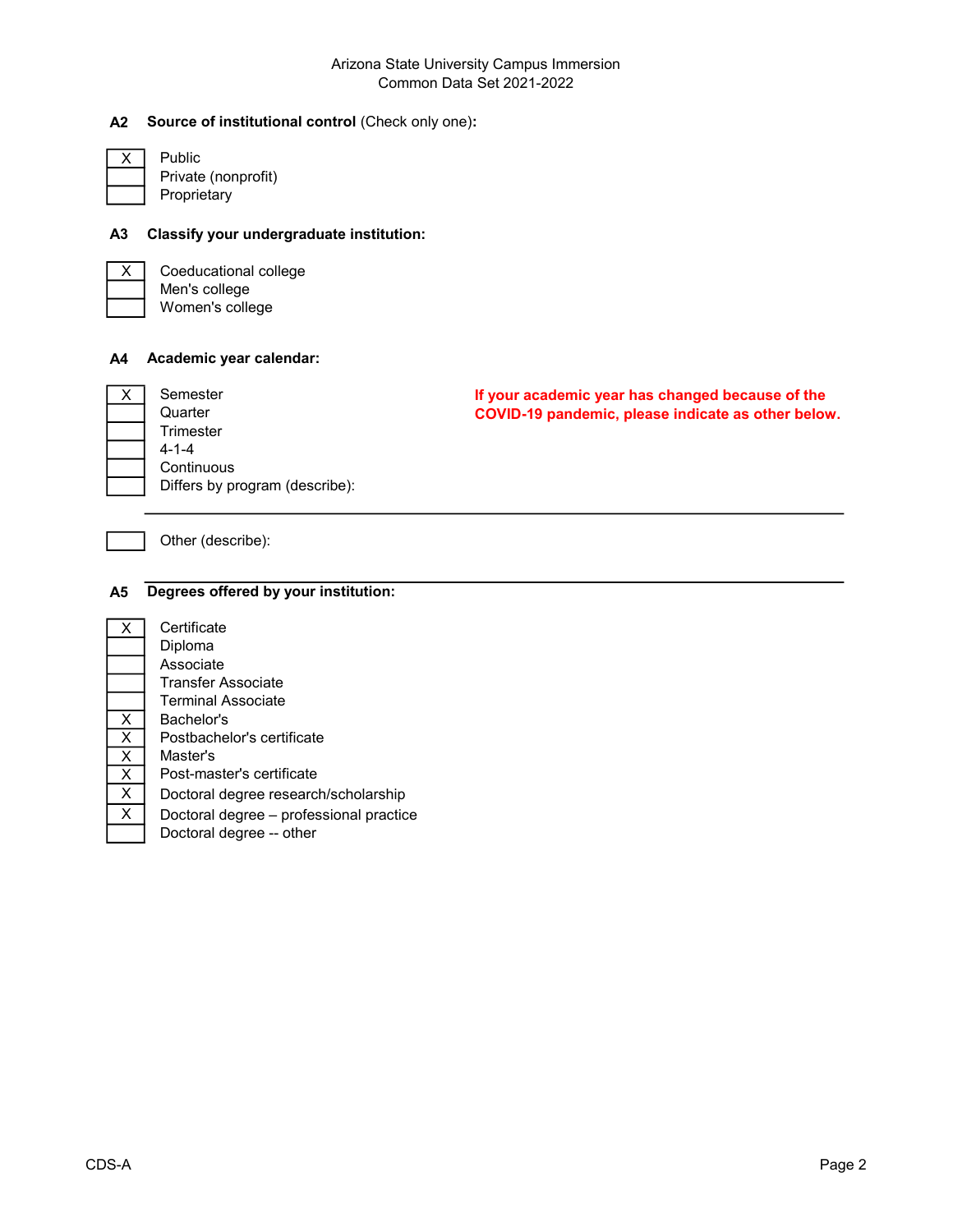## B. ENROLLMENT AND PERSISTENCE

#### B1 Institutional Enrollment - Men and Women

Provide numbers of students for each of the following categories as of the institution's official fall reporting date or as of October 15, 2021.

• Note: Report students formerly designated as "first professional" in the graduate cells. For information on reporting study abroad students please see this link.

|                                                     | <b>FULL-TIME</b> |        | <b>PART-TIME</b> |       |
|-----------------------------------------------------|------------------|--------|------------------|-------|
|                                                     | Men              | Women  | Men              | Women |
| Undergraduates                                      |                  |        |                  |       |
| Degree-seeking, first-time freshmen                 | 6,917            | 7,180  | 79               | 74    |
| Other first-year, degree-seeking                    | 732              | 541    | 113              | 98    |
| All other degree-seeking                            | 21,673           | 21,950 | 2,797            | 2,062 |
| <b>Total degree-seeking</b>                         | 29,322           | 29,671 | 2,989            | 2,234 |
| All other undergraduates enrolled in credit courses | 28               | 49     | 183              | 240   |
| <b>Total undergraduates</b>                         | 29,350           | 29,720 | 3,172            | 2,474 |
| <b>Graduate</b>                                     |                  |        |                  |       |
| Degree-seeking, first-time                          | 2,899            | 2,427  | 125              | 184   |
| All other degree-seeking                            | 2,518            | 2,399  | 1,153            | 1,070 |
| All other graduates enrolled in credit courses      | 45               | 43     | 118              | 184   |
| <b>Total graduate</b>                               | 5,462            | 4,869  | 1,396            | 1,438 |
| <b>Total all students</b>                           | 34,812           | 34,589 | 4,568            | 3,912 |
| Total all undergraduates                            | 64,716           |        |                  |       |

| <b>GRAND TOTAL ALL STUDENTS</b> | 77.881 |
|---------------------------------|--------|
| Total all graduate              | 13.165 |
| I otal all undergraduates       | 64.716 |

#### B2 Enrollment by Racial/Ethnic Category.

Provide numbers of undergraduate students for each of the following categories as of the institution's official fall reporting date or as of October 15, 2021.

- Include international students only in the category "Nonresident aliens."
- Complete the "Total Undergraduates" column only if you cannot provide data for the first two columns.
- Report as your institution reports to IPEDS: persons who are Hispanic should be reported only on the Hispanic line, not under any race, and persons who are non-Hispanic multi-racial should be reported only under "Two or more races."

|                                                         | Degree-Seeking<br><b>First-Time</b><br><b>First Year</b> | Degree-Seeking<br><b>Undergraduates</b><br>(include first-time)<br>first-year) | <b>Total</b><br><b>Undergraduates</b><br>(both degree- and<br>non-degree-<br>seeking) |
|---------------------------------------------------------|----------------------------------------------------------|--------------------------------------------------------------------------------|---------------------------------------------------------------------------------------|
| Nonresident aliens                                      | 766                                                      | 3,966                                                                          | 4,040                                                                                 |
| Hispanic/Latino                                         | 3,715                                                    | 16,827                                                                         | 16,843                                                                                |
| Black or African American, non-Hispanic                 | 653                                                      | 2,825                                                                          | 2,834                                                                                 |
| White, non-Hispanic                                     | 6,450                                                    | 29,780                                                                         | 29,822                                                                                |
| American Indian or Alaska Native, non-Hispanic          | 131                                                      | 731                                                                            | 733                                                                                   |
| Asian, non-Hispanic                                     | 1,282                                                    | 5,377                                                                          | 5,382                                                                                 |
| Native Hawaiian or other Pacific Islander, non-Hispanic | 36                                                       | 120                                                                            | 121                                                                                   |
| Two or more races, non-Hispanic                         | 778                                                      | 3,251                                                                          | 3,256                                                                                 |
| Race and/or ethnicity unknown                           | 439                                                      | 1,339                                                                          | 1,685                                                                                 |
| <b>TOTAL</b>                                            | 14,250                                                   | 64,216                                                                         | 64,716                                                                                |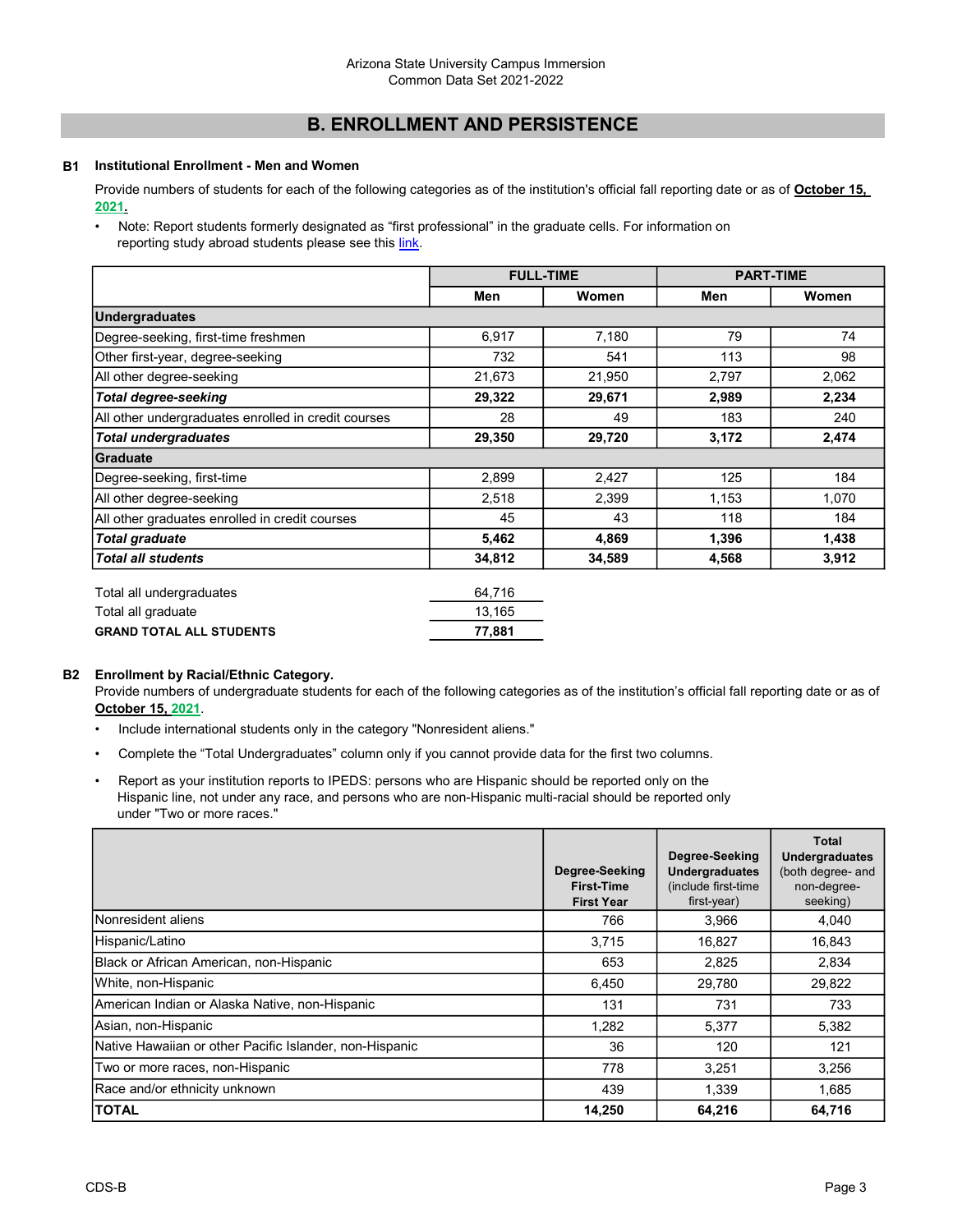## **Persistence**

#### B3 Number of degrees awarded by your institution from July 1, 2020, to June 30, 2021.

| Certificate/diploma                      | 1,312  |
|------------------------------------------|--------|
| Associate degrees                        |        |
| Bachelor's degrees                       | 14,794 |
| Postbachelor's certificates              | 172    |
| Master's degrees                         | 3,926  |
| Post-Master's certificates               | 20     |
| Doctoral degrees - research/scholarship  | 614    |
| Doctoral degrees - professional practice | 283    |
| Doctoral degrees - other                 |        |

#### B4-B21: Graduation Rates

The items in this section correspond to data elements collected by the IPEDS Web-based Data Collection System's Graduation Rate Survey (GRS).

• For complete instructions and definitions of data elements, see the IPEDS GRS Forms and Instructions for the 2021-2022 Survey.

https://nces.ed.gov/ipeds/use-the-data/survey-components/9/graduation-rates

#### In the following section for bachelor's or equivalent programs, please disaggregate the Fall 2014 and Fall 2015 cohorts (formerly CDS B4-B11) into four groups:

- Students who received a Federal Pell Grant\*
- Recipients of a subsidized Stafford Loan who did not receive a Pell Grant
- Students who did not receive either a Pell Grant or a subsidized Stafford Loan
- Total (all students, regardless of Pell Grant or subsidized loan status)

\*Students who received both a Federal Pell Grant and a subsidized Stafford Loan should be reported in the "Recipients of a Federal Pell Grant" column.

For each graduation rate grid below, the numbers in the first three columns for Questions A-G should sum to the cohort total in the fourth column (formerly CDS B4-B11).

#### For Bachelor's or Equivalent Programs

Fall 2015 Cohort

Please provide data for the Fall 2015 cohort if available. If Fall 2015 cohort data are not available, provide data for the Fall 2014 cohort.

|                                                                                                                                                                                                                                                                                     | Recipients of a<br><b>Federal Pell Grant</b> | Recipients of a<br><b>Subsidized</b><br>Stafford Loan who<br>did not receive a<br><b>Pell Grant</b> | Students who did<br>not receive either<br>a Pell Grant or a<br>subsidized<br><b>Stafford Loan</b> | Total<br>(sum of 3 columns)<br>to the left) |
|-------------------------------------------------------------------------------------------------------------------------------------------------------------------------------------------------------------------------------------------------------------------------------------|----------------------------------------------|-----------------------------------------------------------------------------------------------------|---------------------------------------------------------------------------------------------------|---------------------------------------------|
| Initial 2015 cohort of first-time, full-time, bachelor's (or<br>equivalent) degree-seeking undergraduate students                                                                                                                                                                   | 3,380                                        | 1,618                                                                                               | 6,359                                                                                             | 11,357                                      |
| Of the initial 2015 cohort, how many did not persist and did<br>not graduate for the following reasons:<br>Deceased<br>• Permanently Disabled<br>• Armed Forces<br>• Foreign Aid Service of the Federal Government<br>Official church missions<br>Report Total Allowable Exclusions | 24                                           | 9                                                                                                   | 54                                                                                                | 87                                          |

A

B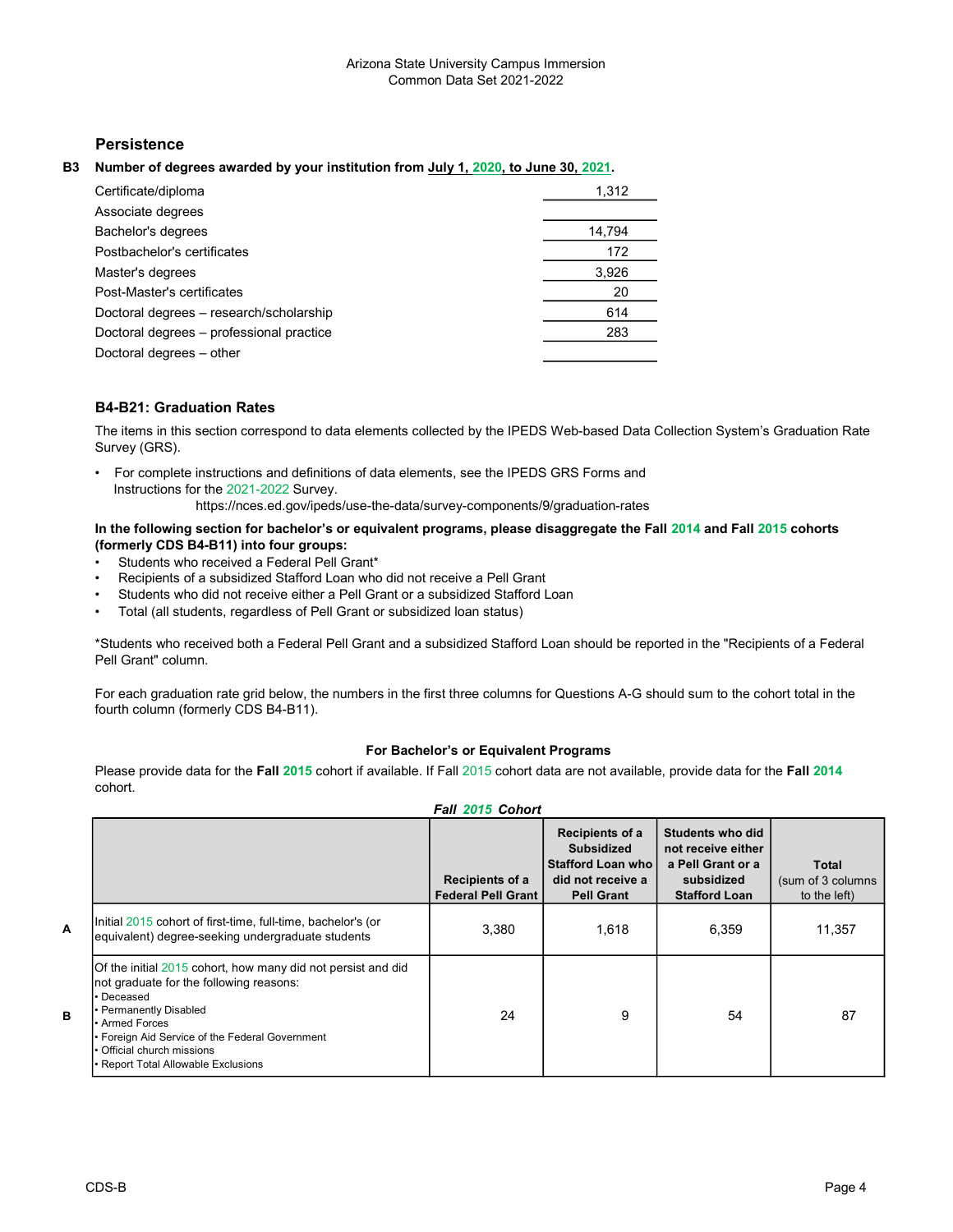#### Arizona State University Campus Immersion Common Data Set 2021-2022

| C | Final 2015 cohort, after adjusting for allowable exclusions                                                                                                   | 3,356 | 1,609 | 6,305 | 11,270 |
|---|---------------------------------------------------------------------------------------------------------------------------------------------------------------|-------|-------|-------|--------|
| D | Of the initial 2015 cohort, how many completed the program<br>in four years or less (by Aug. 31, 2019)                                                        | 1,496 | 787   | 3,610 | 5,893  |
| Е | Of the initial 2015 cohort, how many completed the program<br>In more than four years but in five years or less (after Aug. 31,<br>2019 and by Aug. 31, 2020) | 440   | 165   | 758   | 1,363  |
| F | Of the initial 2015 cohort, how many completed the program<br>In more than five years but in six years or less (after Aug. 31,<br>2020 and by Aug. 31, 2021)  | 121   | 44    | 198   | 363    |
| G | Total graduating within six years (sum of lines D, E, and F)                                                                                                  | 2,057 | 996   | 4,566 | 7,619  |
| н | Six-year graduation rate for 2015 cohort (G divided by C)                                                                                                     | 61.3% | 61.9% | 72.4% | 67.6%  |

## Fall 2014 Cohort

|   |                                                                                                                                                                                                                                                                                          | Recipients of a<br><b>Federal Pell Grant</b> | Recipients of a<br><b>Subsidized</b><br><b>Stafford Loan who</b><br>did not receive a<br><b>Pell Grant</b> | Students who did<br>not receive either<br>a Pell Grant or a<br>subsidized<br><b>Stafford Loan</b> | <b>Total</b><br>(sum of 3 columns<br>to the left) |
|---|------------------------------------------------------------------------------------------------------------------------------------------------------------------------------------------------------------------------------------------------------------------------------------------|----------------------------------------------|------------------------------------------------------------------------------------------------------------|---------------------------------------------------------------------------------------------------|---------------------------------------------------|
| A | Initial 2014 cohort of first-time, full-time, bachelor's (or<br>equivalent) degree-seeking undergraduate students                                                                                                                                                                        | 3,340                                        | 1,488                                                                                                      | 5,845                                                                                             | 10,673                                            |
| B | Of the initial 2014 cohort, how many did not persist and did<br>not graduate for the following reasons:<br>· Deceased<br>• Permanently Disabled<br>Armed Forces<br>Foreign Aid Service of the Federal Government<br>Official church missions<br><b>Report Total Allowable Exclusions</b> | 23                                           | 10                                                                                                         | 42                                                                                                | 75                                                |
| C | Final 2014 cohort, after adjusting for allowable exclusions                                                                                                                                                                                                                              | 3,317                                        | 1,478                                                                                                      | 5,803                                                                                             | 10,598                                            |
| D | Of the initial 2014 cohort, how many completed the program<br>in four years or less (by Aug. 31, 2018)                                                                                                                                                                                   | 1,439                                        | 704                                                                                                        | 3,298                                                                                             | 5,441                                             |
| Е | Of the initial 2014 cohort, how many completed the program<br>in more than four years but in five years or less (after Aug. 31,<br>2018 and by Aug. 31, 2019)                                                                                                                            | 402                                          | 175                                                                                                        | 723                                                                                               | 1,300                                             |
| F | Of the initial 2014 cohort, how many completed the program<br>in more than five years but in six years or less (after Aug. 31,<br>2019 and by Aug. 31, 2020)                                                                                                                             | 115                                          | 64                                                                                                         | 205                                                                                               | 384                                               |
| G | Total graduating within six years (sum of lines D, E, and F)                                                                                                                                                                                                                             | 1,956                                        | 943                                                                                                        | 4,226                                                                                             | 7,125                                             |
| н | Six-year graduation rate for 2014 cohort (G divided by C)                                                                                                                                                                                                                                | 59.0%                                        | 63.8%                                                                                                      | 72.8%                                                                                             | 67.2%                                             |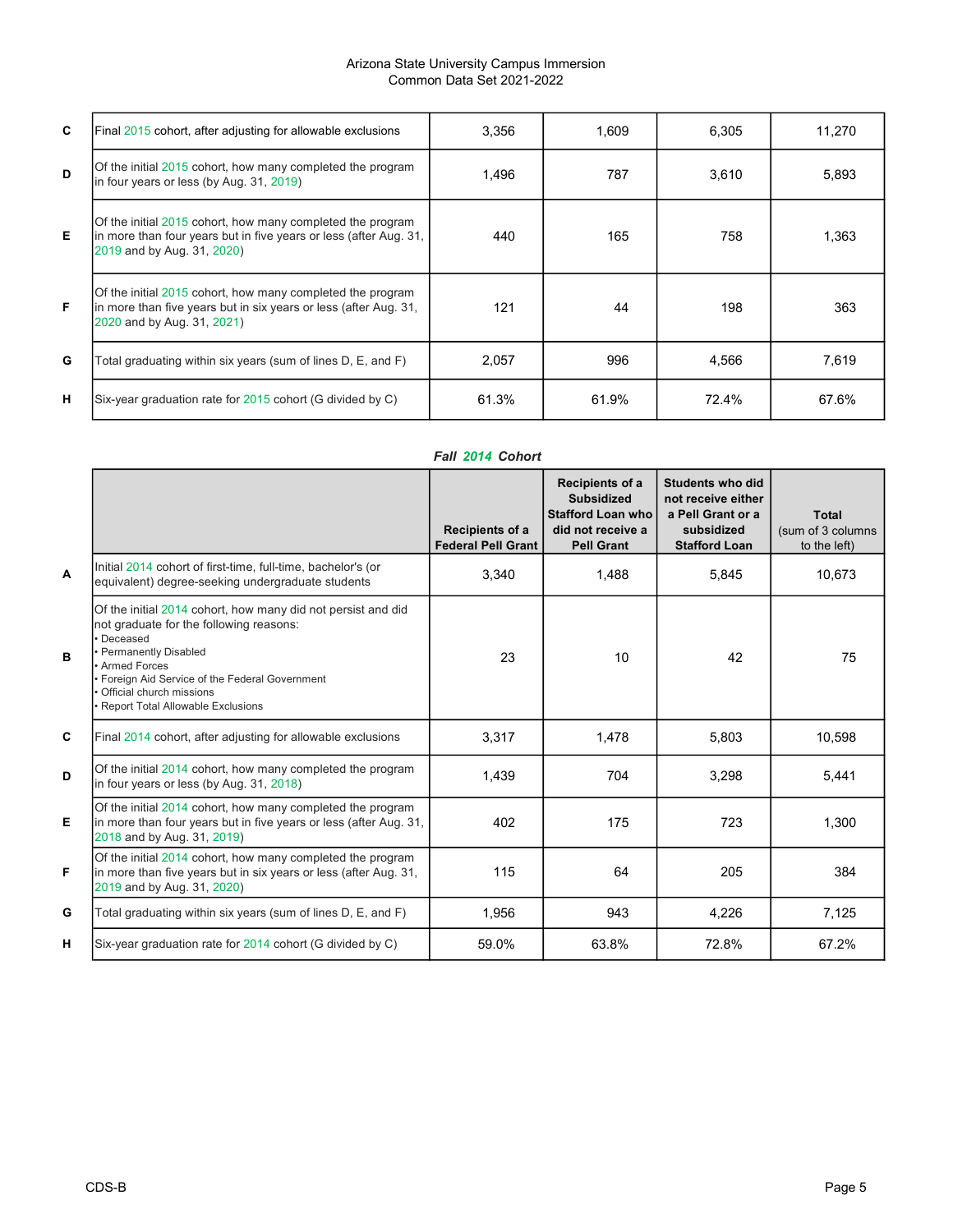#### B22. Retention Rates

Report for the cohort of all full-time, first-time bachelor's (or equivalent) degree-seeking undergraduate students who entered in Fall 2020 (or the preceding summer term).

- The initial cohort may be adjusted for students who departed for the following reasons:
	- \* Death
	- \* Permanent Disability
	- \* Service in the armed forces
	- \* Foreign aid service of the federal government
	- \* Official church missions
	- \* No other adjustments to the initial cohort should be made.
- B22 For the cohort of all full-time bachelor's (or equivalent) degree-seeking undergraduate students who entered your institution as freshmen in Fall 2020 (or the preceding summer term), what percentage was enrolled at your institution as of the date your institution calculates its official enrollment in Fall 2021.

86.0%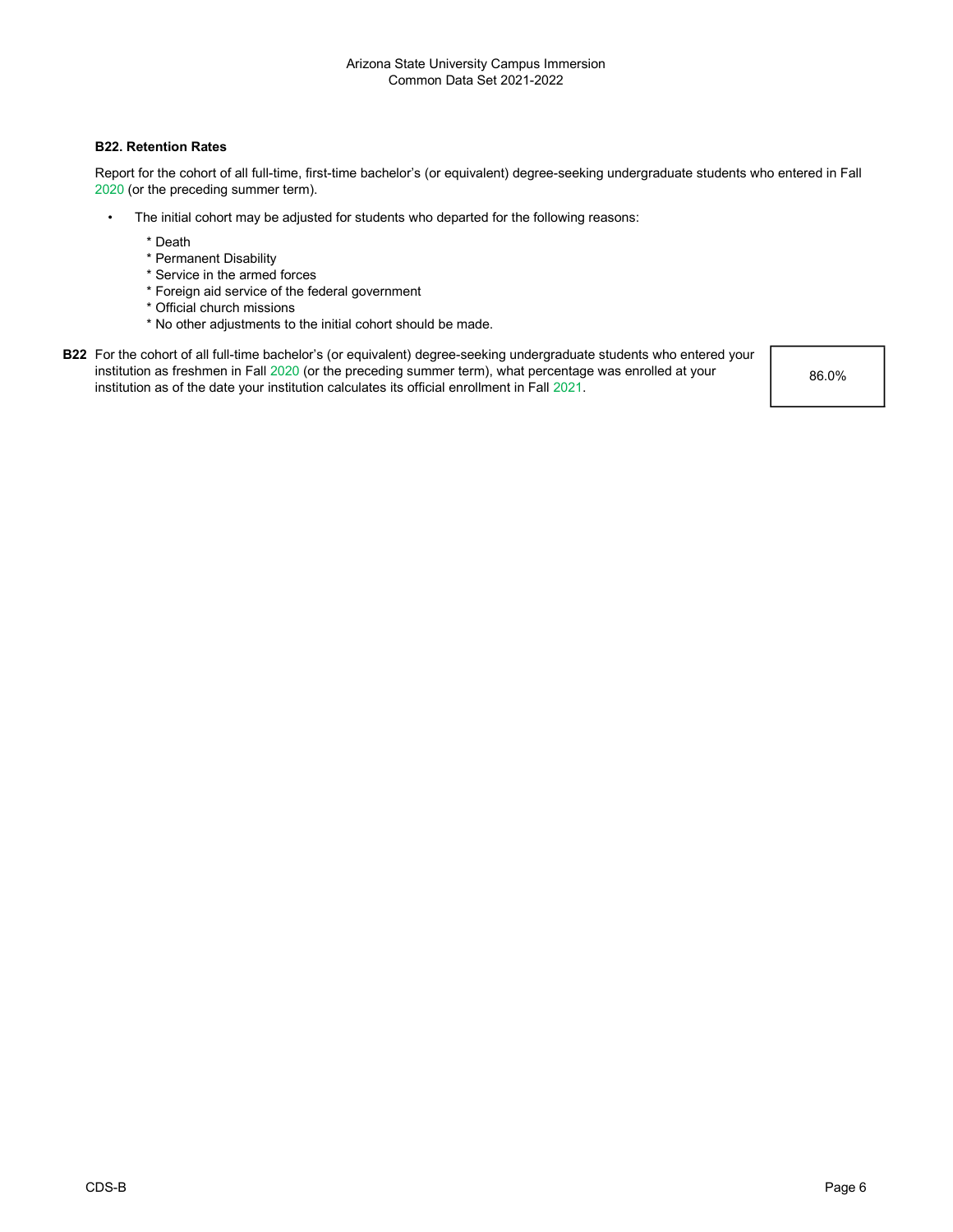## C. FIRST-TIME, FIRST-YEAR (FRESHMAN) ADMISSION

## C1-C2: Applications

- C1 First-time, first-year (freshman) students: Provide the number of degree-seeking, first-time, first-year students who applied, were admitted, and enrolled (full- or part-time) in Fall 2021.
	- Include early decision, early action, and students who began studies during summer in this cohort.
	- Applicants should include only those students who fulfilled the requirements for consideration for admission (i.e., who completed actionable applications) and who have been notified of one of the following actions: admission, non-admission, placement on waiting list, or application withdrawn (by applicant or institution).
	- Since the total may include students who did not provide gender data, the detail need not sum to the total.

| Total first-time, first-year (freshman) men who applied               | 29,380    |
|-----------------------------------------------------------------------|-----------|
| Total first-time, first-year (freshman) women who applied             | 32,223    |
|                                                                       |           |
| Total first-time, first-year (freshman) men who were admitted         | 25,323    |
| Total first-time, first-year (freshman) women who were admitted       | 29,006    |
|                                                                       |           |
| Total full-time, first-time, first-year (freshman) men who enrolled   | 6,917     |
| Total part-time, first-time, first-year (freshman) men who enrolled   | 79        |
|                                                                       |           |
| Total full-time, first-time, first-year (freshman) women who enrolled | 7,180     |
| Total part-time, first-time, first-year (freshman) women who enrolled | 74        |
|                                                                       |           |
| Total first-time, first-year (degree-seeking) who applied             | 61,603    |
| Total first times, first voor (deerse esolving) who ware admitted     | $E A$ 220 |

| Total first-time, first-year (degree-seeking) who were admitted | 54.329 |
|-----------------------------------------------------------------|--------|
| Total first-time, first-year (degree-seeking) who enrolled      | 14.250 |
|                                                                 |        |

#### C2 Freshman wait-listed students

Students who met admission requirements but whose final admission was contingent on space availability.

|                                                             | Yes | NΩ |
|-------------------------------------------------------------|-----|----|
| Do you have a policy of placing students on a waiting list? |     |    |

If yes, please answer the questions below for Fall 2021 admissions:

| <b>WAITING LIST</b>                                             | <b>TOTAL</b> |
|-----------------------------------------------------------------|--------------|
| Number of qualified applicants offered a place on waiting list: |              |
| Number accepting a place on the waiting list:                   |              |
| INumber of wait-listed students admitted:                       |              |

| Is your waiting list ranked?                          | Yes | No. |
|-------------------------------------------------------|-----|-----|
| If yes, do you release that information to students?  |     |     |
| Do you release that information to school counselors? |     |     |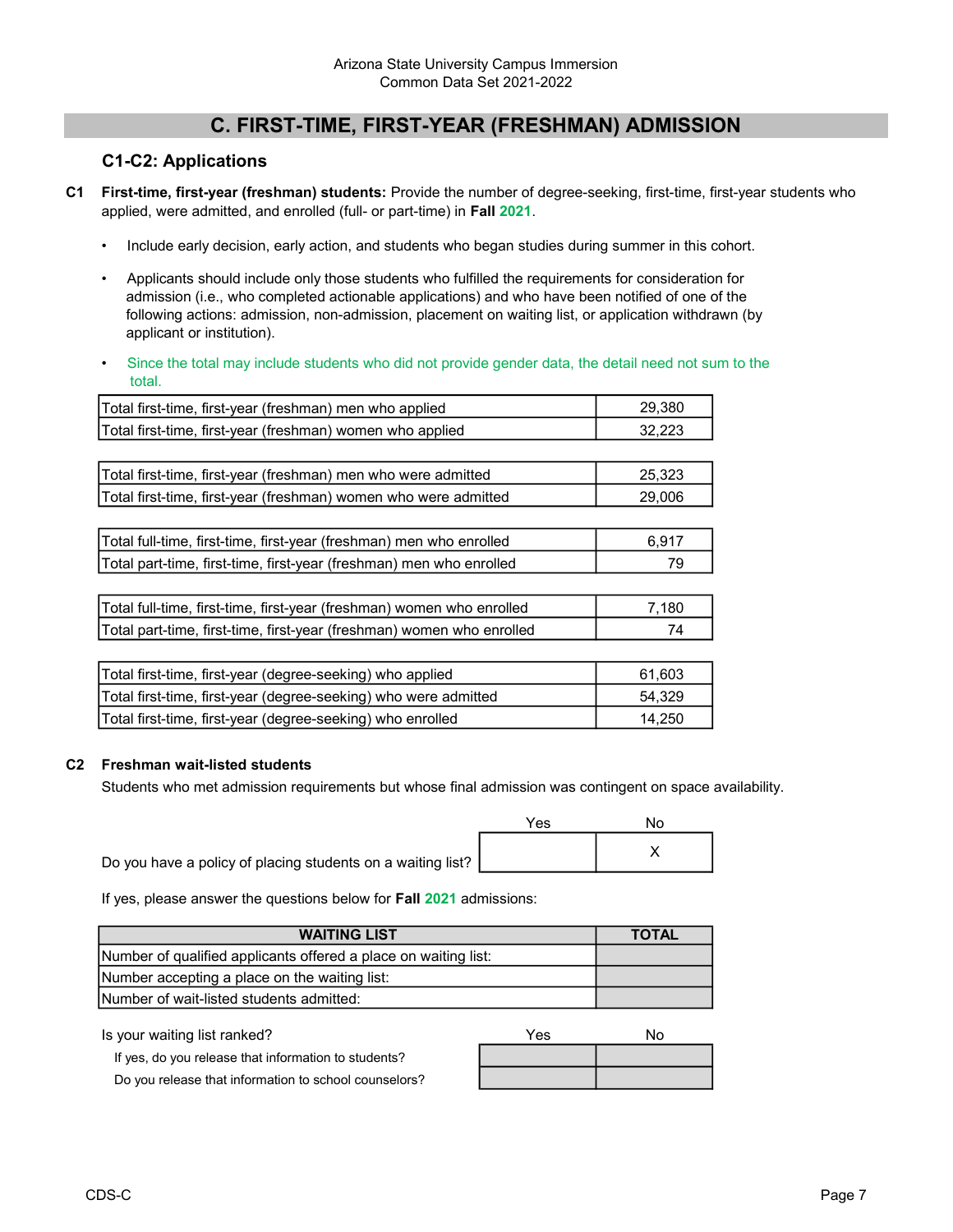## C3-C5: Admission Requirements

#### C3 High school completion requirement

Check the appropriate box to identify your high school completion requirement for degree-seeking entering students:

High school diploma is required and GED is accepted

High school diploma is required and GED is not accepted

High school diploma or equivalent is not required

#### C4 Does your institution require or recommend a general college-preparatory program for degree-seeking students? X Require

Recommend

Neither require nor recommend

C5 Distribution of high school units required and/or recommended. Specify the distribution of academic high school course units required and/or recommended of all or most degree-seeking students using Carnegie units (one unit equals one year of study or its equivalent). If you use a different system for calculating units, please convert.

|                                    | <b>Units</b><br><b>Required</b> | <b>Units</b><br>Recommended |
|------------------------------------|---------------------------------|-----------------------------|
| Total academic units               | 16                              |                             |
| English                            | 4                               |                             |
| <b>Mathematics</b>                 | 4                               |                             |
| Science                            | 3                               |                             |
| Of these, units that must be lab   | 3                               |                             |
| Foreign language                   | 2                               |                             |
| Social studies                     | 1                               |                             |
| History                            | 1                               |                             |
| Academic electives                 |                                 |                             |
| <b>Computer Science</b>            |                                 |                             |
| Visual/Performing Arts             |                                 |                             |
| Fine Arts or Career & Technical Ed |                                 |                             |

## C6-C7: Basis for Selection

C6 Do you have an open admission policy, under which virtually all secondary school graduates or students with GED equivalency diplomas are admitted without regard to academic record, test scores, or other qualifications? If so, check which applies:



Open admission policy as described above for all students

Open admission policy as described above for most students, but--

selective admission for out-of-state students

selective admission to some programs

other (explain):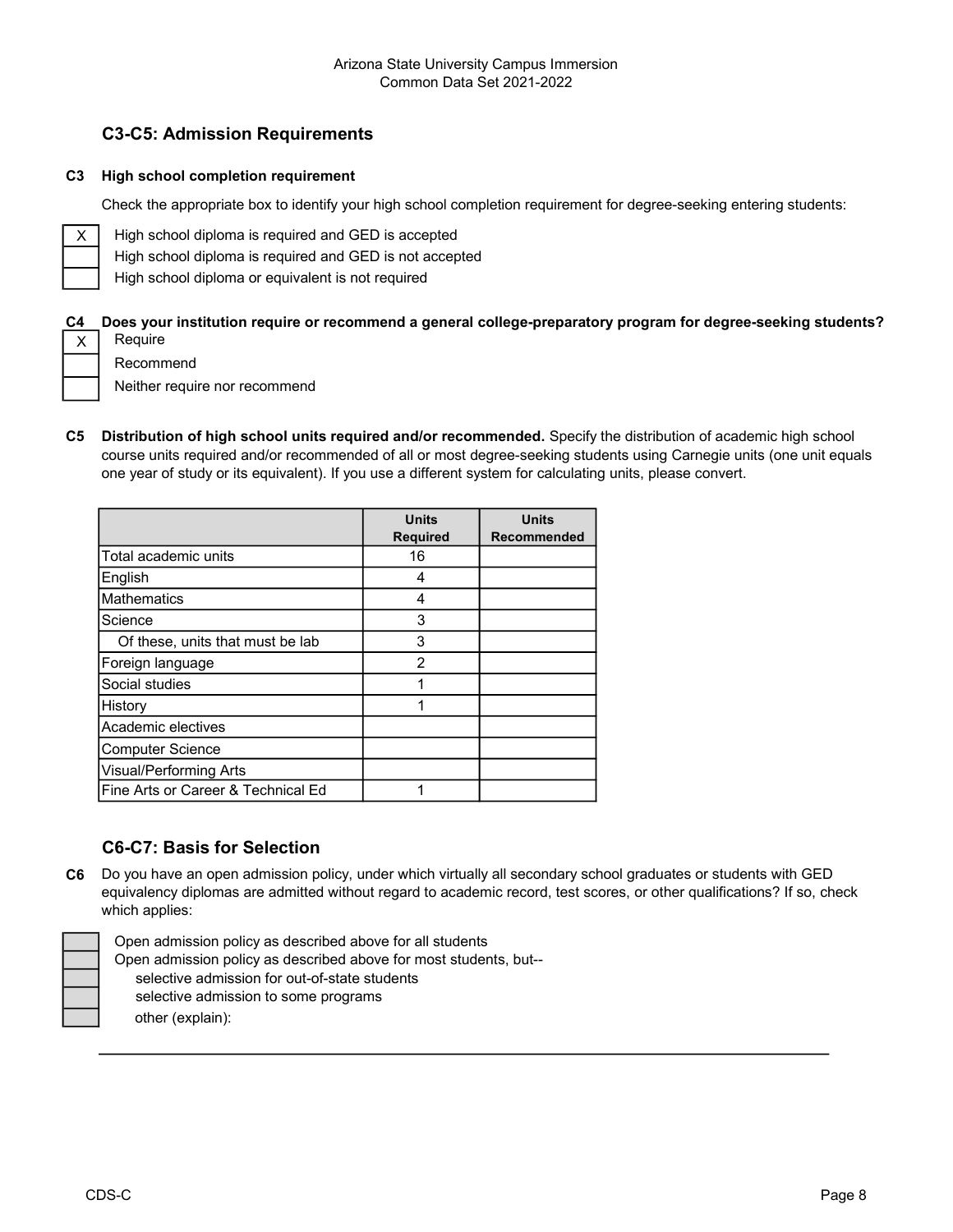C7 Relative importance of each of the following academic and nonacademic factors in your first-time, first-year, degree-seeking (freshman) admission decisions.

|                                   | <b>Very Important</b> | Important | <b>Considered</b> | <b>Not Considered</b> |
|-----------------------------------|-----------------------|-----------|-------------------|-----------------------|
| <b>Academic</b>                   |                       |           |                   |                       |
| Rigor of secondary school record  |                       | X         |                   |                       |
| Class rank                        | X                     |           |                   |                       |
| Academic GPA                      | X                     |           |                   |                       |
| Standardized test scores          |                       |           | X                 |                       |
| <b>Application Essay</b>          |                       |           |                   | X                     |
| Recommendation(s)                 |                       |           |                   | X                     |
| Nonacademic                       |                       |           |                   |                       |
| Interview                         |                       |           |                   | X                     |
| <b>Extracurricular activities</b> |                       |           |                   | X                     |
| Talent/ability                    |                       |           |                   | X                     |
| Character/personal qualities      |                       |           |                   | X                     |
| First generation                  |                       |           |                   | X                     |
| Alumni/ae relation                |                       |           |                   | X                     |
| Geographical residence            |                       |           |                   | X                     |
| State residency                   |                       |           | X                 |                       |
| Religious affiliation/commitment  |                       |           |                   | X                     |
| Racial/ethnic status              |                       |           |                   | X                     |
| Volunteer work                    |                       |           |                   | X                     |
| Work experience                   |                       |           |                   | X                     |
| Level of applicant's interest     |                       |           |                   | X                     |

## C8: SAT and ACT Policies

#### Entrance exams

Does your institution make use of SAT, ACT, or SAT Subject Test scores in admission decisions for first-time, first-year, degree-seeking applicants?

| Yes | No |
|-----|----|
|     |    |

C8A If yes, place check marks in the appropriate boxes below to reflect your institution's policies for use in admission for Fall 2023.

|                                  | <b>ADMISSION</b> |           |                         |                                        |                           |
|----------------------------------|------------------|-----------|-------------------------|----------------------------------------|---------------------------|
|                                  | <b>Require</b>   | Recommend | <b>Require for Some</b> | <b>Consider if</b><br><b>Submitted</b> | <b>Not</b><br><b>Used</b> |
| SAT or ACT                       |                  |           |                         | Χ                                      |                           |
| <b>ACT Only</b>                  |                  |           |                         |                                        |                           |
| SAT Only                         |                  |           |                         |                                        |                           |
| SAT and SAT Subject Tests or ACT |                  |           |                         |                                        |                           |
| <b>SAT Subject Tests</b>         |                  |           |                         |                                        |                           |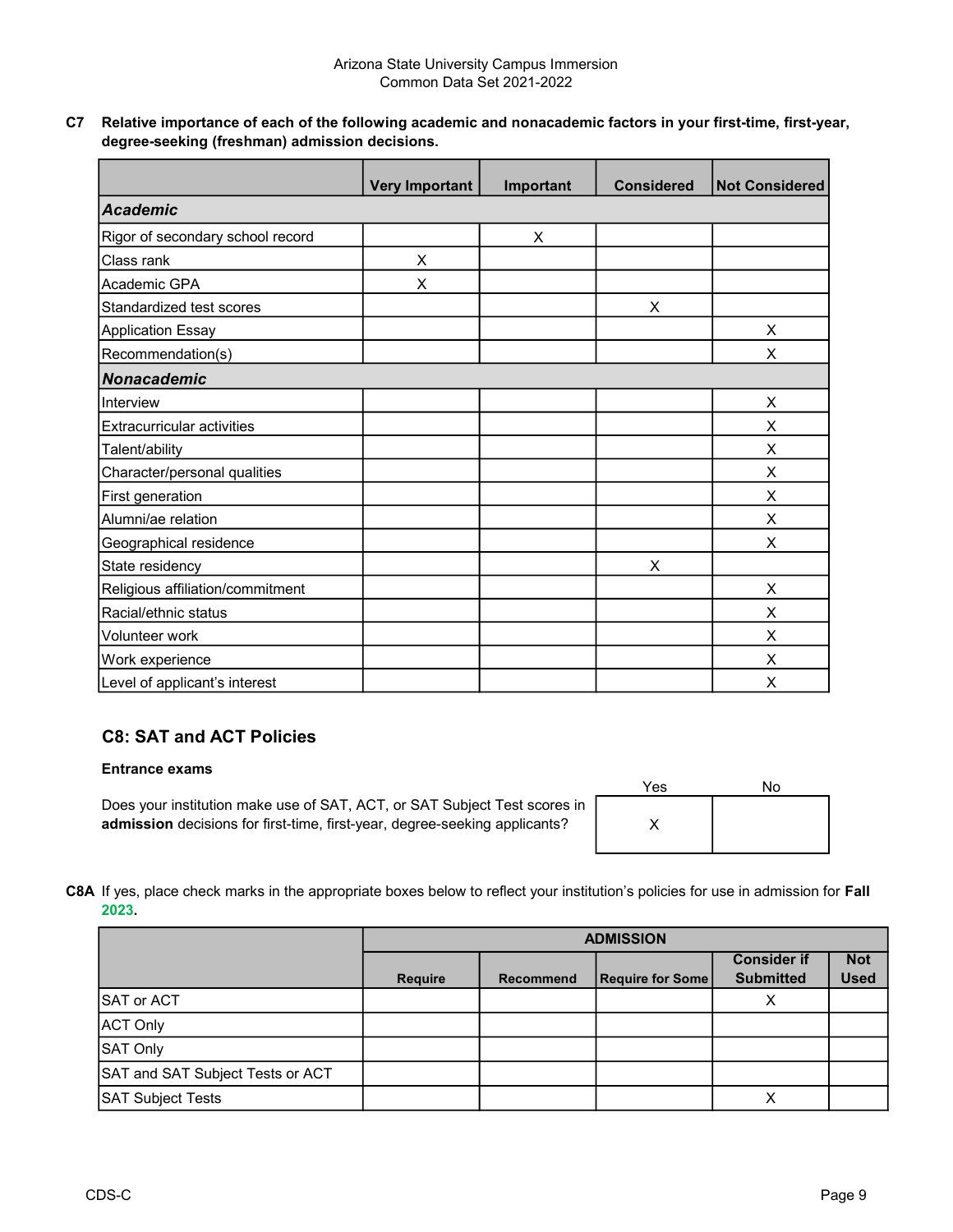C8B If your institution will make use of the ACT in admission decisions for first-time, first-year, degree-seeking applicants for Fall 2023 please indicate which ONE of the following applies (regardless of whether the writing score will be used in the admissions process):

X

ACT with writing required ACT with writing recommended

ACT with or without writing accepted

C8B If your institution will make use of the SAT in admission decisions for first-time, first-year, degree-seeking applicants for Fall 2023 please indicate which ONE of the following applies (regardless of whether the Essay score will be used in the admissions process):



SAT with or without Essay component accepted SAT with Essay component recommended SAT with Essay component required

C8C Please indicate how your institution will use the SAT or ACT essay component; check all that apply.

|                                                | <b>SAT essay</b> | <b>ACT essay</b> |
|------------------------------------------------|------------------|------------------|
| For admission                                  |                  |                  |
| For placement                                  |                  |                  |
| For advising                                   |                  |                  |
| In place of an application essay               |                  |                  |
| As a validity check on the application process |                  |                  |
| No college policy as of now                    |                  |                  |
| Not using essay component                      |                  |                  |

C8D In addition, does your institution use applicants' test scores for academic advising?

C8E Latest date by which SAT or ACT scores must be received for fall-term admission

Latest date by which SAT Subject Test scores must be received for fall-term admission

C8F If necessary, use this space to clarify your test policies (e.g., if tests are recommended for some students, or if tests are not required of some students):

| <u> 1989 - Johann Stoff, deutscher Stoffen und der Stoffen und der Stoffen und der Stoffen und der Stoffen und der</u> |  |  |
|------------------------------------------------------------------------------------------------------------------------|--|--|
|                                                                                                                        |  |  |
|                                                                                                                        |  |  |
|                                                                                                                        |  |  |
|                                                                                                                        |  |  |

C8G Please indicate which tests your institution uses for placement (e.g., state tests):

|   | <b>SAT</b>                |
|---|---------------------------|
|   | <b>ACT</b>                |
|   | <b>SAT Subject Tests</b>  |
| x | АP                        |
|   | CLEP                      |
|   | <b>Institutional Exam</b> |
|   | State Exam (specify):     |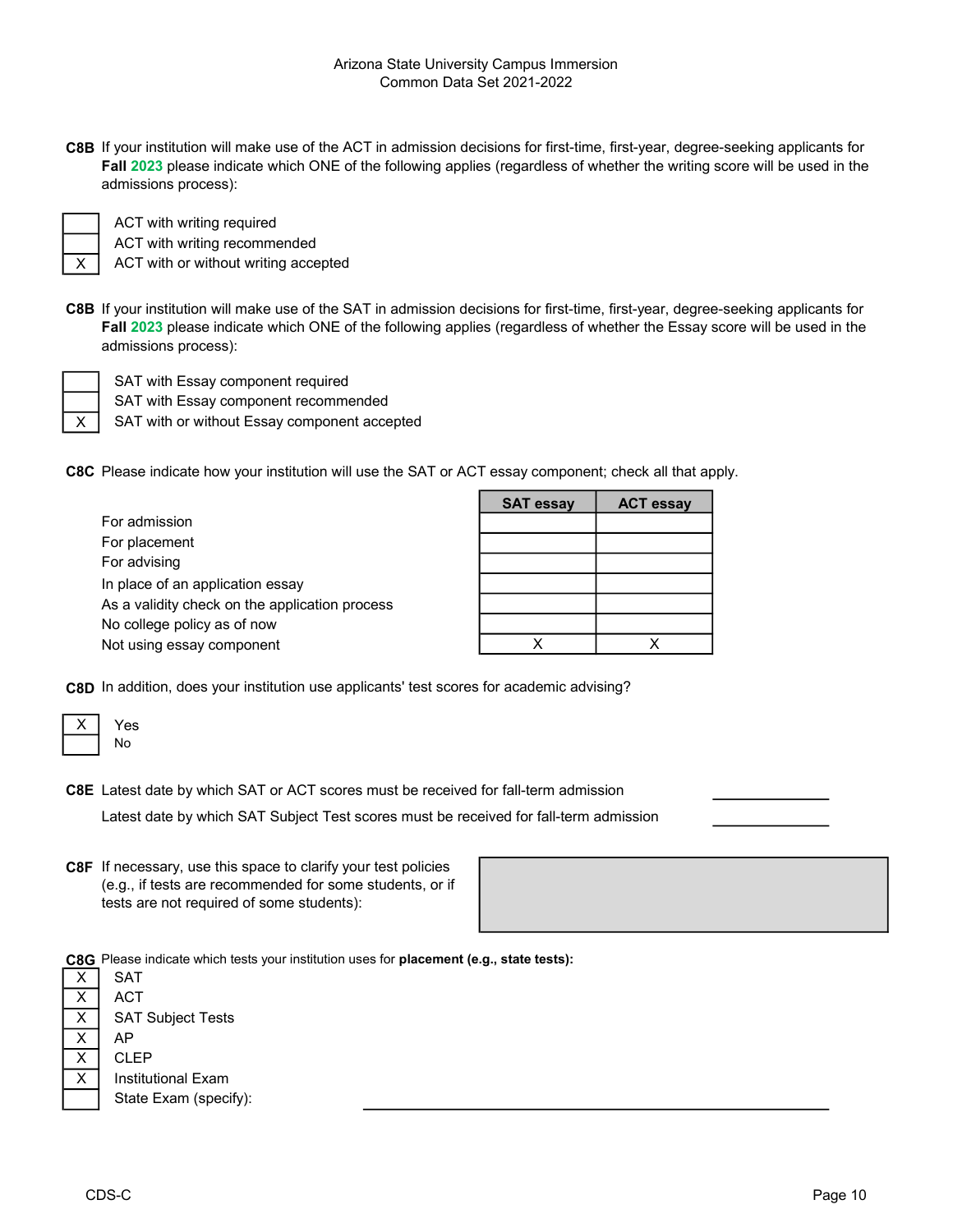## C9-C12: Freshman Profile

Provide information for ALL enrolled, degree-seeking, full-time and part-time, first-time, first-year (freshman) students enrolled in Fall 2021, including students who began studies during summer, international students/nonresident aliens, and students admitted under special arrangements.

- C9 Percent and number of first-time, first-year (freshman) students enrolled in Fall 2021 who submitted national standardized (SAT/ACT) test scores.
	- Include information for ALL enrolled, degree-seeking, first-time, first-year (freshman) students who submitted test scores.
	- Do not include partial test scores (e.g., mathematics scores but not critical reading for a category of
	- Do not convert SAT scores to ACT scores and vice versa.
	- If a student submitted multiple sets of scores for a single test, report this information according to how
		- If you consider the highest scores from either submission, use the highest combination of scores
			- If you average the scores, use the average to report the scores.

| <b>Submitting SAT Scores</b> |  |
|------------------------------|--|
| <b>Submitting ACT Scores</b> |  |

| Percent | <b>Number</b> |
|---------|---------------|
|         |               |
|         |               |

For each assessment listed below, report the score that represents the 25th percentile (the score that 25 percent of the freshman population scored at or below) and the 75th percentile score (the score that 25 percent scored at or above).

| <b>Assessment</b>                  | 25th Percentile | <b>75th Percentile</b> |
|------------------------------------|-----------------|------------------------|
| <b>SAT Composite</b>               |                 |                        |
| SAT Evidence-Based Reading/Writing |                 |                        |
| <b>SAT Math</b>                    |                 |                        |
| <b>ACT Composite</b>               |                 |                        |
| <b>ACT Math</b>                    |                 |                        |
| <b>ACT English</b>                 |                 |                        |
| <b>ACT Writing</b>                 |                 |                        |

#### Percent of first-time, first-year (freshman) students with scores in each range:

| <b>Score Range</b>   | <b>SAT Evidence-</b><br><b>Based Reading</b><br>and Writing | <b>SAT Math</b> |
|----------------------|-------------------------------------------------------------|-----------------|
| 700-800              |                                                             |                 |
| 600-699              |                                                             |                 |
| 500-599              |                                                             |                 |
| 400-499              |                                                             |                 |
| 300-399              |                                                             |                 |
| 200-299              |                                                             |                 |
| Totals should = 100% | 0.00%                                                       | 0.00%           |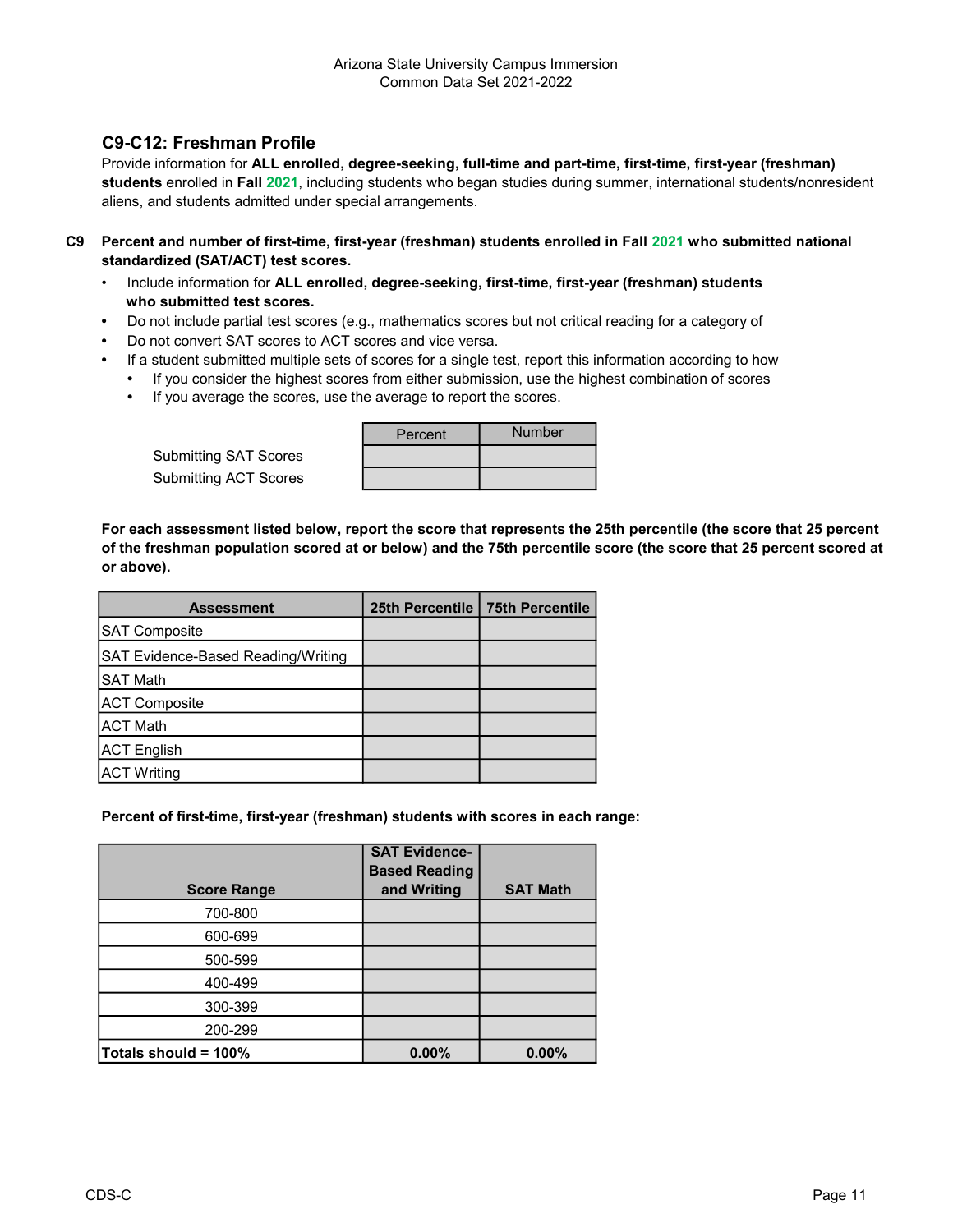| <b>Score Range</b>   | <b>SAT Composite</b> |
|----------------------|----------------------|
| 1400-1600            |                      |
| 1200-1399            |                      |
| 1000-1199            |                      |
| 800-999              |                      |
| 600-799              |                      |
| 400-599              |                      |
| Totals should = 100% | 0.00%                |

| <b>Score Range</b>   | <b>ACT Composite</b> | <b>ACT English</b> | <b>ACT Math</b> |
|----------------------|----------------------|--------------------|-----------------|
| 30-36                |                      |                    |                 |
| 24-29                |                      |                    |                 |
| 18-23                |                      |                    |                 |
| $12 - 17$            |                      |                    |                 |
| $6 - 11$             |                      |                    |                 |
| Below 6              |                      |                    |                 |
| Totals should = 100% | 0.00%                | 0.00%              | 0.00%           |

C10 Percent of all degree-seeking, first-time, first-year (freshman) students who had high school class rank within each of the following ranges (report information for those students from whom you collected high school rank information)

| <b>Assessment</b>                                                              | <b>Percent</b> |                       |
|--------------------------------------------------------------------------------|----------------|-----------------------|
| Percent in top tenth of high school graduating class                           | 28.4%          |                       |
| Percent in top quarter of high school graduating class                         | 57.6%          |                       |
| Percent in top half of high school graduating class                            | 85.3%          | Top half +            |
| Percent in bottom half of high school graduating class                         | 14.7%          | bottom half = $100\%$ |
| Percent in bottom quarter of high school graduating class                      | 2.9%           |                       |
| Percent of total first-time, first-year (freshmen) students who submitted high |                |                       |
| school class rank:                                                             | 65.2%          |                       |

C11 Percentage of all enrolled, degree-seeking, first-time, first-year (freshman) students who had high school gradepoint averages within each of the following ranges (using 4.0 scale). Report information only for those students from whom you collected high school GPA.

| <b>Score Range</b>                          | <b>Percent</b> |
|---------------------------------------------|----------------|
| IPercent who had GPA of 4.0                 | 9.1%           |
| IPercent who had GPA between 3.75 and 3.99  | 26.9%          |
| IPercent who had GPA between 3.50 and 3.74  | 24.7%          |
| IPercent who had GPA between 3.25 and 3.49  | 17.3%          |
| IPercent who had GPA between 3.00 and 3.24. | 12.9%          |
| IPercent who had GPA between 2.50 and 2.99. | 8.1%           |
| IPercent who had GPA between 2.0 and 2.49.  | 0.9%           |
| IPercent who had GPA between 1.0 and 1.99   | 0.1%           |
| IPercent who had GPA below 1.0              | $0.0\%$        |
| Totals should = 100%                        | 100.0%         |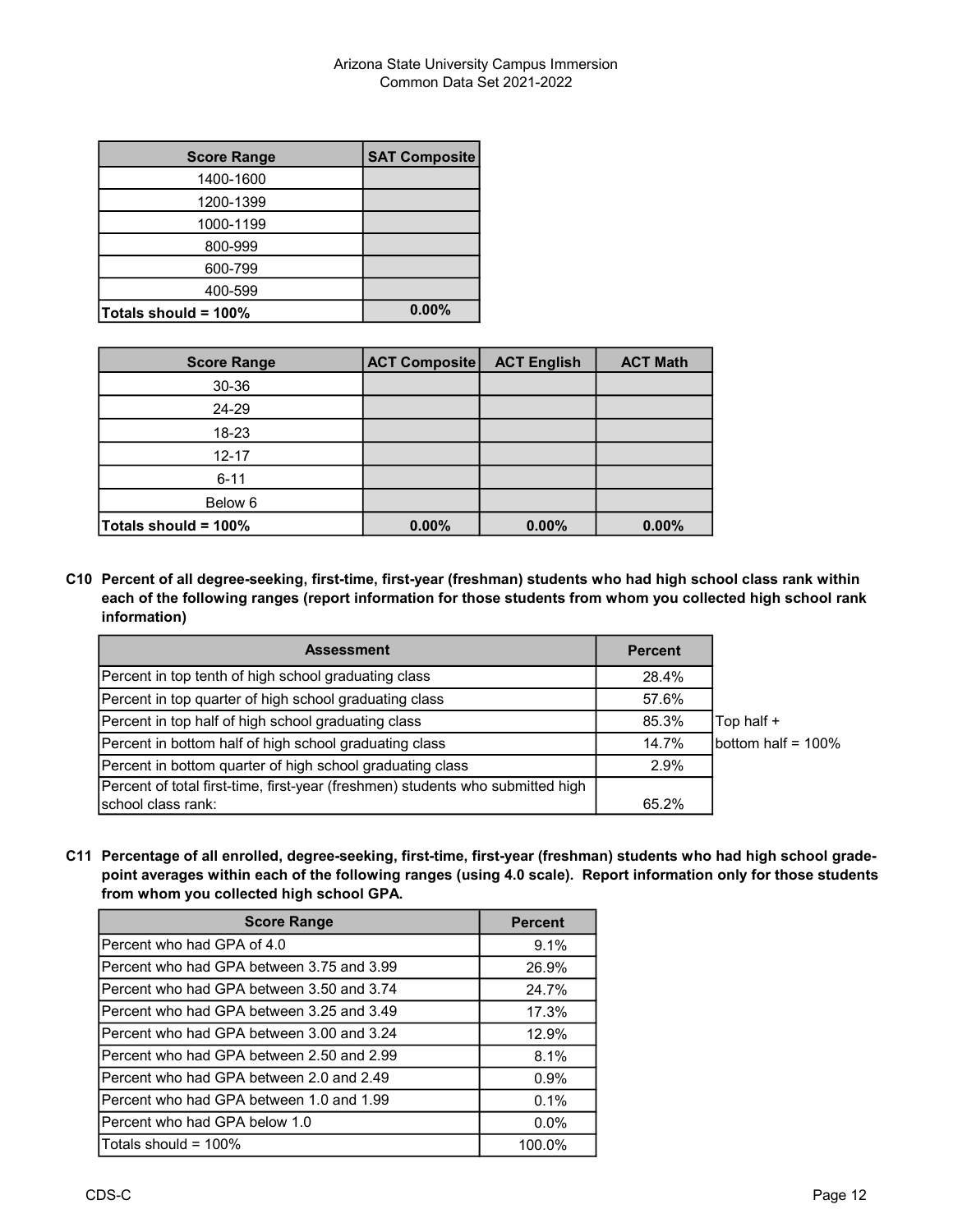| C12 Average high school GPA of all degree-seeking, first-time, first-year<br>(freshman) students who submitted GPA: | 3.54  |
|---------------------------------------------------------------------------------------------------------------------|-------|
| Percent of total first-time, first-year (freshman) students who submitted high<br>school GPA:                       | 97.0% |

## C13-C20: Admission Policies

#### C13 Application Fee

If your institution has waived its application fee for the Fall 2022 admission cycle please select no.

Does your institution have an application fee?

Amount of application fee:

| Yes | $\overline{1}$<br>۹∪ |
|-----|----------------------|
| . . |                      |

Residents: \$50; Nonresidents: \$70; International: \$85

Can it be waived for applicants with financial need?

| Yes | <b>No</b> |
|-----|-----------|
|     |           |

If you have an application fee and an on-line application option, please indicate policy for students who apply online:

| Same fee |  |
|----------|--|
| Free     |  |
| Reduced  |  |

Can on-line application fee be waived for applicants with financial need?

| Yes | No |
|-----|----|
|     |    |

Yes | No

X

#### C14 Application closing date

Does your institution have an application closing date?

|                                 | Date   |
|---------------------------------|--------|
| Application closing date (fall) |        |
| Priority Date                   | 15-Jan |

C15 Are first-time, first-year students accepted for terms other than the  $\times$ fall?

| <b>Yes</b> | No |
|------------|----|
|            |    |

#### C16 Notification to applicants of admission decision sent (fill in one only)

| $X$ On a rolling basis beginning (date): | 1-Aug |
|------------------------------------------|-------|
| By (date):                               |       |
| Other:                                   |       |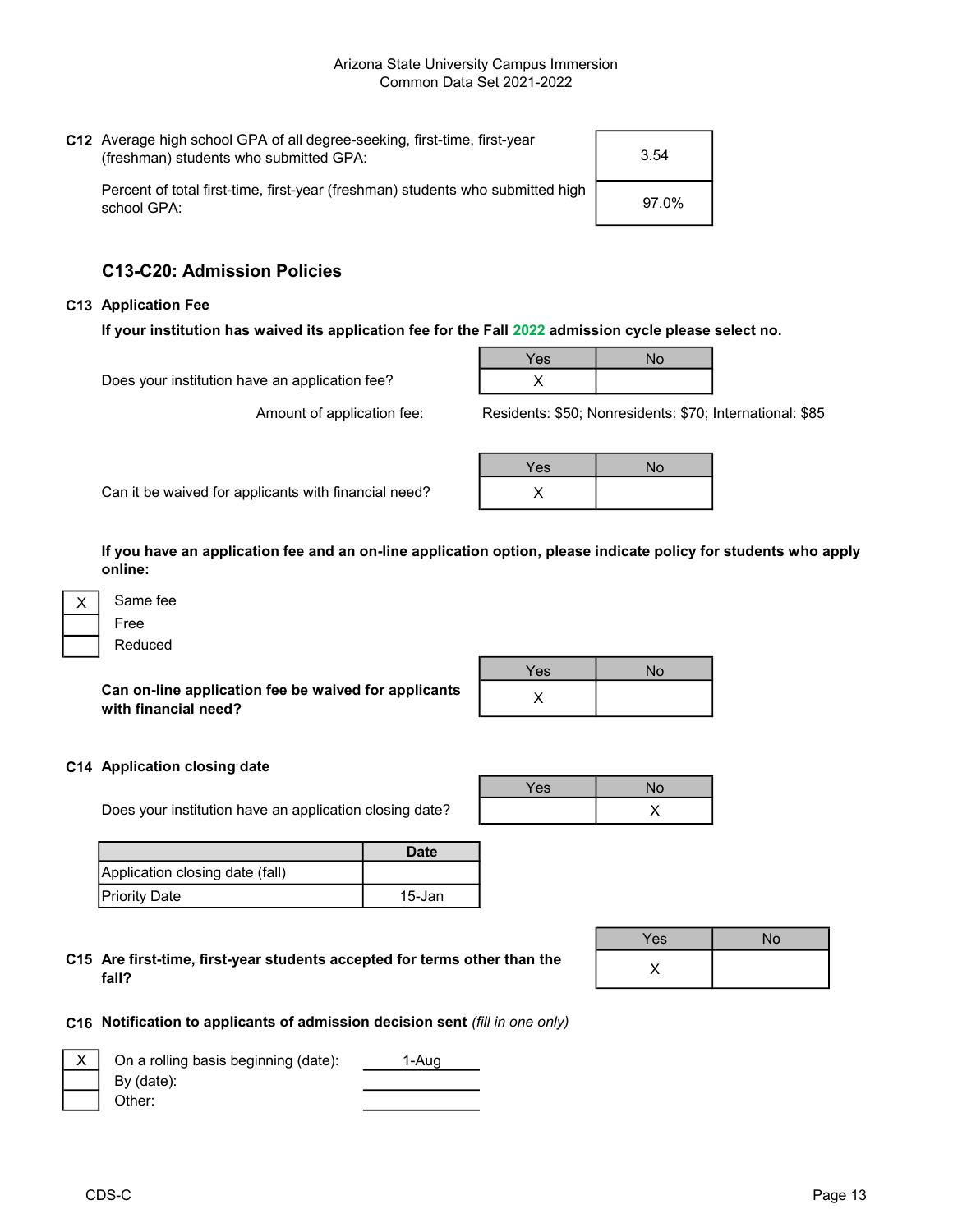#### Arizona State University Campus Immersion Common Data Set 2021-2022

#### C17 Reply policy for admitted applicants (fill in one only)

|              | Must reply by (date):                  |           |                              |
|--------------|----------------------------------------|-----------|------------------------------|
|              | No set date                            |           |                              |
| $\mathsf{X}$ | Must reply by May 1st or within        | two $(2)$ | weeks if notified thereafter |
|              | Other:                                 |           |                              |
|              |                                        |           |                              |
|              | Deadline for housing deposit (MMDD):   | 1-May     |                              |
|              | Amount of housing deposit:             |           |                              |
|              | Refundable if student does not enroll? |           |                              |
|              | Yes, in full                           |           |                              |
| X            | Yes, in part                           |           |                              |

#### C18 Deferred admission

No

|                                                                              | Yes | Νo |
|------------------------------------------------------------------------------|-----|----|
| Does your institution allow students to postpone enrollment after admission? |     |    |
| If yes, maximum period of postponement:<br>two $(2)$ years                   |     |    |

#### C19 Early admission of high school students

Does your institution allow high school students to enroll as full-time, firsttime, first-year (freshman) students one year or more before high school graduation?

| Yes | No |
|-----|----|
|     |    |
|     |    |

C20 Common Application: Question removed from CDS. (Initiated during 2006-2007 cycle)

## C21-C22: Early Decision and Early Action Plans

#### C21 Early Decision

Does your institution offer an early decision plan (an admission plan that permits students to apply and be notified of an admission decision well in advance of the regular notification date and that asks students to commit to attending if accepted) for first-time, first-year (freshman) applicants for fall enrollment?

If "yes," please complete the following:

First or only early decision plan closing date

First or only early decision plan notification date

Other early decision plan closing date

Other early decision plan notification date

| Yes | <b>No</b> |
|-----|-----------|
|     | X         |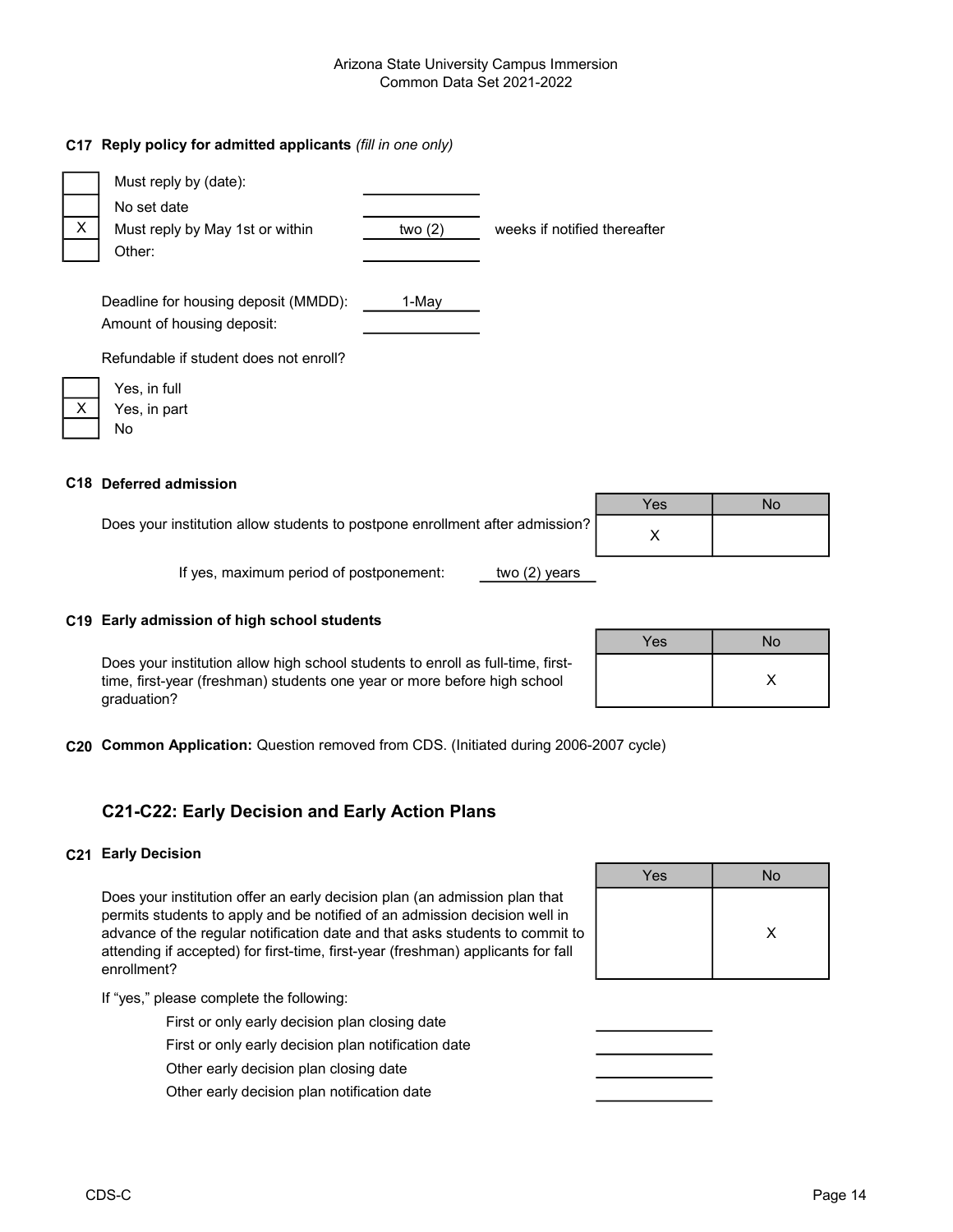#### Arizona State University Campus Immersion Common Data Set 2021-2022

#### For the Fall 2021 entering class:

Number of early decision applications received by your institution

 $\mathcal{L}_\text{max}$  , and the contribution of the contribution of the contribution of the contribution of the contribution of the contribution of the contribution of the contribution of the contribution of the contribution of t

Number of applicants admitted under early decision plan

Please provide significant details about your early decision plan:

#### C22 Early action

Do you have a nonbinding early action plan whereby students are notified of an admission decision well in advance of the regular notification date but do not have to commit to attending your college?

|   | Yes | <b>No</b> |
|---|-----|-----------|
| c |     |           |
| נ |     |           |
|   |     |           |

If "yes," please complete the following:

Early action closing date

Early action notification date

| Is your early action plan a "restrictive" plan under which you limit students |  |
|-------------------------------------------------------------------------------|--|
| from applying to other early plans?                                           |  |

| Yes | No |
|-----|----|
|     |    |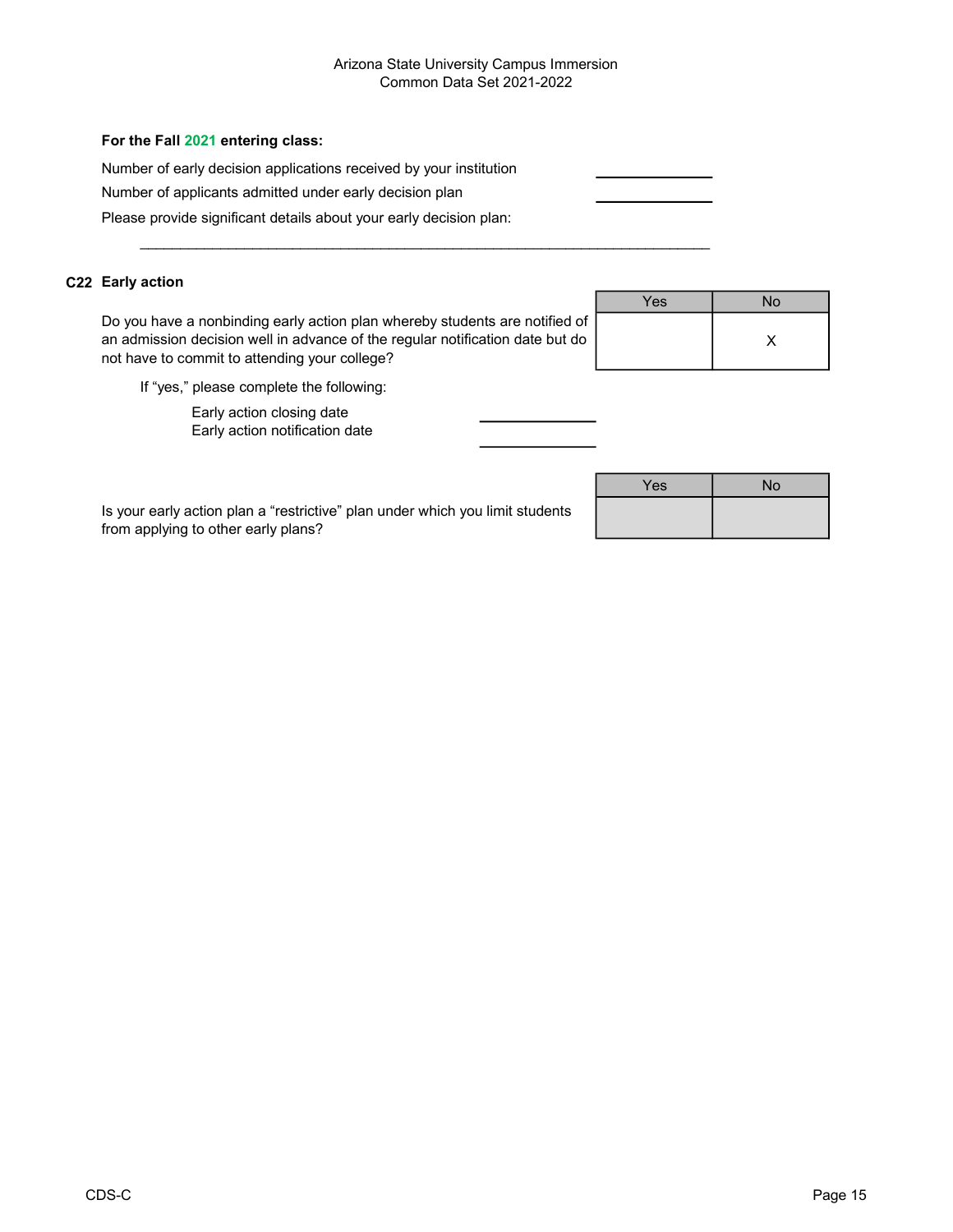# D. TRANSFER ADMISSION

## D1-D2: Fall Applicants

D<sub>1</sub> Does your institution enroll transfer students? (If no, please skip to Section E)

If yes, may transfer students earn advanced standing credit by transferring credits earned from course work completed at other colleges/universities?

| Yes | No |
|-----|----|
| X   |    |
| Χ   |    |

D2 Provide the number of students who applied, were admitted, and enrolled as degree-seeking transfer students in Fall 2021.

|              | <b>Applicants</b> | <b>Admitted</b><br><b>Applicants</b> | <b>Enrolled</b><br><b>Applicants</b> |  |
|--------------|-------------------|--------------------------------------|--------------------------------------|--|
| Men          | 4.687             | 4.215                                | 2,290                                |  |
| lWomen       | 4.554             | 4.195                                | 2,311                                |  |
| <b>Total</b> | 9,241             | 8,410                                | 4,601                                |  |

## D3-D11: Application for Admission

D3 Indicate terms for which transfers may enroll:

| Fall   |  |
|--------|--|
| Winter |  |
| Spring |  |
| Summer |  |

D4 Must a transfer applicant have a minimum number of credits completed or else must apply as an entering freshman?

| Yes | No |
|-----|----|
|     |    |

If yes, what is the minimum number of credits and the unit of measure?

- 12
- D<sub>5</sub> Indicate all items required of transfer students to apply for admission:

|                                                         | <b>Required of All</b> | <b>Recommended</b><br>of All | Recommended<br>of Some | <b>Required of Some</b> | <b>Not Required</b> |
|---------------------------------------------------------|------------------------|------------------------------|------------------------|-------------------------|---------------------|
| High school transcript                                  |                        |                              |                        |                         |                     |
| College transcript(s)                                   |                        |                              |                        |                         |                     |
| Essay or personal statement                             |                        |                              |                        |                         |                     |
| Interview                                               |                        |                              |                        |                         |                     |
| Standardized test scores                                |                        |                              |                        |                         |                     |
| Statement of good standing<br>from prior institution(s) |                        |                              |                        |                         |                     |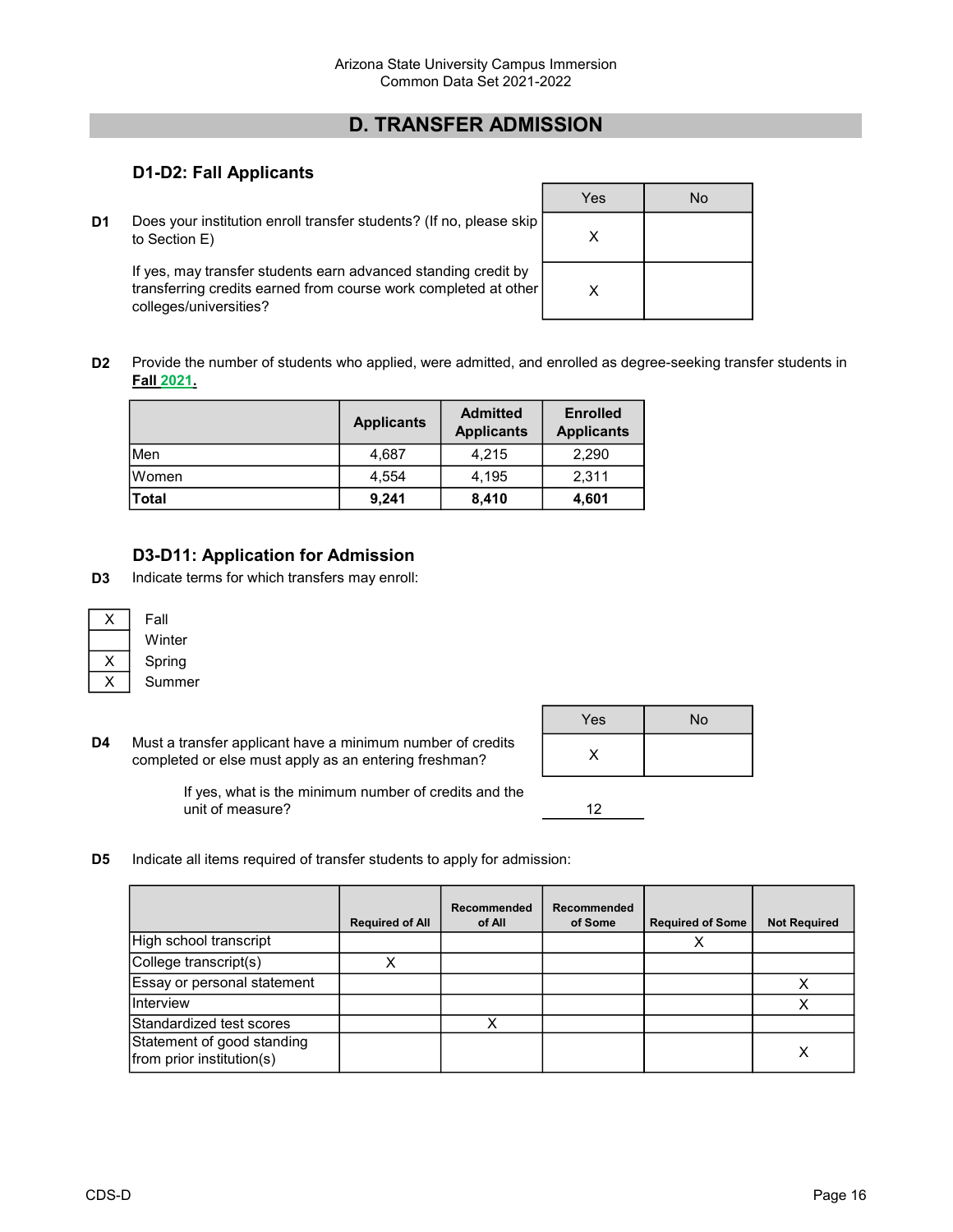#### Arizona State University Campus Immersion Common Data Set 2021-2022

- D6 If a minimum high school grade point average is required of transfer applicants, specify (on a 4.0 scale):
- **D7** If a minimum college grade point average is required of transfer applicants, specify (on a 4.0 scale):

Residents: 2.0 Nonresidents: 2.5

- D<sub>8</sub> List any other application requirements specific to transfer applicants: https://admission.asu.edu/transfer/apply
- D9 List application priority, closing, notification, and candidate reply dates for transfer students. If applications are reviewed on a continuous or rolling basis, place a check mark in the "Rolling admission" column.

| D <sub>9</sub> |        | <b>Priority Date</b> | <b>Closing Date</b> | <b>Notification Date</b> | <b>Reply Date</b> | <b>Rolling</b><br>Admission |
|----------------|--------|----------------------|---------------------|--------------------------|-------------------|-----------------------------|
| D <sub>9</sub> | Fall   | 1-Apr                |                     |                          |                   |                             |
| D <sub>9</sub> | Winter |                      |                     |                          |                   |                             |
| D <sub>9</sub> | Spring | 1-Nov                |                     |                          |                   |                             |
| D <sub>9</sub> | Summer |                      |                     |                          |                   |                             |

**D10** Does an open admission policy, if reported, apply to transfer  $\begin{bmatrix} x & y \end{bmatrix}$   $\begin{bmatrix} x & z \end{bmatrix}$ students?

| Yes | <b>No</b> |
|-----|-----------|
|     | X         |

D11 Describe additional requirements for transfer admission, if applicable: Some colleges and schools have higher requirements for admission to their majors. See http://asu.edu/programs for detailed admission information for programs of study.

## D12-D17: Transfer Credit Policies

**D12** Report the lowest grade earned for any course C that may be transferred for credit:

|    | <b>Number</b> | Unit Type |
|----|---------------|-----------|
| эd | 64            | Semester  |
|    |               | Hours     |

D13 Maximum number of credits or courses that may be transferred | 64 | Semester from a two-year institution:

|     |                                                              | <b>TAMILINGL</b> | <b>UTTIL TANG</b> |
|-----|--------------------------------------------------------------|------------------|-------------------|
| D14 | Maximum number of credits or courses that may be transferred | 90               | Semester          |
|     | from a four-vear institution:                                |                  | Hours             |

|    | Number | Unit Type |
|----|--------|-----------|
| ed | 90     | Semester  |
|    |        | Hours     |

- D15 Minimum number of credits that transfers must complete at your institution to earn an associate degree:
- D16 Minimum number of credits that transfers must complete at your 30 institution to earn a bachelor's degree:

 $\mathcal{L}_\text{max}$  , and the set of the set of the set of the set of the set of the set of the set of the set of the set of the set of the set of the set of the set of the set of the set of the set of the set of the set of the

D17 Describe other transfer credit policies: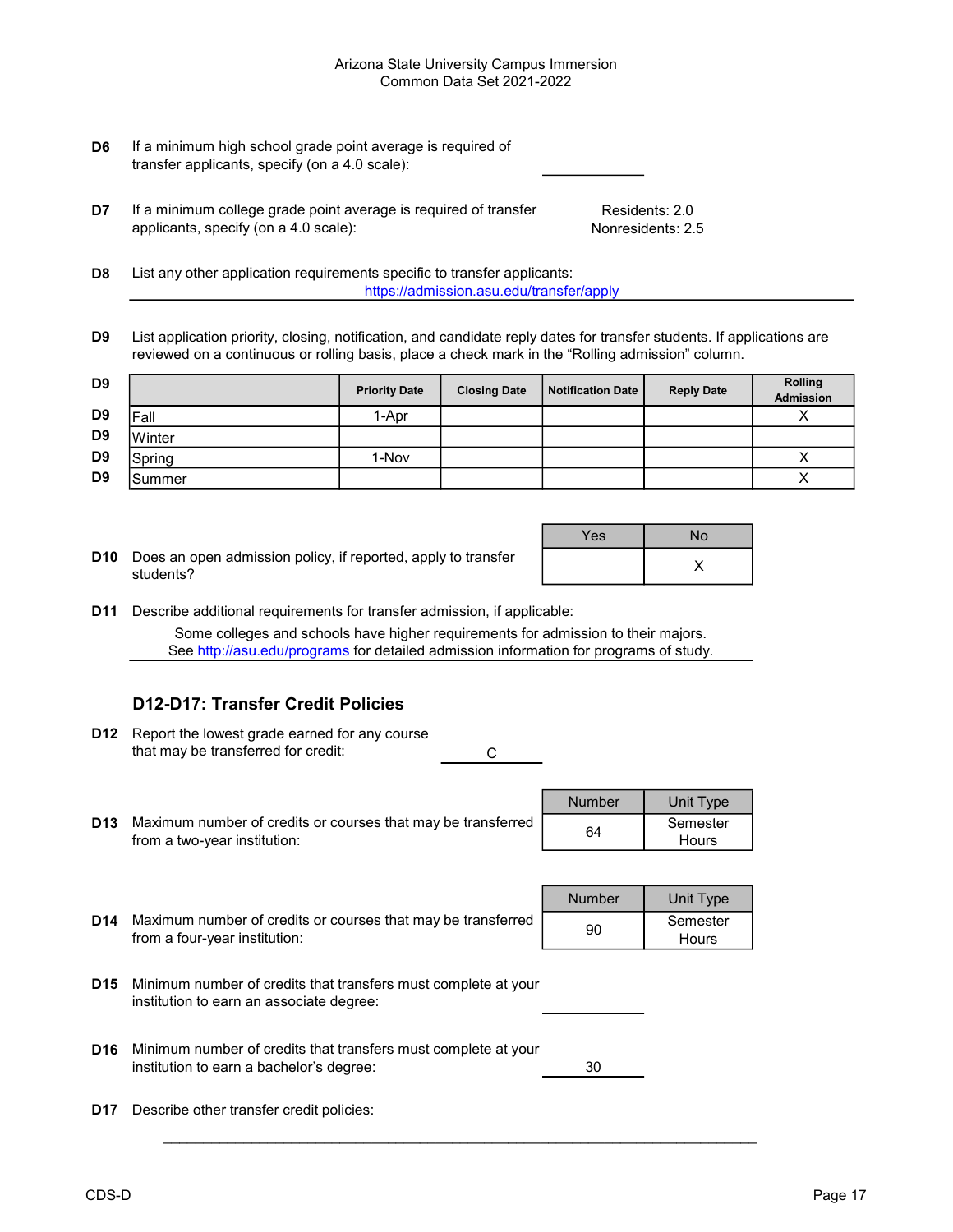## D18-D22: Military Service Transfer Credit Policies

D18 Does your institution accept the following military/veteran transfer credits:

American Council on Education (ACE) College Level Examination Program (CLEP) DANTES Subject Standardized Tests (DSST)

| Yes | No |
|-----|----|
|     |    |
|     |    |
|     |    |

D19 Maximum number of credits or courses that may be transferred based on military education evaluated by the American Council on Education (ACE):

| <b>Number</b> | <b>Unit Type</b> |
|---------------|------------------|
|               |                  |
|               |                  |
|               |                  |

**D20** Maximum number of credits or courses that may be transferred based on Department of Defense supported prior learning assessments (College Level Examination Program (CLEP) or DANTES Subject Standardized Tests (DSST)):

| <b>Number</b> | Unit Type         |
|---------------|-------------------|
| 60            | Semester<br>Hours |

| Yes | No |
|-----|----|
|     |    |

**D21** Are the military/veteran credit transfer policies published on your vebsite?  $\times$ 

If yes, please provide the URL where the policy can be located: https://admission.asu.edu/transfer/transferring-credits

D22 Describe other military/veteran transfer credit policies unique to your institution:

 $\mathcal{L}_\text{max}$  , and the set of the set of the set of the set of the set of the set of the set of the set of the set of the set of the set of the set of the set of the set of the set of the set of the set of the set of the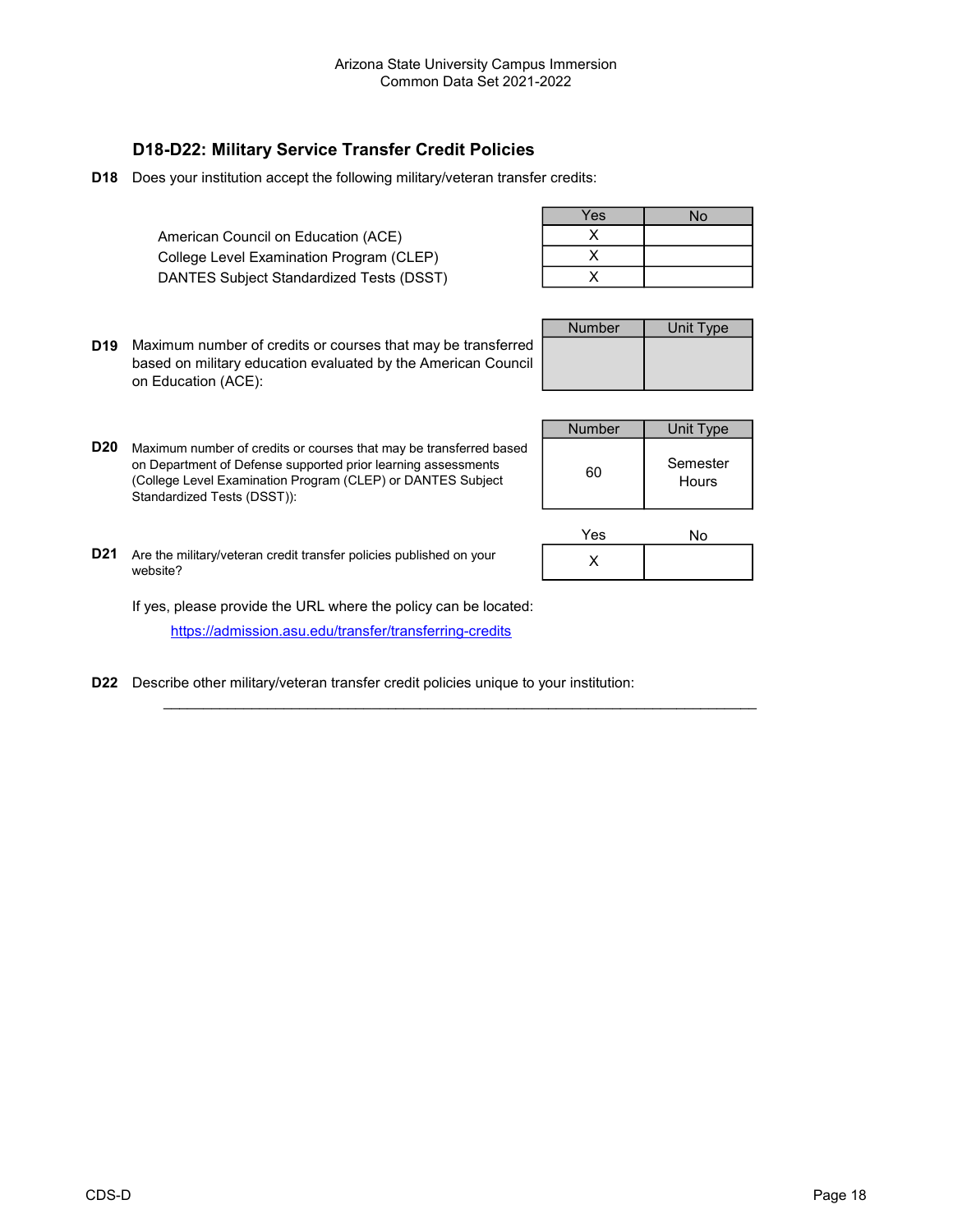## E. ACADEMIC OFFERINGS AND POLICIES

E1 Special study options: Identify those programs available at your institution. Refer to the glossary for definitions.

| X                       | Accelerated program                 |
|-------------------------|-------------------------------------|
| X                       | Cooperative education program       |
|                         | Cross-registration                  |
| X                       | Distance learning                   |
| $\overline{\mathsf{x}}$ | Double major                        |
|                         | Dual enrollment                     |
| X                       | English as a Second Language (ESL)  |
|                         | Exchange student program (domestic) |
|                         | External degree program             |
| Χ                       | Honors Program                      |
| X                       | Independent study                   |
| $\overline{\mathsf{x}}$ | Internships                         |
| $\overline{\mathsf{x}}$ | Liberal arts/career combination     |
| X                       | Student-designed major              |
| X                       | Study abroad                        |
| X                       | Teacher certification program       |
|                         | Weekend college                     |
| x                       | Other (specify):                    |

Students on Arizona State University's campuses enjoy a variety of academic programs and opportunities to enhance their learning. ASU is home to the first school entirely dedicated to undergraduate and graduate degrees and research in sustainability. Students are becoming explorers through Dreamscape Learn, a virtual-reality-based experience that puts them in the middle of a story and increases how much they learn and retain; engineering students work in labs like the ASU Startup Labs, filled with equipment such as 3-D printers, laser cutters, CNC routers and more. Students also have opportunities to participate in pioneering research in the Biodesign Institute and other centers, perform in the Frank Lloyd Wright-designed ASU Gammage, and pursue entrepreneurial interests through the J. Orin Edson Entrepreneurship + Innovation Institute. Students in the journalism program produce and broadcast their own televised nightly newscast in an on-campus, state-of-the-art newsroom as part of the Phoenix PBS channel. Nursing students work at the ASU-Mayo Clinic campus, as well as at nearby hospitals, gaining practical experience as they help heal patients. ASU is home to the internationally renowned Thunderbird School of Global Management, which has been producing global management leaders for more than 70 years, as well as home to the first undergraduate degree to be offered by Thunderbird School of Global Management. Students in the aviation and air traffic control programs hone their flying skills in on-campus flight simulators and log flight hours at the Phoenix-Mesa Gateway Airport. Forensic science majors get their hands dirty by evaluating and processing simulated crime scenes. Other programs in business, health, integrative sciences and arts, law, public service and teacher education can also be found on the campuses. ASU is also home to Barrett, The Honors College, which was called the "gold standard" of the nation's honors colleges by The New York Times. All students can take on an internship in their field of study, as well as have the opportunity to study abroad in one of 65 countries. Choices such as concurrent degree programs, accelerated degree options, and the selection of 7.5- or 15-week semesters enable students to customize their college experience to exactly what they want it to be.

#### E2 Has been removed from the CDS.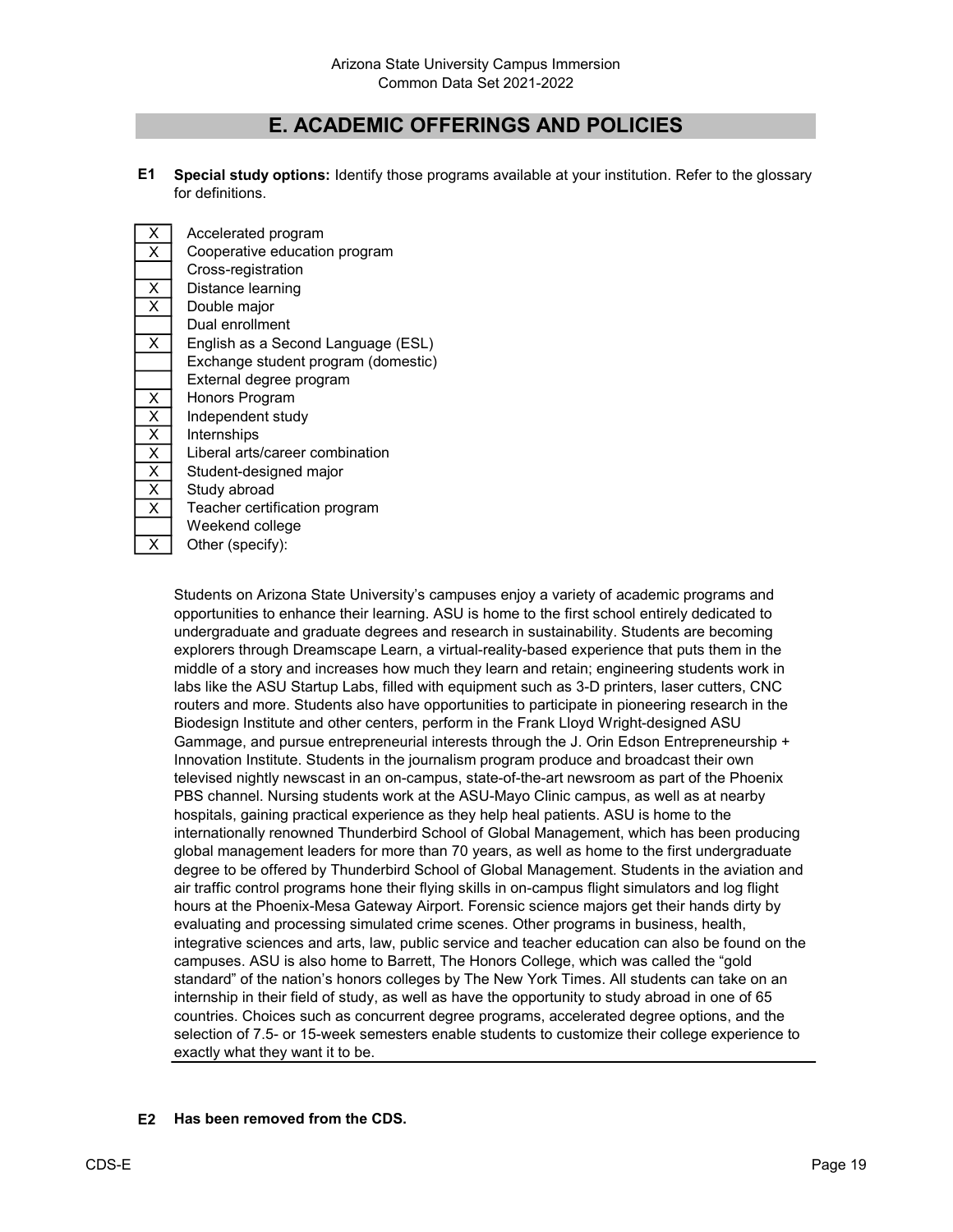# E3 Areas in which all or most students are required to complete some course

|   | work prior to graduation:         |  |  |  |
|---|-----------------------------------|--|--|--|
| X | Arts/fine arts                    |  |  |  |
| Χ | Computer literacy                 |  |  |  |
| X | English (including composition)   |  |  |  |
|   | Foreign languages                 |  |  |  |
| X | History                           |  |  |  |
| X | <b>Humanities</b>                 |  |  |  |
| X | Mathematics                       |  |  |  |
|   | Philosophy                        |  |  |  |
| X | Sciences (biological or physical) |  |  |  |
| X | Social science                    |  |  |  |
| x | Other (describe):                 |  |  |  |
|   |                                   |  |  |  |

To receive a degree from Arizona State University, students must have a minimum cumulative grade point average of 2.00 (though some programs may require a higher GPA) and a minimum total of 120 credit hours, including a minimum of 45 hours of upper-division coursework. The number of hours in the major varies by degree program, and some programs may require more upper-division work. All students must satisfy a minimum of 29 credit hours of approved General Studies coursework, as well as six upper-division credits preferably chosen from within the major in literacy (three credit hours) and humanities, arts and design/socialbehavioral sciences (three credit hours).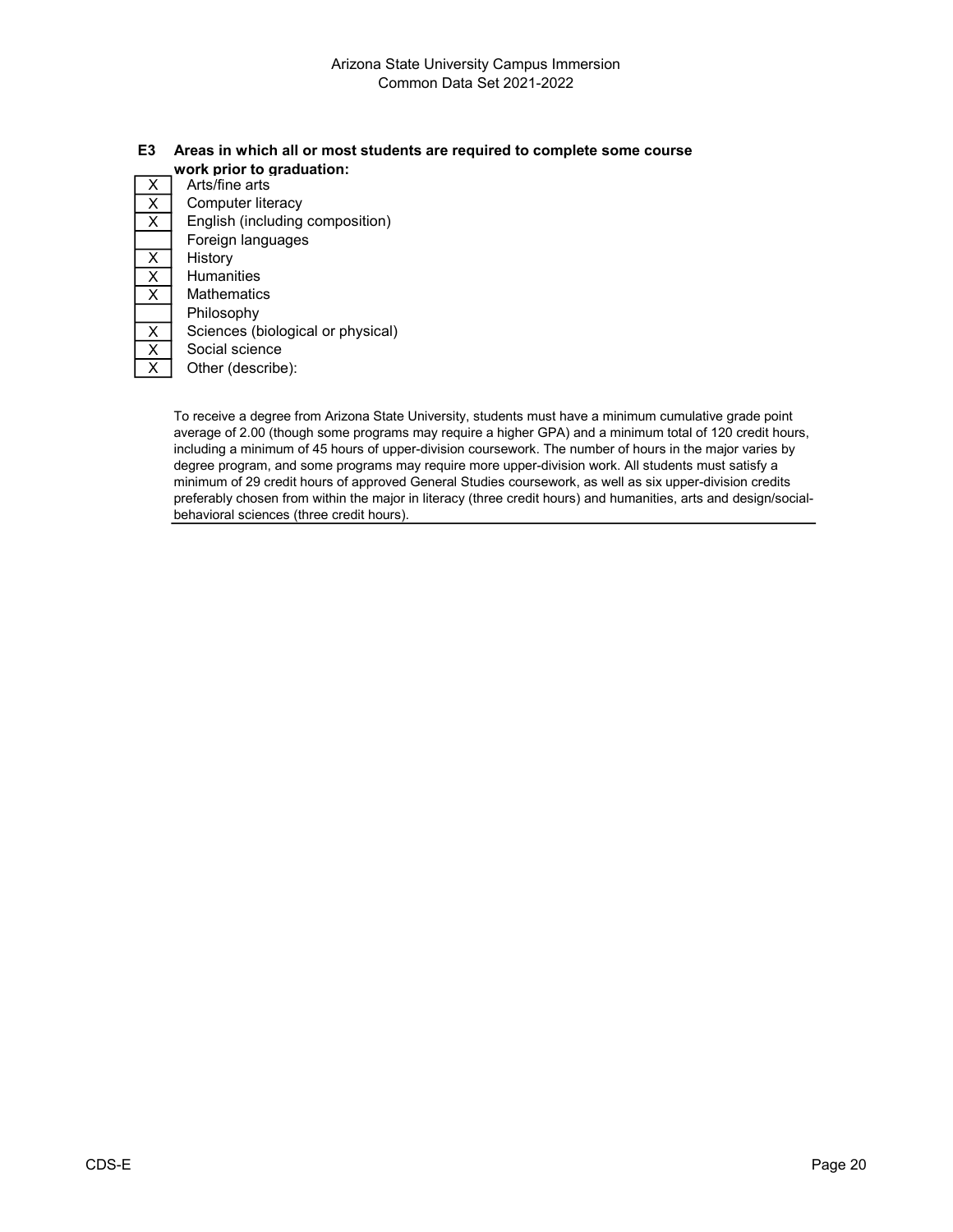## F. STUDENT LIFE

F1 Percentages of first-time, first-year (freshman) degree-seeking students and degree-seeking undergraduates enrolled in Fall 2021 who fit the following categories:

|                                                                                                                       | First-time, first-year<br>(freshman) students | <b>Undergraduates</b> |
|-----------------------------------------------------------------------------------------------------------------------|-----------------------------------------------|-----------------------|
| Percent who are from out of state (exclude<br>International/nonresident aliens from the numerator<br>(and denominator | 36.2%                                         | 27.2%                 |
| Percent of men who join fraternities                                                                                  |                                               | 7.7%                  |
| Percent of women who join sororities                                                                                  |                                               | 10.3%                 |
| Percent who live in college-owned, -operated, or -<br>affiliated housing                                              | 68.6%                                         | 24.0%                 |
| Percent who live off campus or commute                                                                                | 31.4%                                         | 76.0%                 |
| Percent of students age 25 and older                                                                                  | 0.2%                                          | $9.4\%$               |
| Average age of full-time students                                                                                     | 18                                            | 21                    |
| Average age of all students (full- and part-time)                                                                     | 18                                            | 21                    |

- F2 Activities offered. Identify those programs available at your institution.
- $\overline{X}$  Campus Ministries  $\overline{X}$  $\begin{array}{|c|c|}\n \hline\n X & \text{Open} \\
 \hline\n X & \text{Dep} \text{begin}} \\
 \hline\n \end{array}$
- $\overline{X}$  Choral groups<br> $\overline{X}$  Concert band  $\begin{array}{|c|c|}\n\hline\nX & \text{Concert band} \\
\hline\nX & \text{Dance}\n\end{array}$ Dance  $\overline{X}$  Drama/theater  $\begin{array}{|c|c|}\n\hline\nX & \text{Jazz band} \\
\hline\nX & \text{Literary ma}\n\end{array}$ Literary magazine  $\overline{X}$  Marching band<br> $\overline{X}$  Model UN Model UN  $\begin{array}{|c|c|}\n \hline\n X & \text{Music ensembles} \\
 \hline\n X & \text{Musical theater}\n \end{array}$  $\begin{array}{|c|c|}\n\hline\nX & \text{Musical theater} \\
\hline\nX & \text{Opera}\n\end{array}$  $\begin{array}{|c|c|}\n\hline\nX & \text{Pep band} \\
\hline\nX & \text{Radio stat}\n\end{array}$  $\begin{array}{|c|c|}\n\hline\nX & \text{Radio station} \\
\hline\nX & \text{Student go} \\
\hline\n\end{array}$  $\begin{array}{|c|c|}\n\hline\nX & \text{Student government} \\
\hline\nX & \text{Student newspaper}\n\end{array}$ Student newspaper  $\overline{X}$  Student-run film society  $\overline{X}$  Symphony orchestra<br> $\overline{X}$  Television station **Television station** Yearbook International Student Organization

#### F3 ROTC (program offered in cooperation with Reserve Officers' Training Corps)

|                                   | <b>On Campus</b> | <b>At Cooperating</b><br><b>Institution</b> | <b>Name of Cooperating Institution</b> |
|-----------------------------------|------------------|---------------------------------------------|----------------------------------------|
| <b>IArmy ROTC is offered:</b>     |                  |                                             |                                        |
| <b>INaval ROTC is offered:</b>    |                  |                                             |                                        |
| <b>Air Force ROTC is offered:</b> |                  |                                             |                                        |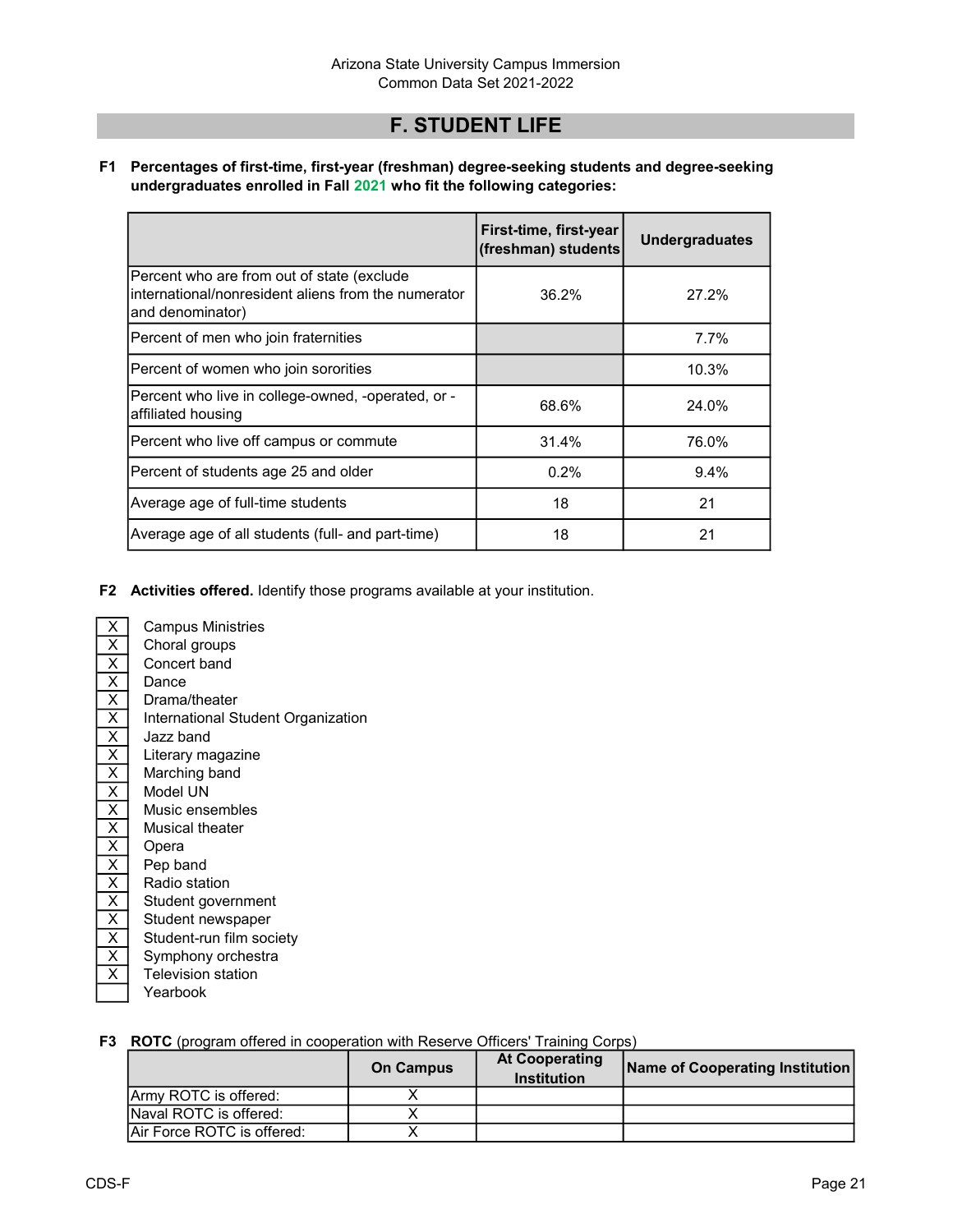F4 Housing: Check all types of college-owned, -operated, or -affiliated housing available for undergraduates at your institution.

|                         | Coed dorms                                                                            |
|-------------------------|---------------------------------------------------------------------------------------|
|                         | Men's dorms                                                                           |
|                         | Women's dorms                                                                         |
|                         | Apartments for married students                                                       |
| $\overline{X}$          | Apartments for single students                                                        |
| $\overline{\mathsf{x}}$ | Special housing for disabled                                                          |
|                         | Special housing for international students                                            |
| $\overline{X}$          | Fraternity/sorority housing                                                           |
|                         | Cooperative housing                                                                   |
|                         | Theme housing                                                                         |
|                         | Wellness housing                                                                      |
| $\mathsf{X}$            | Other housing options (specify):                                                      |
|                         | Honors Housing, Freshmen Housing and Residential Colleges. All international students |

live among domestic students.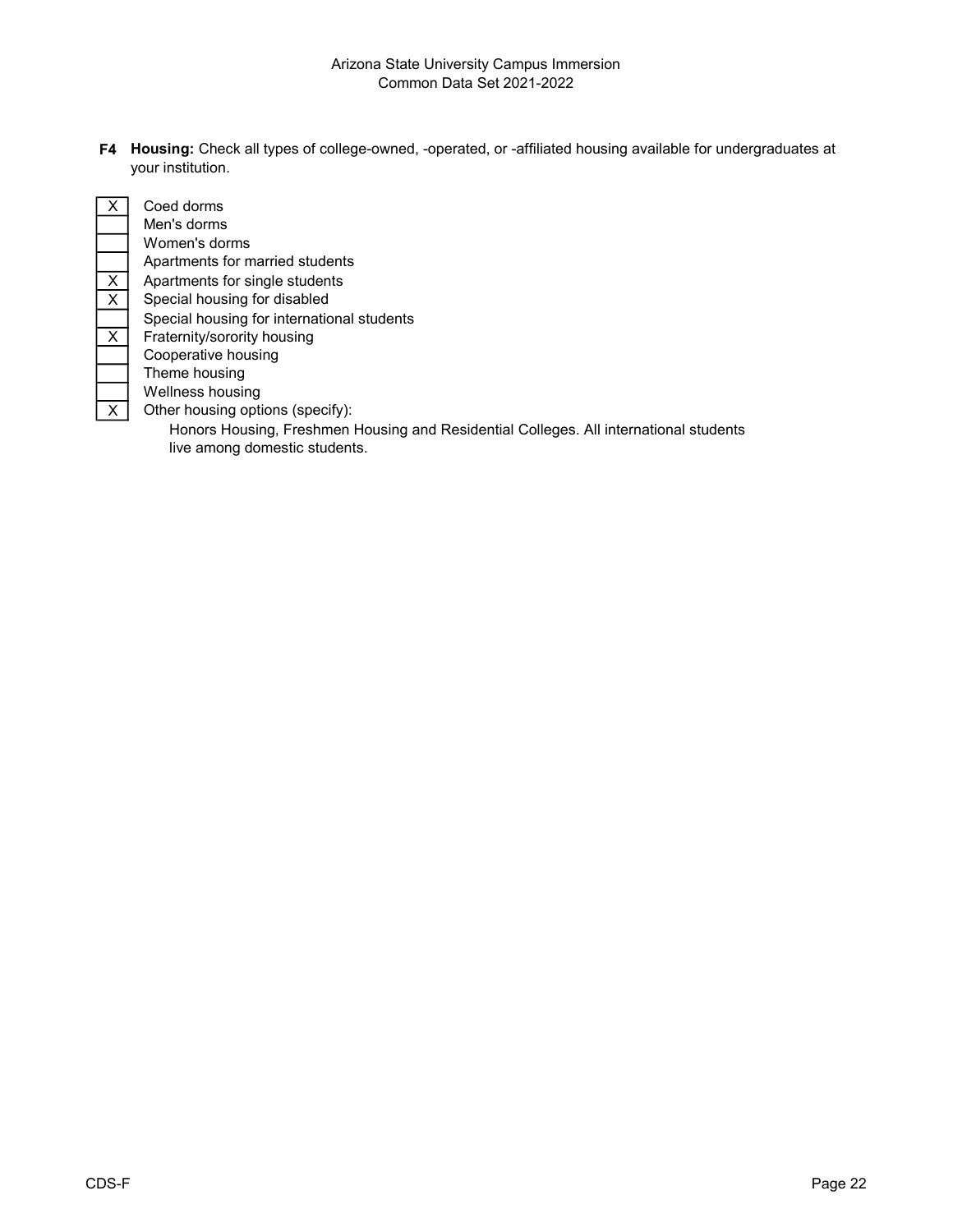# G. ANNUAL EXPENSES

G0 Please provide the URL of your institution's net price calculator:

https://students.asu.edu/financialaid/net-price

#### Provide 2021-2022 academic year costs of attendance for the following categories that are applicable to your institution.

 $\chi$   $\,|$ Check here if your institution's 2022-2023 academic year costs of attendance are not available at this time and provide an approximate date (i.e., month/day) when your institution's final 2022-2023 academic year costs of attendance will be available: 1-Jul-22

#### G1 Undergraduate full-time tuition, required fees, room and board

List the typical tuition, required fees, and room and board for a full-time undergraduate student for the FULL 2021-2022 academic year. (30 semester hours or 45 quarter hours for institutions that derive annual tuition by multiplying credit hour cost by number of credits).

- A full academic year refers to the period of time generally extending from September to June; usually equated to two semesters, two trimesters, three quarters, or the period covered by a four-one-four plan.
- Room and board is defined as double occupancy and 19 meals per week or the maximum meal plan.
- Required fees include only charges that all full-time students must pay that are not included in tuition (e.g., registration, health, or activity fees.)

| G1 |                                      | <b>First-Year</b> | <b>Undergraduates</b> |
|----|--------------------------------------|-------------------|-----------------------|
|    | <b>PRIVATE INSTITUTIONS</b>          |                   |                       |
|    | Tuition:                             |                   |                       |
|    | <b>PUBLIC INSTITUTIONS</b>           |                   |                       |
|    | Tuition: In-district                 | \$10,710          | \$10,710              |
|    | Tuition: In-state (out-of-district): | \$10,710          | \$10,710              |
|    | Tuition: Out-of-state:               | \$28,800          | \$28,800              |
|    | Tuition: Non-resident alien          | \$31,200          | \$31,200              |
|    | <b>FOR ALL INSTITUTIONS</b>          |                   |                       |
|    | <b>Required Fees</b>                 | \$638             | \$638                 |
|    | Room and Board (on-campus):          | \$13,696          | \$13,696              |
|    | Room Only (on-campus):               | \$8,176           | \$8,176               |
|    | Board Only (on-campus meal plan):    | \$5,520           | \$5,520               |

• Do not include optional fees (e.g., parking, laboratory use).

Comprehensive tuition and room and board fee (if your college cannot provide separate tuition and room and board fees):

Other:

G2 Number of credits per term a student can take for the stated | Resident: 7 full-time tuition.

| <b>Minimum</b>                 | <b>Maximum</b> |
|--------------------------------|----------------|
| Resident: 7<br>Nonresident: 12 |                |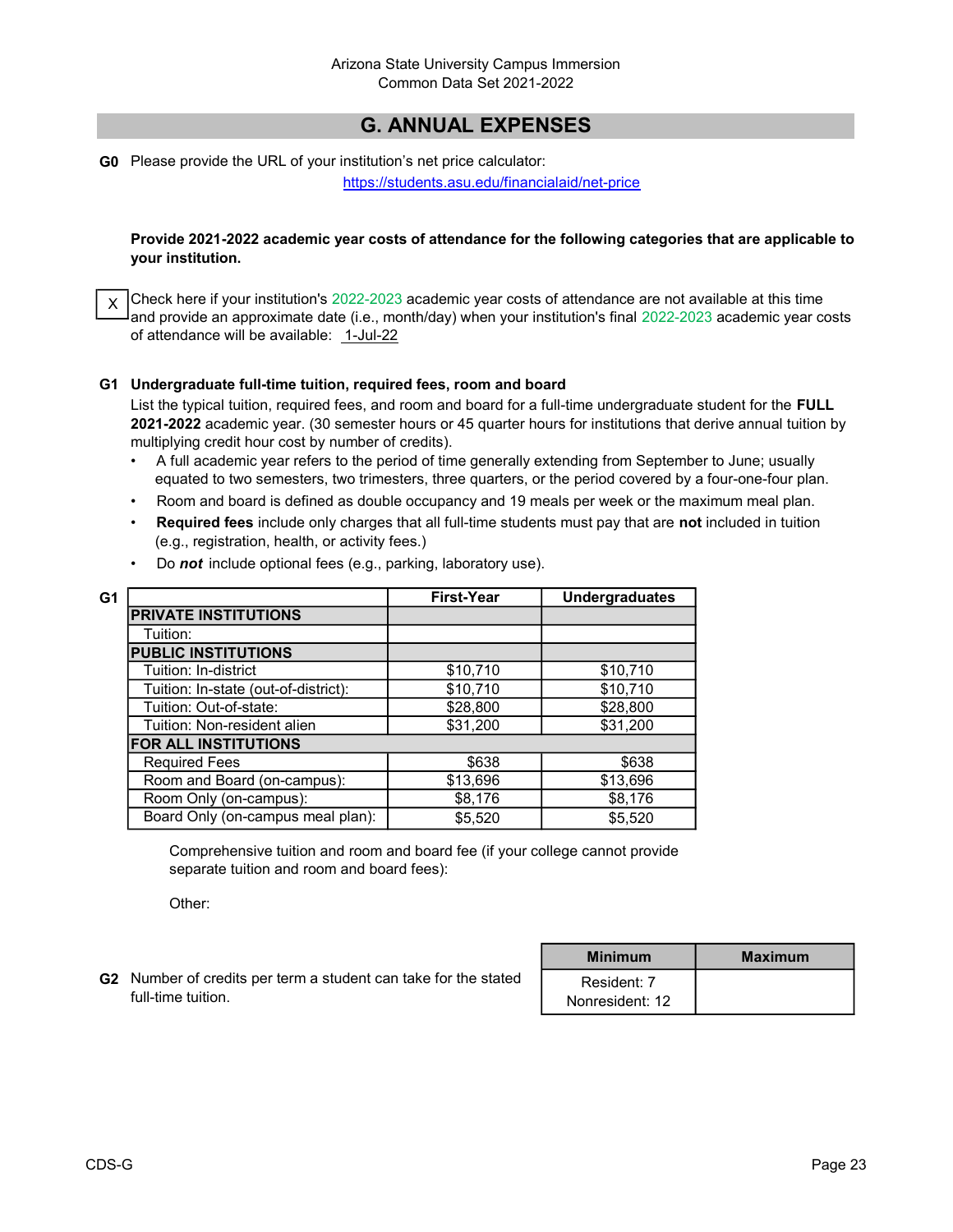G3 Do tuition and fees vary by year of study (e.g., sophomore, junior, senior)?

| <b>Yes</b> | <b>No</b> |
|------------|-----------|
|            | X         |
| X          |           |

G4 Do tuition and fees vary by undergraduate instructional program?

> If yes, what percentage of full-time undergraduates pay more than the tuition and fees reported in G1?

G5 Provide the estimated expenses for a typical full-time undergraduate student:

|                              | <b>Residents</b> | <b>Commuters</b><br>(living at home) | <b>Commuters</b><br>(not living at home) |
|------------------------------|------------------|--------------------------------------|------------------------------------------|
| Books and supplies:          | \$1,300          | \$1,300                              | \$1,300                                  |
| Room only:                   |                  |                                      | \$6,728                                  |
| Board only:                  |                  | \$1,722                              | \$3,246                                  |
| <b>Room and board total*</b> |                  |                                      |                                          |
| Transportation:              | \$1,376          | \$2,358                              | \$2,358                                  |
| Other expenses:              | \$2,054          | \$2,054                              | \$2,054                                  |

\* If your college cannot provide separate room and board figures for commuters not living at home

G6 Undergraduate per-credit-hour charges (tuition only):

| IPRIVATE INSTITUTIONS:      |         |
|-----------------------------|---------|
| PUBLIC INSTITUTIONS:        |         |
| IIn-district:               | \$765   |
| In-state (out-of-district): | \$765   |
| IOut-of-state:              | \$1,200 |
| INONRESIDENT ALIENS:        | \$1,300 |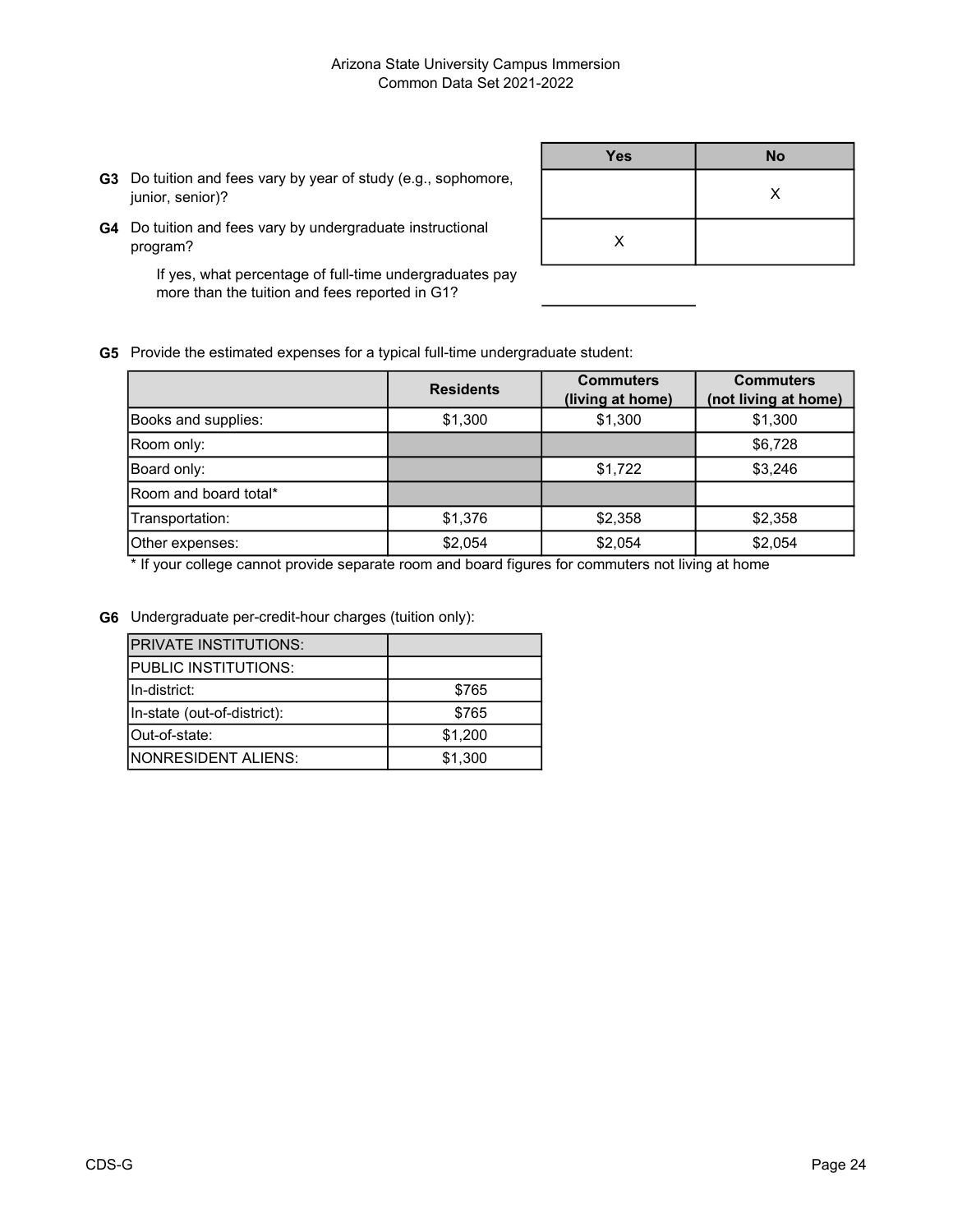## H. FINANCIAL AID

#### Please refer to the following financial aid definitions when completing Section H.

Awarded aid: The dollar amounts offered to financial aid applicants.

Financial aid applicant: Any applicant who submits any one of the institutionally required financial aid applications/forms, such as the FAFSA.

Indebtedness: Aggregate dollar amount borrowed through any loan program (federal, state, subsidized, unsubsidized, private, etc.; excluding parent loans) while the student was enrolled at an institution. Student loans co-signed by a parent are assumed to be the responsibility of the student and should be included.

Institutional scholarships and grants: Endowed scholarships, annual gifts and tuition funded grants for which the institution determines the recipient.

Financial need: As determined by your institution using the federal methodology and/or your institution's own standards.

Need-based aid: College-funded or college-administered award from institutional, state, federal, or other sources for which a student must have financial need to qualify. This includes both institutional and noninstitutional student aid (grants, jobs, and loans).

Need-based scholarship or grant aid: Scholarships and grants from institutional, state, federal, or other sources for which a student must have financial need to qualify.

Need-based self-help aid: Loans and jobs from institutional, state, federal, or other sources for which a student must demonstrate financial need to qualify.

Non-need-based scholarship or grant aid: Scholarships and grants, gifts, or merit-based aid from institutional, state, federal, or other sources (including unrestricted funds or gifts and endowment income) awarded solely on the basis of academic achievement, merit, or any other non-need-based reason. When reporting questions H1 and H2, non-need-based aid that is used to meet need should be counted as needbased aid.

#### Note: Suggested order of precedence for counting non-need money as need-based:

- 1. Non-need institutional grants
- 2. Non-need tuition waivers
- 3. Non-need athletic awards
- 4. Non-need federal grants
- 5. Non-need state grants
- 6. Non-need outside grants
- 7. Non-need student loans
- 8. Non-need parent loans
- 9. Non-need work

Non-need-based self-help aid: Loans and jobs from institutional, state, or other sources for which a student need not demonstrate financial need to qualify.

Private student loans: A nonfederal loan made by a lender such as a bank, credit union or private lender used to pay for up to the annual cost of education, less any financial aid received.

External scholarships and grants: Scholarships and grants received from outside (private) sources that students bring with them (e.g., Kiwanis, National Merit scholarships). The institution may process paperwork to receive the dollars, but it has no role in determining the recipient or the dollar amount awarded. Work study and employment: Federal and state work study aid, and any employment packaged by your institution in financial aid awards.

#### DO NOT INCLUDE ANY AID RELATED TO THE CARES ACT OR UNIQUE THE COVID-19 PANDEMIC

#### Aid Awarded to Enrolled Undergraduates

H1 Enter total dollar amounts awarded to enrolled full-time and less than full-time degree-seeking undergraduates (using the same cohort reported in CDS Question B1, "total degree-seeking" undergraduates) in the following categories.

- If the data being reported are final figures for the 2020-2021 academic year (see the next item below), use the 2020-2021 academic year's CDS Question B1 cohort.
- Include aid awarded to international students (i.e., those not qualifying for federal aid).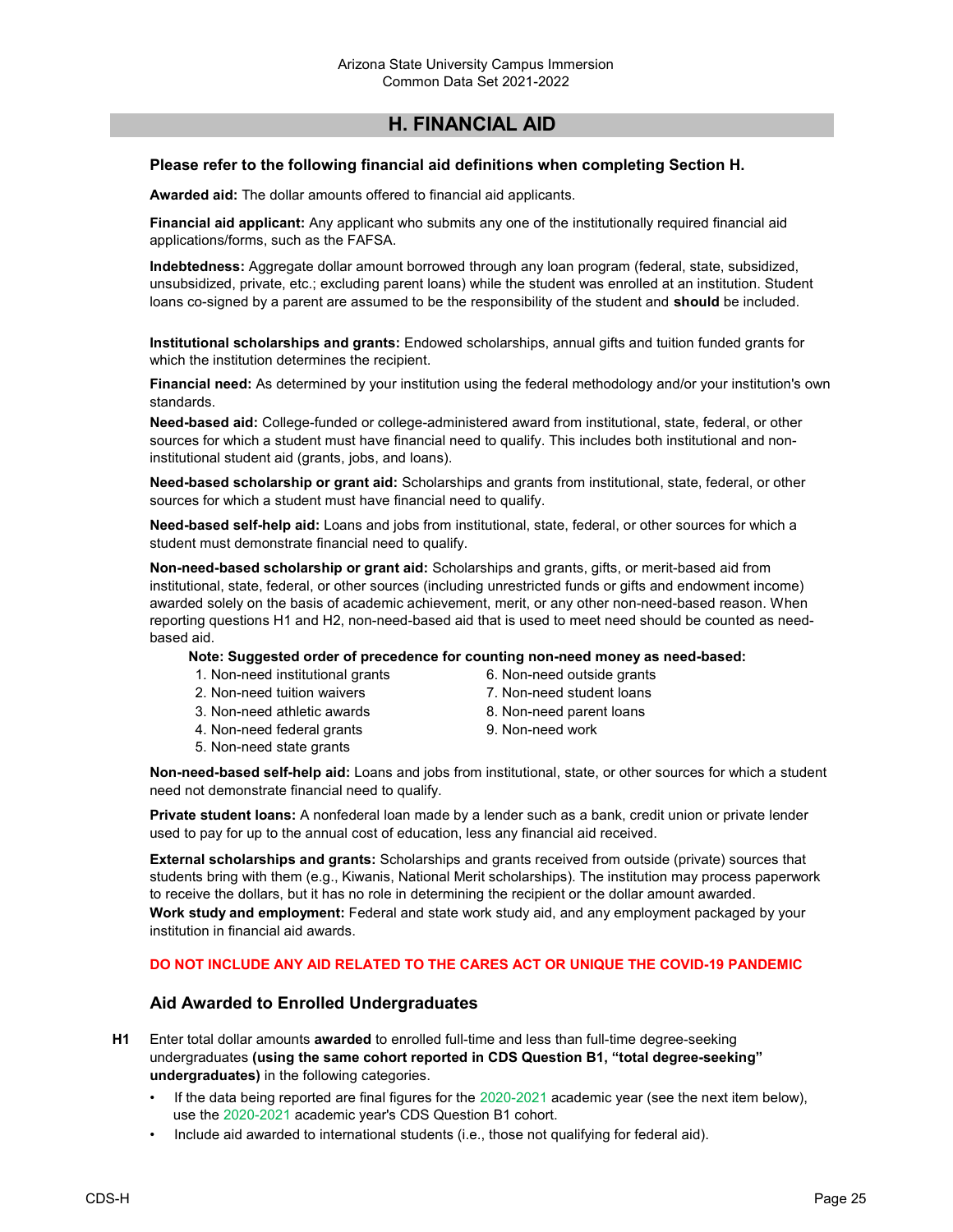#### Arizona State University Campus Immersion Common Data Set 2021-2022

- Aid that is non-need-based but that was used to meet need should be reported in the need-based aid column.
- For a suggested order of precedence in assigning categories of aid to cover need, see the entry for "non need-based scholarship or grant aid" on the last page of the definitions section.
- Do NOT include any aid related to the CARES Act or unique to the COVID-19 pandemic.

|                                                                              | 2021-2022 | 2020-2021 |  |
|------------------------------------------------------------------------------|-----------|-----------|--|
|                                                                              | Estimated | Final     |  |
| Indicate the academic year for which data are reported for <b>items H1</b> , |           |           |  |
| <b>H2. H2A.</b> and H6 below:                                                |           |           |  |

Which needs-analysis methodology does your institution use in awarding institutional aid? (Formerly H3)

X

Both FM and IM Federal methodology (FM) Institutional methodology (IM)

|                                                                                                                                                                                   | Need-based<br>(Include non-<br>need-based aid<br>use to meet<br>need.) | Non-need-based<br>(Exclude non-<br>need-based aid<br>use to meet<br>need.) |
|-----------------------------------------------------------------------------------------------------------------------------------------------------------------------------------|------------------------------------------------------------------------|----------------------------------------------------------------------------|
| <b>Scholarships/Grants</b>                                                                                                                                                        |                                                                        |                                                                            |
| Federal                                                                                                                                                                           | \$127,239,878                                                          | \$6,073,347                                                                |
| State all states, not only the state in which your institution is located                                                                                                         | \$2,766,253                                                            | \$1,251,854                                                                |
| Institutional: Endowed scholarships, annual gifts and tuition funded<br>grants, awarded by the college, excluding athletic aid and tuition<br>waivers (which are reported below). | \$231,564,612                                                          | \$161,980,133                                                              |
| Scholarships/grants from external sources (e.g. Kiwanis, National<br>Merit) not awarded by the college                                                                            | \$23,471,295                                                           | \$38,043,176                                                               |
| <b>Total Scholarships/Grants</b>                                                                                                                                                  | \$385,042,038                                                          | \$207,348,510                                                              |
| Self-Help                                                                                                                                                                         |                                                                        |                                                                            |
| Student loans from all sources (excluding parent loans)                                                                                                                           | \$112,562,128                                                          | \$60,091,416                                                               |
| Federal Work-Study                                                                                                                                                                | \$8,260,563                                                            |                                                                            |
| State and other (e.g., institutional) work-study/employment (Note:<br>Excludes Federal Work-Study captured above.)                                                                | \$4,317,060                                                            | \$14,468,442                                                               |
| <b>Total Self-Help</b>                                                                                                                                                            | \$125,139,751                                                          | \$74,559,858                                                               |
| <b>Parent Loans</b>                                                                                                                                                               | \$40,672,349                                                           | \$64,333,867                                                               |
| <b>Tuition Waivers</b><br>Note: Reporting is optional. Report tuition waivers in this row if you<br>choose to report them. Do not report tuition waivers elsewhere.               | \$5,383,491                                                            | \$15,314,321                                                               |
| <b>Athletic Awards</b>                                                                                                                                                            | \$3,799,540                                                            | \$8,748,588                                                                |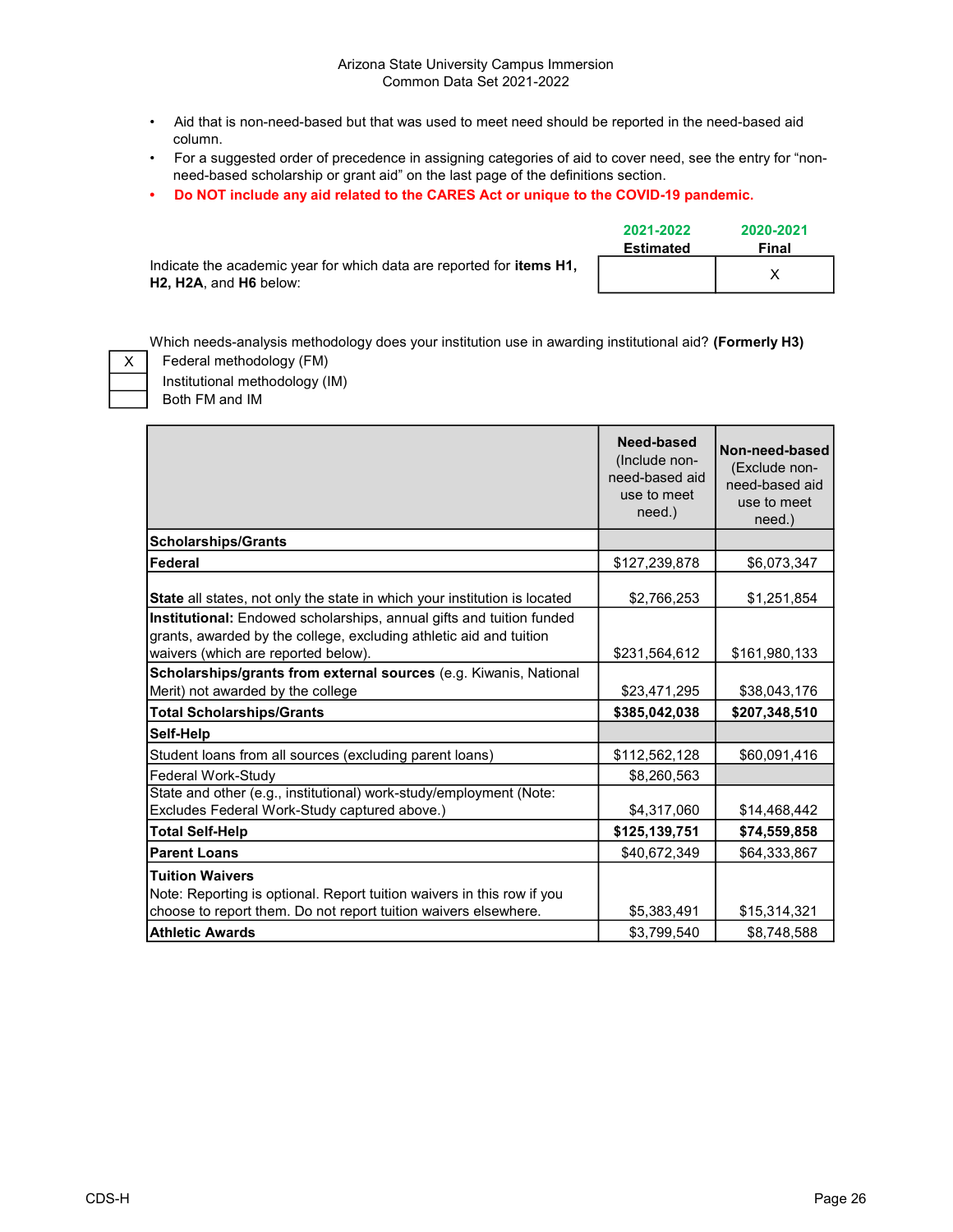- H2 Number of Enrolled Students Awarded Aid: List the number of degree-seeking full-time and less-than-fulltime undergraduates who applied for and were awarded financial aid from any source.
	- Aid that is non-need-based but that was used to meet need should be counted as need based aid.
	- Numbers should reflect the cohort awarded the dollars reported in H1.
	- In the chart below, students may be counted in more than one row, and full-time freshmen should also be counted as full-time undergraduates.
	- Do NOT include any aid related to the CARES Act or unique to the COVID-19 pandemic.

|                         |                                                                                                                                                                                                                                                                                              | <b>First-time Full-</b><br>time Freshmen | <b>Full-time</b><br><b>Undergrad</b><br>(Incl. Fresh) | <b>Less Than</b><br><b>Full-time</b><br><b>Undergrad</b> |
|-------------------------|----------------------------------------------------------------------------------------------------------------------------------------------------------------------------------------------------------------------------------------------------------------------------------------------|------------------------------------------|-------------------------------------------------------|----------------------------------------------------------|
| Α                       | Number of degree-seeking undergraduate<br>students (CDS Item B1 if reporting on Fall 2021<br>cohort)                                                                                                                                                                                         | 12,427                                   | 57,410                                                | 5,223                                                    |
| B                       | Number of students in line a who applied for need-<br>based financial aid                                                                                                                                                                                                                    | 10,474                                   | 41,984                                                | 2,940                                                    |
| $\overline{\mathbf{c}}$ | Number of students in line <b>b</b> who were<br>determined to have financial need                                                                                                                                                                                                            | 7,299                                    | 32,242                                                | 2,502                                                    |
| $\overline{\mathsf{D}}$ | Number of students in line <b>c</b> who were awarded<br>any financial aid                                                                                                                                                                                                                    | 7,299                                    | 32,242                                                | 2,502                                                    |
| E                       | Number of students in line <b>d</b> who were awarded<br>any need-based scholarship or grant aid                                                                                                                                                                                              | 7,074                                    | 30,616                                                | 2,093                                                    |
| F                       | Number of students in line <b>d</b> who were awarded<br>any need-based self-help aid                                                                                                                                                                                                         | 2,696                                    | 15,470                                                | 1,543                                                    |
| G                       | Number of students in line <b>d</b> who were awarded<br>any non-need-based scholarship or grant aid                                                                                                                                                                                          | 824                                      | 3,408                                                 | 44                                                       |
| $\overline{H}$          | Number of students in line <b>d</b> whose need was<br>fully met (exclude PLUS loans, unsubsidized<br>loans, and private alternative loans)                                                                                                                                                   | 1,417                                    | 6,361                                                 | 229                                                      |
| ī                       | On average, the percentage of need that was met<br>of students who were awarded any need-based<br>aid. Exclude any aid that was awarded in excess<br>of need as well as any resources that were<br>awarded to replace EFC (PLUS loans,<br>unsubsidized loans, and private alternative loans) | 64.3%                                    | 62.9%                                                 | 38.1%                                                    |
| J                       | The average financial aid package of those in line<br>d. Exclude any resources that were awarded to<br>replace EFC (PLUS loans, unsubsidized loans,<br>and private alternative loans)                                                                                                        | \$17,046                                 | \$15,999                                              | \$8,699                                                  |
| K                       | Average need-based scholarship and grant award<br>of those in line e                                                                                                                                                                                                                         | \$13,838                                 | \$12,246                                              | \$4,837                                                  |
| L                       | Average need-based self-help award (excluding<br>PLUS loans, unsubsidized loans, and private<br>alternative loans) of those in line f                                                                                                                                                        | \$3,390                                  | \$4,430                                               | \$4,796                                                  |
| M                       | Average need-based loan (excluding PLUS loans,<br>unsubsidized loans, and private alternative loans)<br>of those in line f who were awarded a need-based<br>loan                                                                                                                             | \$3,173                                  | \$4,191                                               | \$4,613                                                  |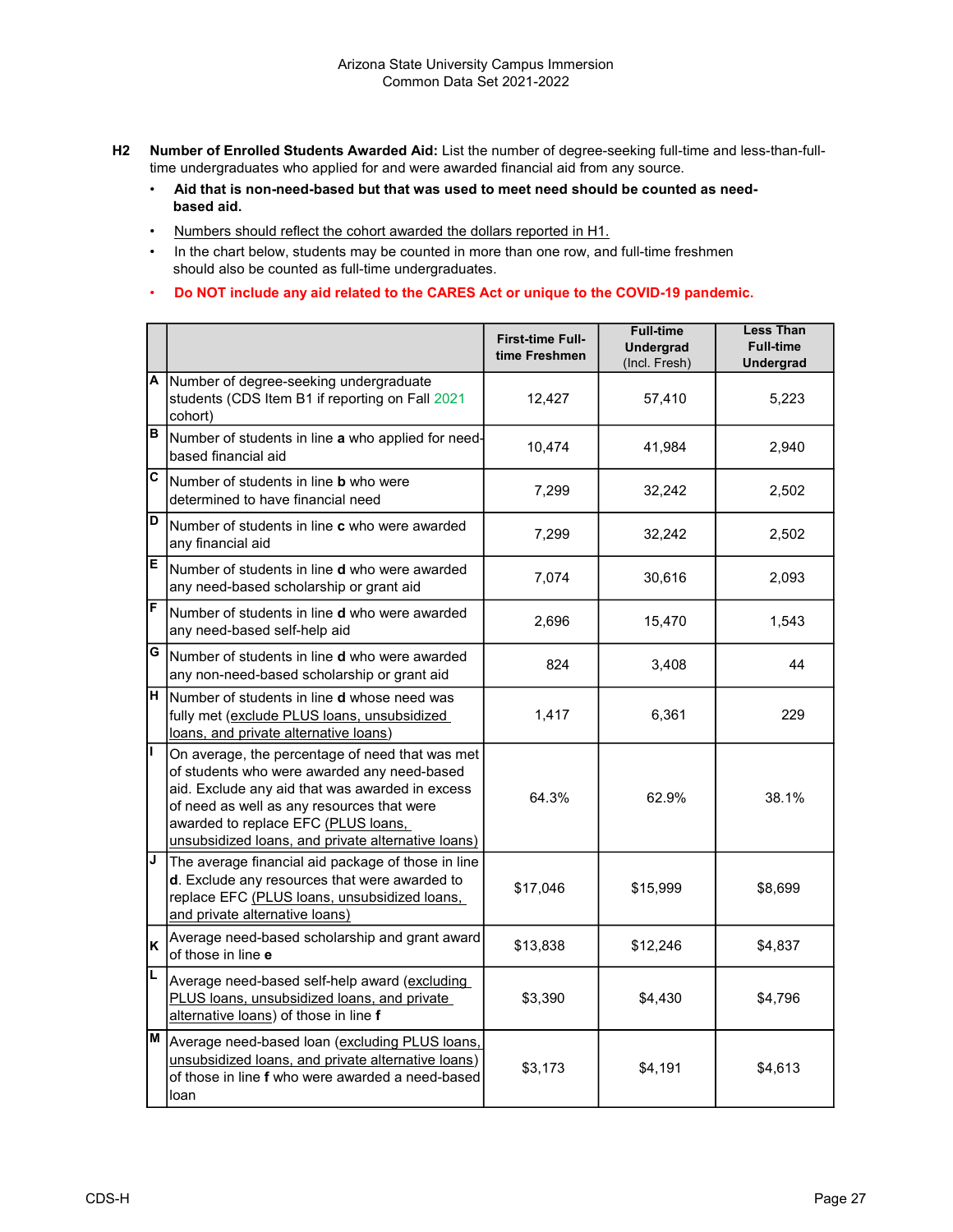- H2A Number of Enrolled Students Awarded Non-need-based Scholarships and Grants: List the number of degree-seeking full-time and less-than-full-time undergraduates who had no financial need and who were awarded institutional non-need-based scholarship or grant aid.
	- Numbers should reflect the cohort awarded the dollars reported in H1.
	- In the chart below, students may be counted in more than one row, and full-time freshmen should also be counted as full-time undergraduates.
	- Do NOT include any aid related to the CARES Act or unique to the COVID-19 pandemic.

|     |                                                                                                                                                                                                                              | <b>First-time</b><br><b>Full-time</b><br><b>Freshmen</b> | <b>Full-time</b><br><b>Undergrad</b><br>(Incl. Fresh.) | <b>Less Than</b><br><b>Full-time</b><br><b>Undergrad</b> |
|-----|------------------------------------------------------------------------------------------------------------------------------------------------------------------------------------------------------------------------------|----------------------------------------------------------|--------------------------------------------------------|----------------------------------------------------------|
| IN. | Number of students in line <b>a</b> who had no financial<br>need and who were awarded institutional non-<br>need-based scholarship or grant aid (exclude<br>those who were awarded athletic awards and<br>Ituition benefits) | 3,810                                                    | 16,795                                                 | 332                                                      |
| lo  | Average dollar amount of institutional non-need-<br>based scholarship and grant aid awarded to<br>students in line <b>n</b>                                                                                                  | \$9,640                                                  | \$8,769                                                | \$3,200                                                  |
| IP  | Number of students in line a who were awarded<br>an institutional non-need-based athletic<br>scholarship or grant                                                                                                            | 82                                                       | 371                                                    |                                                          |
| lQ. | Average dollar amount of institutional non-need-<br>based athletic scholarships and grants awarded<br>to students in line <b>p</b>                                                                                           | \$25,846                                                 | \$23,351                                               | \$21,309                                                 |

#### Note: These are the graduates and loan types to include and exclude in order to fill out CDS H4 and H5.

Include:

- 2021 undergraduate class: all students who started at your institution as first-time students and received a bachelor's degree between July 1, 2020 and June 30, 2021.
- Only loans made to students who borrowed while enrolled at your institution.
- Co-signed loans.

Exclude

- Students who transferred in.
- Money borrowed at other institutions.
- Parent loans
- Students who did not graduate or who graduated with another degree or certificate (but no bachelor's degree).
- Any aid related to the CARE Act or unique the COVID-19 pandemic.
- H4 Provide the number of students in the 2021 undergraduate class who started at your institution as first-time students and received a bachelor's degree between July 1, 2020 and June 30, 2021. Exclude students who transferred into your institution.

8,557

#### H5. Number and percent of students in class (defined in H4 above) borrowing from federal, non-federal, and any loan sources, and the average (or mean) amount borrowed.

• The "Average per-undergraduate-borrower cumulative principal borrowed," is designed to provide better information about student borrowing from federal and nonfederal (institutional, state, commercial) sources.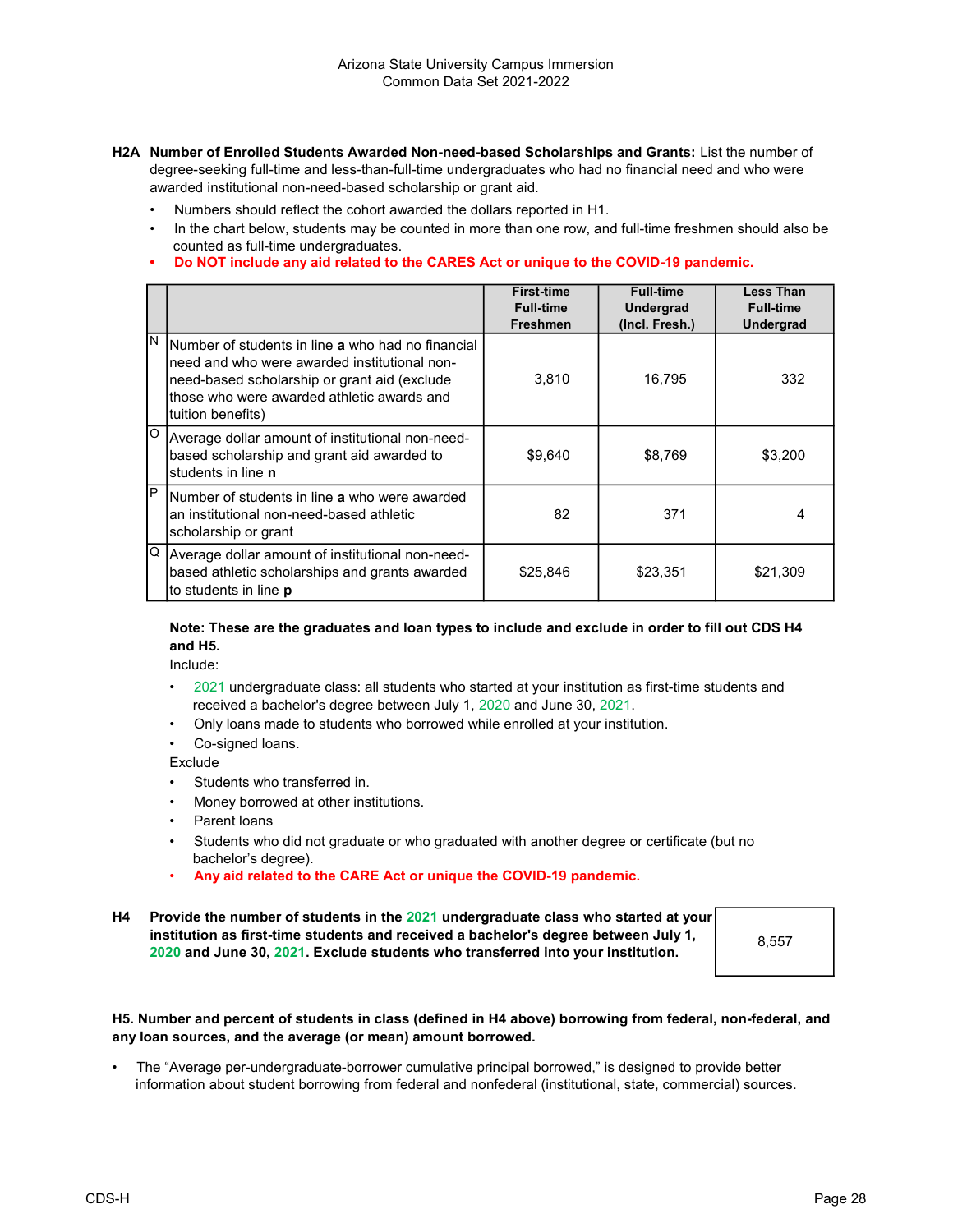• The numbers, percentages, and averages for each row should be based only on the loan source specified for the particular row. For example, the federal loans average (row b) should only be the cumulative average of federal loans and the private loans average (row e) should only be the cumulative average of private loans.

| Source/Type of Loan |                                                                                                                                                                                                                                                           | Number in the<br>class (defined<br>in H4 above)<br>who borrowed<br>from the types<br>of loans<br>specified in the<br>first column | Percent of the<br>class (defined<br>above) who<br>borrowed from<br>the types of<br>loans specified<br>in the first<br>column (nearest)<br>$1\%$ | Average per-<br>undergraduate-<br>borrower<br>cumulative<br>principal<br>borrowed from<br>the types of<br>loans specified<br>in the first<br>column (nearest<br>\$1) |
|---------------------|-----------------------------------------------------------------------------------------------------------------------------------------------------------------------------------------------------------------------------------------------------------|-----------------------------------------------------------------------------------------------------------------------------------|-------------------------------------------------------------------------------------------------------------------------------------------------|----------------------------------------------------------------------------------------------------------------------------------------------------------------------|
| lA.                 | Any Ioan program: Federal Perkins, Federal<br>Stafford Subsidized and Unsubsidized,<br>institutional, state, private loans that your<br>institution is aware of, etc. Include both Federal<br>Direct Student Loans and Federal Family<br>Education Loans. | 3,699                                                                                                                             | 43%                                                                                                                                             | \$24,020                                                                                                                                                             |
| lB.                 | Federal loan programs: Federal Perkins, Federal<br>Stafford Subsidized and Unsubsidized, Include<br>both Federal Direct Student Loans and Federal<br>Family Education Loans.                                                                              | 3,578                                                                                                                             | 42%                                                                                                                                             | \$18,359                                                                                                                                                             |
|                     | C Institutional loan programs.                                                                                                                                                                                                                            |                                                                                                                                   |                                                                                                                                                 |                                                                                                                                                                      |
| D                   | State loan programs.                                                                                                                                                                                                                                      |                                                                                                                                   |                                                                                                                                                 |                                                                                                                                                                      |
|                     | $E$ Private student loans made by a bank or lender.                                                                                                                                                                                                       | 594                                                                                                                               | 7%                                                                                                                                              | \$38,956                                                                                                                                                             |

## Aid to Undergraduate Degree-seeking Nonresident Aliens

#### • Report numbers and dollar amounts for the same academic year checked in item H1

H6 Indicate your institution's policy regarding institutional scholarship and grant aid for undergraduate degreeseeking nonresident aliens:

Institutional need-based scholarship or grant aid is available Institutional non-need-based scholarship or grant aid is available

Institutional scholarship or grant aid is not available

2,405 If institutional financial aid is available for undergraduate degree-seeking nonresident aliens, provide the number of undergraduate degree-seeking nonresident aliens who were awarded need-based or non-need-based aid:

Average dollar amount of institutional financial aid awarded to undergraduate degreeseeking nonresident aliens:

\$18,909,302 Total dollar amount of institutional financial aid awarded to undergraduate degree-seeking nonresident aliens:

\$7,862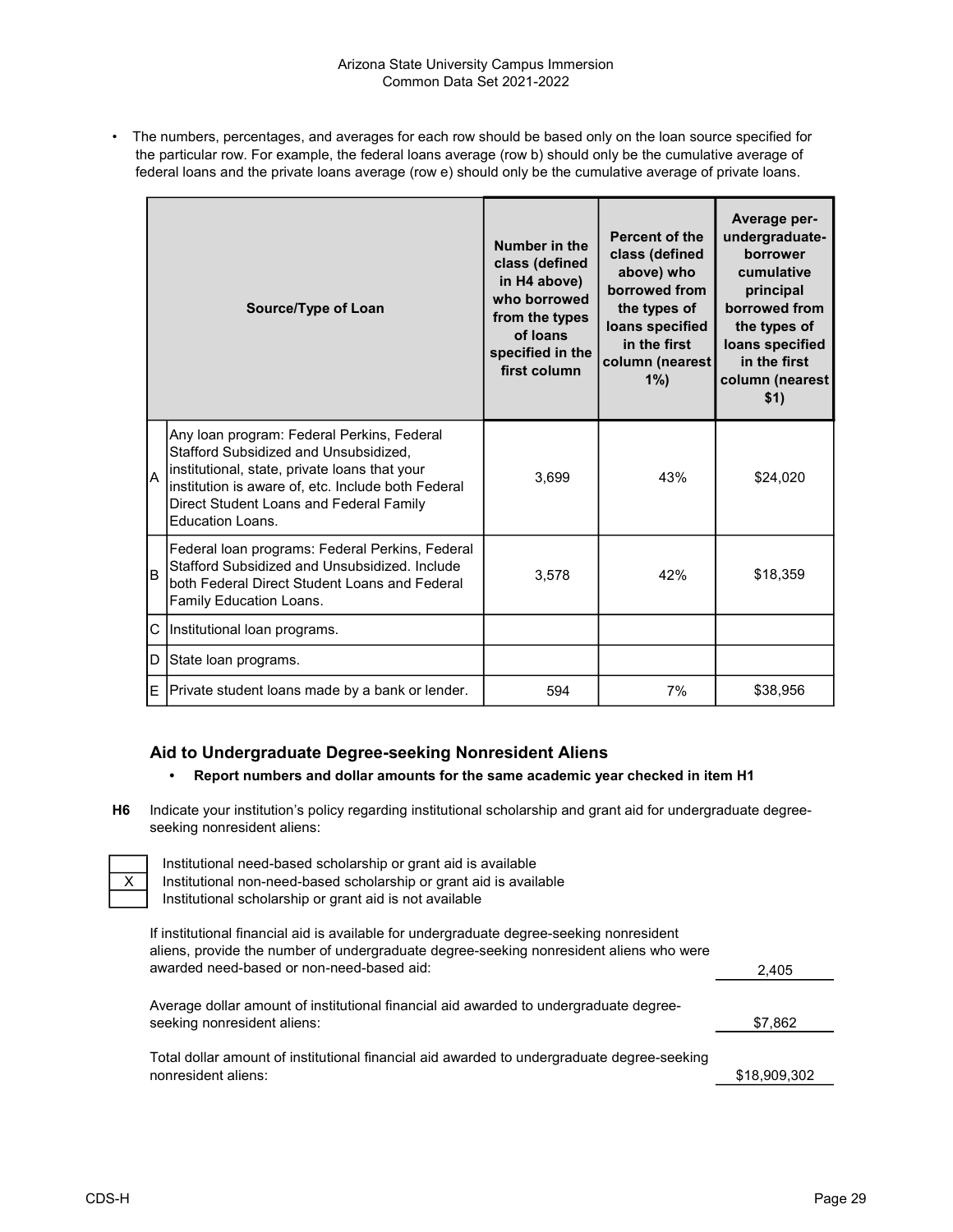H7 Check off all financial aid forms nonresident alien first-year financial aid applicants must submit:

International Student's Certification of Finances Other (specify): CSS/Financial Aid PROFILE International Student's Financial Aid Application Institution's own financial aid form

ASU Estimate of Expenses and Financial Guarantee

## Process for First-Year/Freshman Students

H8 Check off all financial aid forms domestic first-year (freshman) financial aid applicants must submit:

| x | <b>FAFSA</b>                         |
|---|--------------------------------------|
|   |                                      |
|   | Institution's own financial aid form |
|   | <b>CSS/Financial Aid PROFILE</b>     |
|   | State aid form                       |
|   | <b>Noncustodial PROFILE</b>          |
|   | <b>Business/Farm Supplement</b>      |
|   | Other (specify):                     |
|   |                                      |

H9 Indicate filing dates for first-year (freshman) students:

Priority date for filing required financial aid forms 15-Jan

Deadline for filing required financial aid forms:

| $\boxed{X}$ No deadline for filing required forms |  |  |
|---------------------------------------------------|--|--|
| (applications processed on a rolling basis)       |  |  |

- H10 Indicate notification dates for first-year (freshman) students (answer a or b):
	- a) Students notified on or about (date):

b) Students notified on a rolling basis:

X<sup>Yes</sup> No

If yes, starting date:

1-Dec

H11 Indicate reply dates:

| Students must reply by (date): |                        |  |
|--------------------------------|------------------------|--|
| Tor within                     | weeks of notification. |  |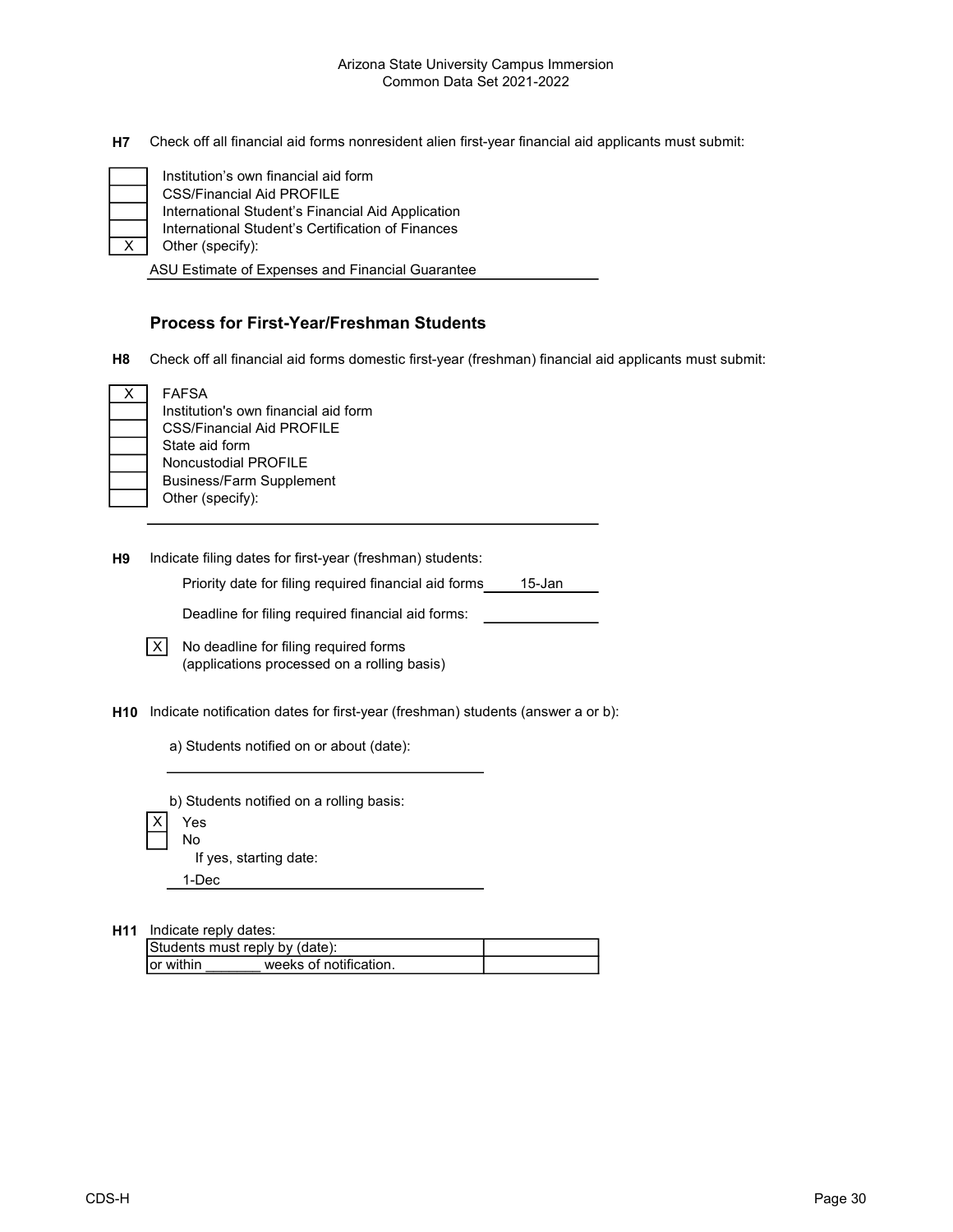## Types of Aid Available

Please check off all types of aid available to undergraduates at your institution:

#### H12 Loans

 $\overline{X}$ X  $\overline{X}$  $\overline{X}$ X  $\overline{X}$ X Other (specify): Direct Subsidized Stafford Loans Direct Unsubsidized Stafford Loans Direct PLUS Loans Private loans from endowment funds Federal Nursing Loans State Loans College/university loans from institutional funds Federal Perkins Loans

#### H13 Need Based Scholarships and Grants

| X                       | <b>Federal Pell</b>                                                  |
|-------------------------|----------------------------------------------------------------------|
| $\underline{x}$         | <b>SEOG</b>                                                          |
| $\overline{\mathsf{x}}$ | State scholarships/grants                                            |
| X                       | Private scholarships                                                 |
| X                       | College/university scholarship or grant aid from institutional funds |
| X                       | United Negro College Fund                                            |
| X                       | <b>Federal Nursing Scholarship</b>                                   |
|                         | Other (specify):                                                     |
|                         |                                                                      |

H14 Check off criteria used in awarding institutional aid. Check all that apply.

|                          | <b>Non-Need Based</b> | <b>Need-Based</b> |
|--------------------------|-----------------------|-------------------|
| Academics                |                       |                   |
| Alumni affiliation       |                       |                   |
| lArt                     | x                     |                   |
| <b>Athletics</b>         | X                     |                   |
| <b>Job skills</b>        |                       |                   |
| <b>ROTC</b>              |                       |                   |
| Leadership               | Χ                     |                   |
| <b>Minority status</b>   |                       |                   |
| Music/drama              | x                     |                   |
| Religious affiliation    |                       |                   |
| State/district residency | x                     | ✓                 |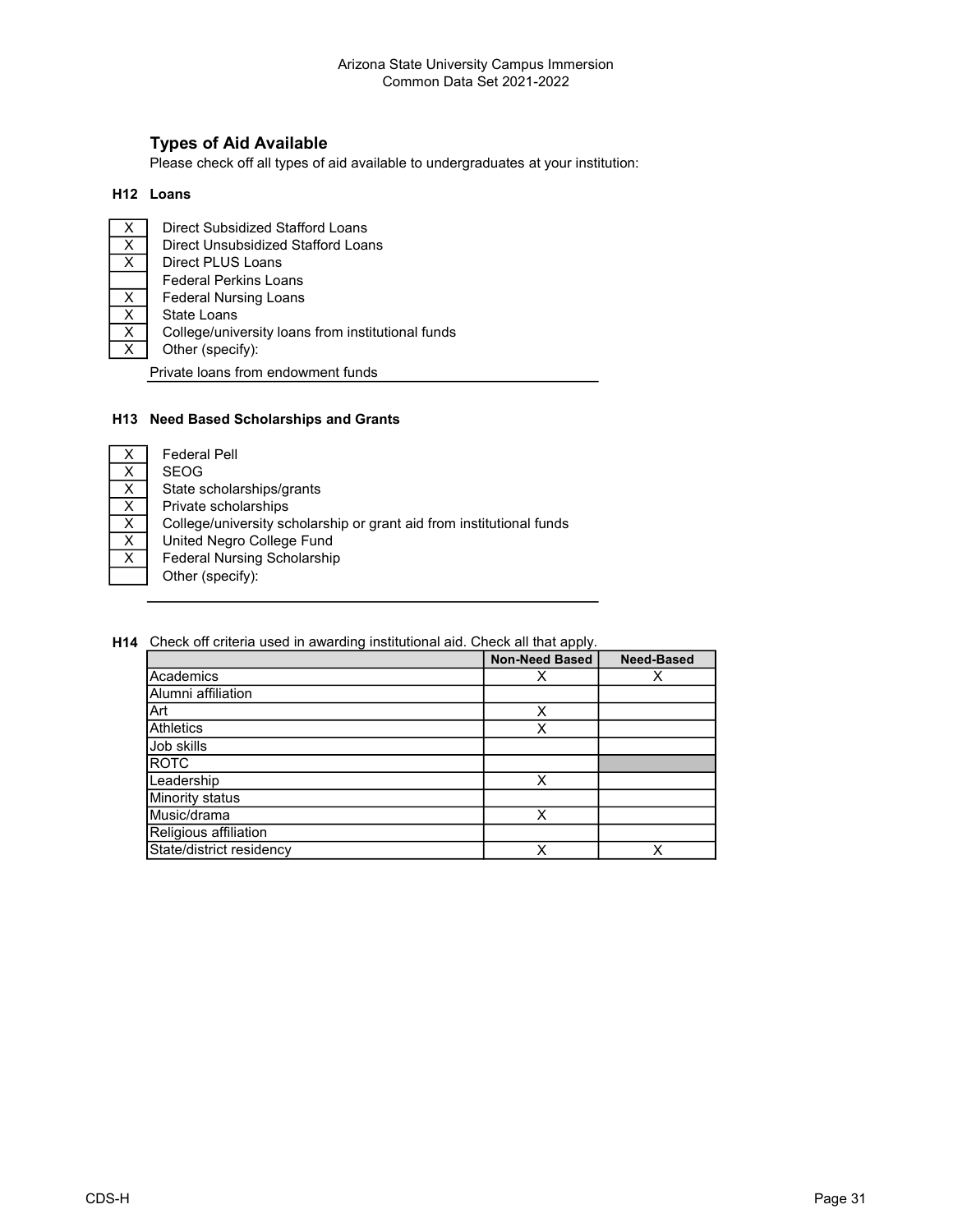H15 If your institution has recently implemented any major financial aid policy, program, or initiative to make your institution more affordable to incoming students such as replacing loans with grants, or waiving costs for families below a certain income level please provide details below:

ASU has many financial aid options. Financial support is available in the form of scholarships, grants, federal work-study, loans and outside resources. Almost everyone, regardless of income, can qualify for some form of financial aid. More than 80 percent of all ASU students receive some form of financial assistance every year. The university, in partnership with the ASU Foundation for a New American University, along with alumni, civic groups, private foundations, individuals, and federal and state governments, remains committed to helping our students reach their educational goals. In recent years, ASU has made unprecedented increases in the amount of university gift assistance awarded to our students. The Barack Obama Scholars Program assists select Arizona students from families with low income levels. By combining gift aid (i.e., Pell Grants, SEOG, ASU Grants, University Grants, LEAP, and scholarships) from federal, state, private, and institutional sources with Federal Work-Study, ASU will cover students' estimated direct costs of attending ASU (minus the Expected Family Contribution as determined by the FAFSA) for up to eight full-time, consecutive fall and spring semesters. ASU launched the innovative Scholarship Maintenance Plan, which allows for students on merit scholarship who are close to but did not meet the academic standards for scholarship renewal, to receive a portion of their scholarship for the next year. This allows the student a chance to improve their performance with the goal of returning the student to his/her initial scholarship award level the year after. Most recently, ASU launched the College Attainment Grant Program to make college affordable and accessible for students from low income families. Through a combination of gift aid such as scholarships and grants from federal, state, private and institutional sources, resident tuition and fees are covered for up to four years for qualifying Arizona high school graduates.

Are these policies related to the COVID-19 pandemic?

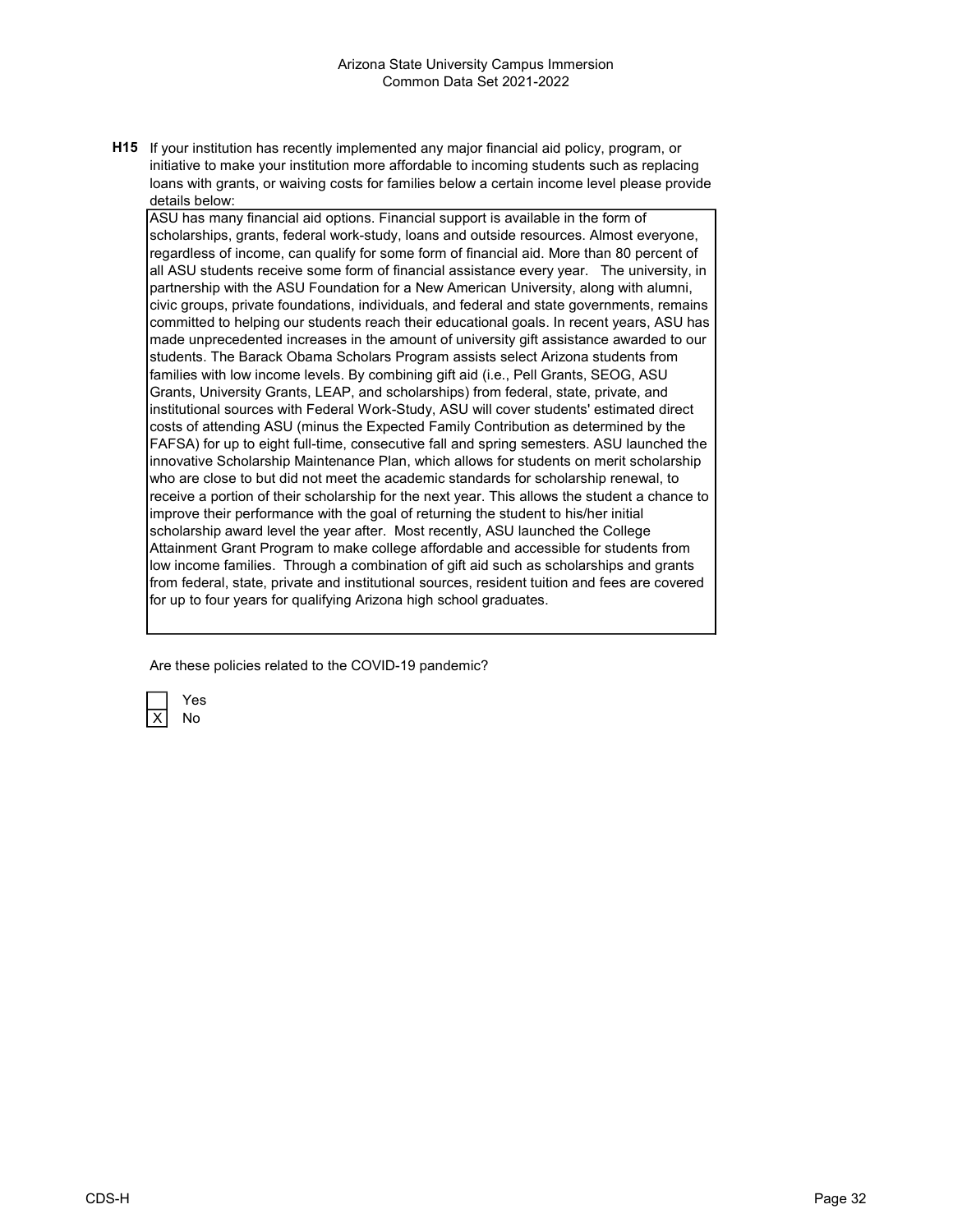## I. INSTRUCTIONAL FACULTY AND CLASS SIZE

#### I-1. Please report the number of instructional faculty members in each category for Fall 2021. Include faculty who are on your institution's payroll on the census date your institution uses for IPEDS/AAUP.

The following definition of full-time instructional faculty is used by the American Association of University Professors (AAUP) in its annual Faculty Compensation Survey (the part time definitions are not used by AAUP). Instructional Faculty is defined as those members of the instructional-research staff whose major regular assignment is instruction, including those with released time for research. Use the chart below to determine inclusions and exclusions:

|   |                                                                                                                                                                                                                                     | Full-time | Part-time                                                                       |
|---|-------------------------------------------------------------------------------------------------------------------------------------------------------------------------------------------------------------------------------------|-----------|---------------------------------------------------------------------------------|
| A | Instructional faculty in preclinical and clinical medicine, faculty who are not paid (e.g., those<br>who donate their services or are in the military), or research-only faculty, post-doctoral fellows,<br>or pre-doctoral fellows | Exclude   | Include only if<br>they teach one<br>or more non-<br>clinical credit<br>courses |
| в | Administrative officers with titles such as dean of students, librarian, registrar, coach, and the<br>like, even though they may devote part of their time to classroom instruction and may have<br>faculty status                  | Exclude   | Include if they<br>teach one or<br>more non-<br>clinical credit<br>courses      |
| C | Other administrators/staff who teach one or more non-clinical credit courses even though they<br>do not have faculty status                                                                                                         | Exclude   | Include                                                                         |
| D | Undergraduate or graduate students who assist in the instruction of courses, but have titles<br>such as teaching assistant, teaching fellow, and the like                                                                           | Exclude   | Exclude                                                                         |
| E | Faculty on sabbatical or leave with pay                                                                                                                                                                                             | Include   | Exclude                                                                         |
| F | Faculty on leave without pay                                                                                                                                                                                                        | Exclude   | Exclude                                                                         |
| G | Replacement faculty for faculty on sabbatical leave or leave with pay                                                                                                                                                               | Exclude   | Include                                                                         |

Full-time instructional faculty: faculty employed on a full-time basis for instruction (including those with released time for research)

Part-time instructional faculty: Adjuncts and other instructors being paid solely for part-time classroom instruction. Also includes full-time faculty teaching less than two semesters, three quarters, two trimesters, or two four-month sessions. Employees who are not considered full-time instruction faculty but who teach one or more non-clinical credit courses may be counted as part-time faculty.

Minority faculty: includes faculty who designate themselves as Black, non-Hispanic; American Indian or Alaska Native; Asian, Native Hawaiian or other Pacific Islander, or Hispanic.

Doctorate: includes such degrees as Doctor of Philosophy, Doctor of Education, Doctor of Juridical Science, and Doctor of Public Health in any field such as arts, sciences, education, engineering, business, and public administration. Also includes terminal degrees formerly designated as "first professional," including dentistry (DDS or DMD), medicine (MD), optometry (OD), osteopathic medicine (DO), pharmacy (DPharm or BPharm), podiatric medicine (DPM), veterinary medicine (DVM), chiropractic (DC or DCM), or law (JD).

Terminal master's degree: a master's degree that is considered the highest degree in a field: example, M. Arch (in architecture) and MFA (master of fine arts in art or theater).

| $I-1.$ |    |                                                                                                                             | <b>Full-Time</b> | Part-Time | <b>Total</b> |
|--------|----|-----------------------------------------------------------------------------------------------------------------------------|------------------|-----------|--------------|
|        | A  | Total number of instructional faculty                                                                                       | 3,279            | 1,294     | 4,573        |
|        | B  | Total number who are members of minority groups                                                                             | 789              | 219       | 1,008        |
|        | C  | Total number who are women                                                                                                  | 1,584            | 709       | 2,293        |
|        | D  | Total number who are men                                                                                                    | 1,695            | 585       | 2,280        |
|        | E. | Total number who are nonresident aliens (international)                                                                     | 141              | 12        | 153          |
|        | F  | Total number with doctorate, or other terminal degree                                                                       | 2,766            | 534       | 3,300        |
|        | G  | Total number whose highest degree is a master's but not a terminal<br>master's                                              | 473              | 559       | 1,032        |
|        | н  | Total number whose highest degree is a bachelor's                                                                           | 39               | 187       | 226          |
|        |    | Total number whose highest degree is unknown or other (Note: Items f,<br>$g, h,$ and i must sum up to item $a$ .)           |                  | 14        | 15           |
|        |    | Total number in stand-alone graduate/professional programs in which<br>faculty teach virtually only graduate-level students | 31               | 35        | 66           |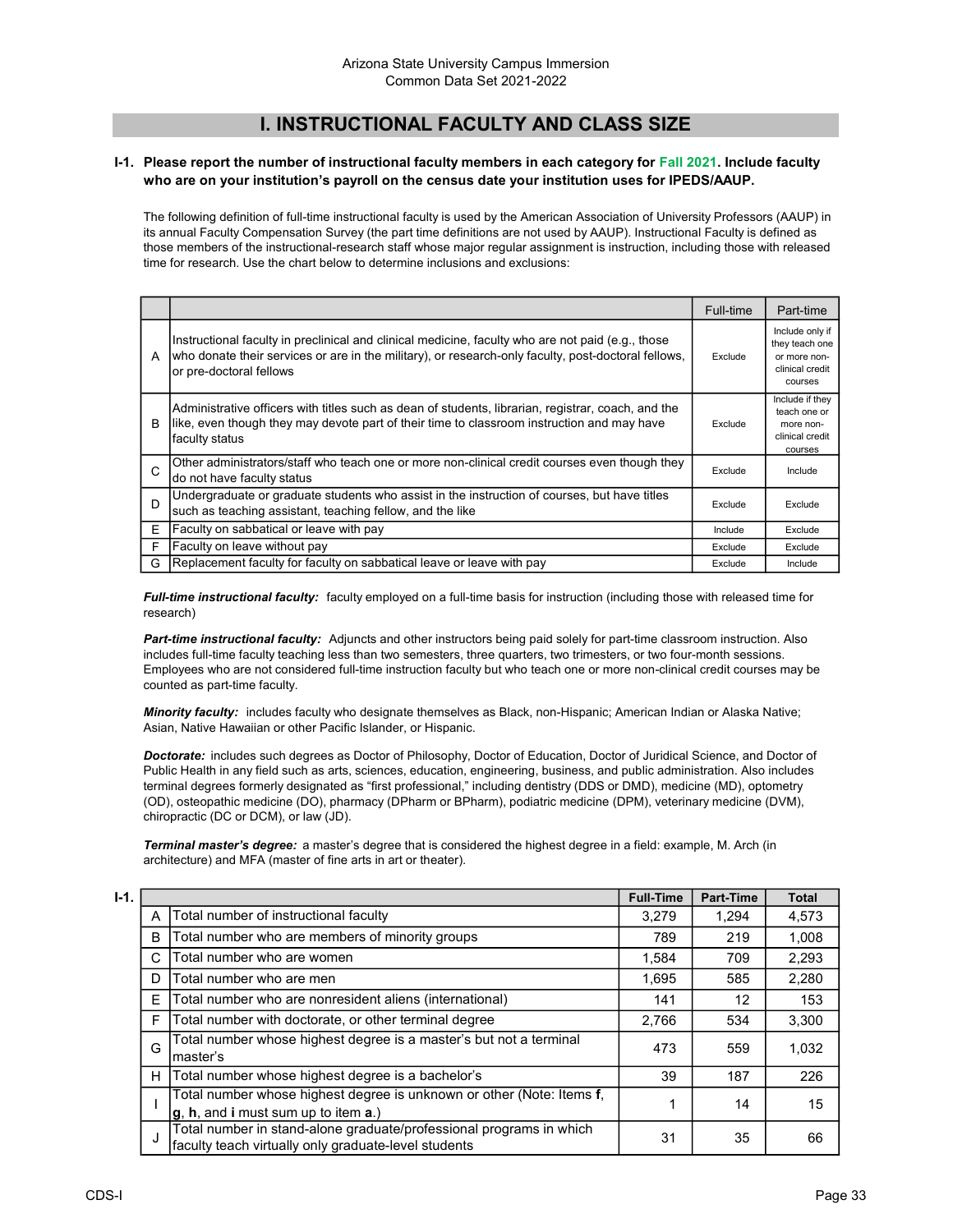#### I-2. Student to Faculty Ratio

Report the Fall 2021 ratio of full-time equivalent students (full-time plus 1/3 part time) to full-time equivalent instructional faculty (full time plus 1/3 part time). In the ratio calculations, exclude both faculty and students in stand-alone graduate or professional programs such as medicine, law, veterinary, dentistry, social work, business, or public health in which faculty teach virtually only graduate level students.

• Do not count undergraduate or graduate student teaching assistants as faculty.

| <b>Fall 2021 Student to Faculty ratio</b> | to | l(based on | 71.389 | Istudents  |
|-------------------------------------------|----|------------|--------|------------|
|                                           |    | and        | .886   | Ifaculty). |

#### I-3. Undergraduate Class Size

In the table below, please use the following definitions to report information about the size of classes and class sections offered in the Fall 2021 term.

• Please include classes that have been moved online in response to the COVID-19 pandemic.

Class Sections: A class section is an organized course offered for credit, identified by discipline and number, meeting at a stated time or times in a classroom or similar setting, and not a subsection such as a laboratory or discussion session. Undergraduate class sections are defined as any sections in which at least one degreeseeking undergraduate student is enrolled for credit. Exclude distance learning classes and noncredit classes and individual instruction such as dissertation or thesis research, music instruction, or one-to-one readings. Exclude students in independent study, co-operative programs, internships, foreign language taped tutor sessions, practicums, and all students in one-on-one classes. Each class section should be counted only once and should not be duplicated because of course catalog cross-listings.

Class Subsections: A class subsection includes any subsection of a course, such as laboratory, recitation, and discussion subsections that are supplementary in nature and are scheduled to meet separately from the lecture portion of the course. Undergraduate subsections are defined as any subsections of courses in which degreeseeking undergraduate students enrolled for credit. As above, exclude noncredit classes and individual instruction such as dissertation or thesis research, music instruction, or one-to-one readings. Each class subsection should be counted only once and should not be duplicated because of cross-listings.

Using the above definitions, please report for each of the following class-size intervals the number of class sections and class subsections offered in Fall 2021. For example, a lecture class with 800 students who met at another time in 40 separate labs with 20 students should be counted once in the "100+" column in the class section column and 40 times under the "20-29" column of the class subsections table.

#### Number of Class Sections with Undergraduates Enrolled

#### Undergraduate Class Size (provide numbers)

|                                 | $2 - 9$ | 10-19 | 20-29 | 30-39 | 40-49 | 50-99 | $100+$ | Total |
|---------------------------------|---------|-------|-------|-------|-------|-------|--------|-------|
| <b>CLASS</b><br><b>SECTIONS</b> | 757     | .827  | .837  | 690   | 402   | 679   | 382    | 6,574 |

|                                      | $2 - 9$ | $10 - 19$ | 20-29 | 30-39 | 40-49 | 50-99 | $100+$ | Total |
|--------------------------------------|---------|-----------|-------|-------|-------|-------|--------|-------|
| <b>CLASS SUB-</b><br><b>SECTIONS</b> | 307     | 527       | 805   | 151   | 84    | 130   |        | 2,010 |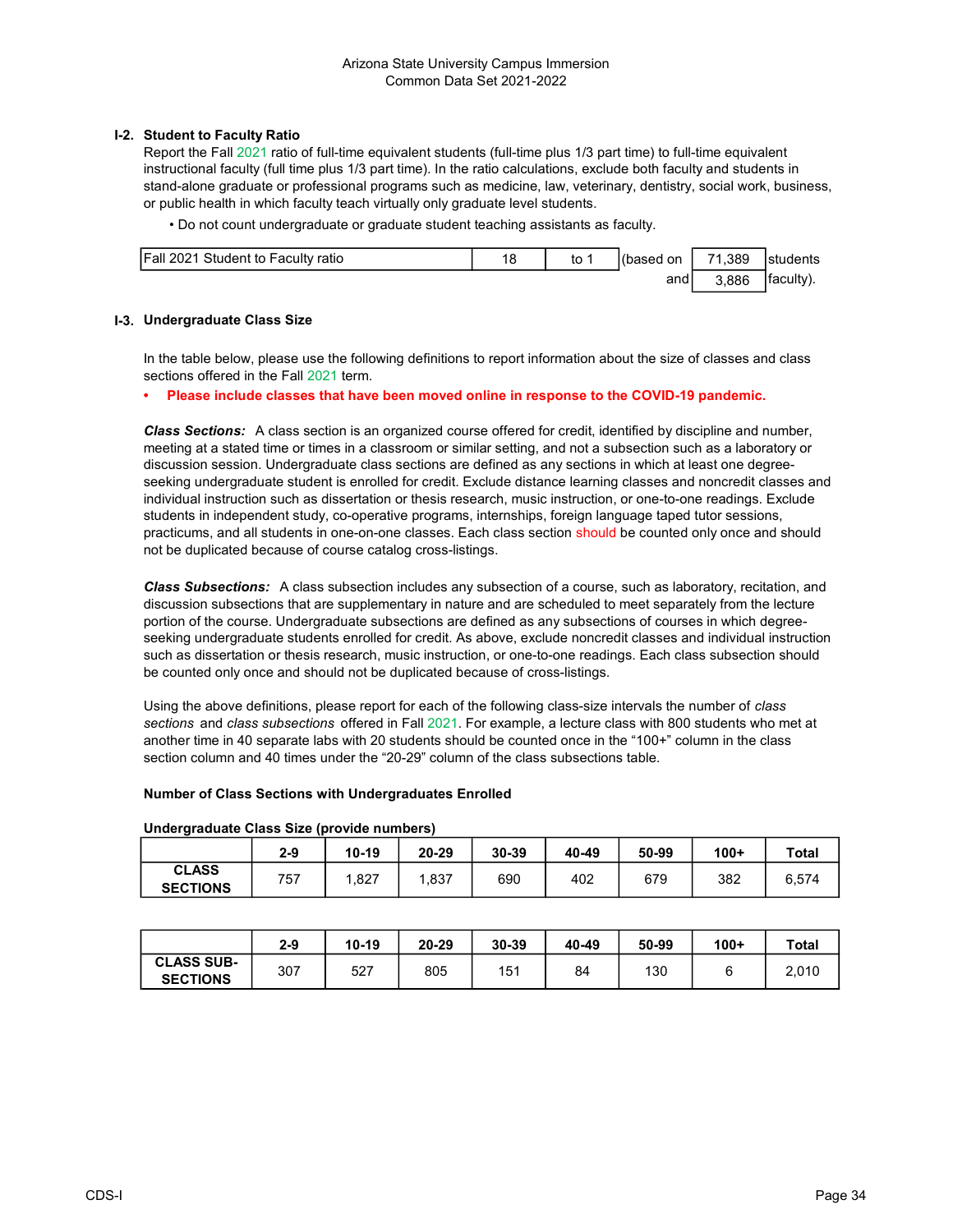## J. Disciplinary areas of DEGREES CONFERRED

## J1 Degrees conferred between July 1, 2020 and June 30, 2021

For each of the following discipline areas, provide the percentage of diplomas/certificates, associate, and bachelor's degrees awarded. To determine the percentage, use majors, not headcount (e.g., students with one degree but a double major will be represented twice). Calculate the percentage from your institution's IPEDS Completions by using the sum of 1st and 2nd majors for each CIP code as the numerator and the sum of the Grand Total by 1st Majors and the Grand Total by 2nd major as the denominator. If you prefer, you can compute the percentages using 1st majors only.

|                                                   |                     |                  |                          | <b>CIP 2020</b>      |  |
|---------------------------------------------------|---------------------|------------------|--------------------------|----------------------|--|
| Category                                          | <b>Certificates</b> | <b>Associate</b> | <b>Bachelor's</b>        | <b>Categories to</b> |  |
|                                                   |                     |                  |                          | Include              |  |
| Agriculture<br>Natural resources and conservation | 0.0%<br>4.4%        |                  | 0.8%                     | 01                   |  |
|                                                   |                     |                  |                          | 03                   |  |
| Architecture                                      | 2.5%                |                  | 1.4%                     | 04                   |  |
| Area, ethnic, and gender studies                  | 1.2%                |                  | 0.2%<br>5.3%             | 05                   |  |
| Communication/journalism                          |                     |                  |                          | 09                   |  |
| Communication technologies                        |                     |                  | 0.6%                     | $\overline{10}$      |  |
| Computer and information sciences                 | 1.9%                |                  | 5.2%                     | 11                   |  |
| Personal and culinary services                    | --                  |                  |                          | 12                   |  |
| Education                                         | 6.9%                |                  | 4.1%                     | $\overline{13}$      |  |
| Engineering                                       | --                  |                  | 9.9%                     | $\overline{14}$      |  |
| Engineering technologies                          | 0.0%                |                  | 0.9%                     | 15                   |  |
| Foreign languages, literatures, and linguistics   | 0.9%                |                  | 0.5%                     | $\overline{16}$      |  |
| Family and consumer sciences                      | 0.2%                |                  | 2.0%                     | 19                   |  |
| Law/legal studies                                 | 3.2%                |                  | 0.7%                     | 22                   |  |
| English                                           | 0.3%                |                  | 1.4%                     | $\overline{23}$      |  |
| Liberal arts/general studies                      | 0.2%                |                  | 0.6%                     | $\overline{24}$      |  |
| Library science                                   |                     |                  |                          | $\overline{25}$      |  |
| <b>Biological/life sciences</b>                   | 1.1%                |                  | 8.4%                     | $\overline{26}$      |  |
| Mathematics and statistics                        | 0.6%                |                  | 1.4%                     | $\overline{27}$      |  |
| Military science and military technologies        |                     |                  |                          | 28 & 29              |  |
| Interdisciplinary studies                         | 7.2%                |                  | 3.6%                     | $\overline{30}$      |  |
| Parks and recreation                              | 1.1%                |                  | 2.4%                     | $\overline{31}$      |  |
| Philosophy and religious studies                  | 1.7%                |                  | 0.4%                     | $\overline{38}$      |  |
| Theology and religious vocations                  |                     |                  |                          | $\overline{39}$      |  |
| Physical sciences                                 | 0.8%                |                  | 1.2%                     | 40                   |  |
| Science technologies                              | --                  |                  | 0.3%                     | 41                   |  |
| Psychology                                        | $- -$               |                  | 5.6%                     | 42                   |  |
| Homeland Security, law enforcement, etc.          | 5.2%                |                  | 2.5%                     | 43                   |  |
| Public administration and social services         | 1.8%                |                  | 2.1%                     | 44                   |  |
| Social sciences                                   | 6.0%                |                  | 5.8%                     | 45                   |  |
| <b>Construction trades</b>                        | --                  |                  | --                       | 46                   |  |
| Mechanic and repair technologies                  | --                  |                  | --                       | 47                   |  |
| Precision production                              | --                  |                  | $\overline{\phantom{a}}$ | 48                   |  |
| Transportation and materials moving               |                     |                  | 0.7%                     | 49                   |  |
| Visual and performing arts                        | 0.9%                |                  | 4.3%                     | 50                   |  |
| Health professions and related programs           | 4.4%                |                  | 5.9%                     | 51                   |  |
| <b>Business/marketing</b>                         | 47.1%               |                  | 21.1%                    | 52                   |  |
| History                                           | 0.3%                |                  | 0.8%                     | 54                   |  |
| <b>Other</b>                                      |                     |                  |                          |                      |  |
| TOTAL (should = 100%)                             | 100%                | $0\%$            | 100%                     |                      |  |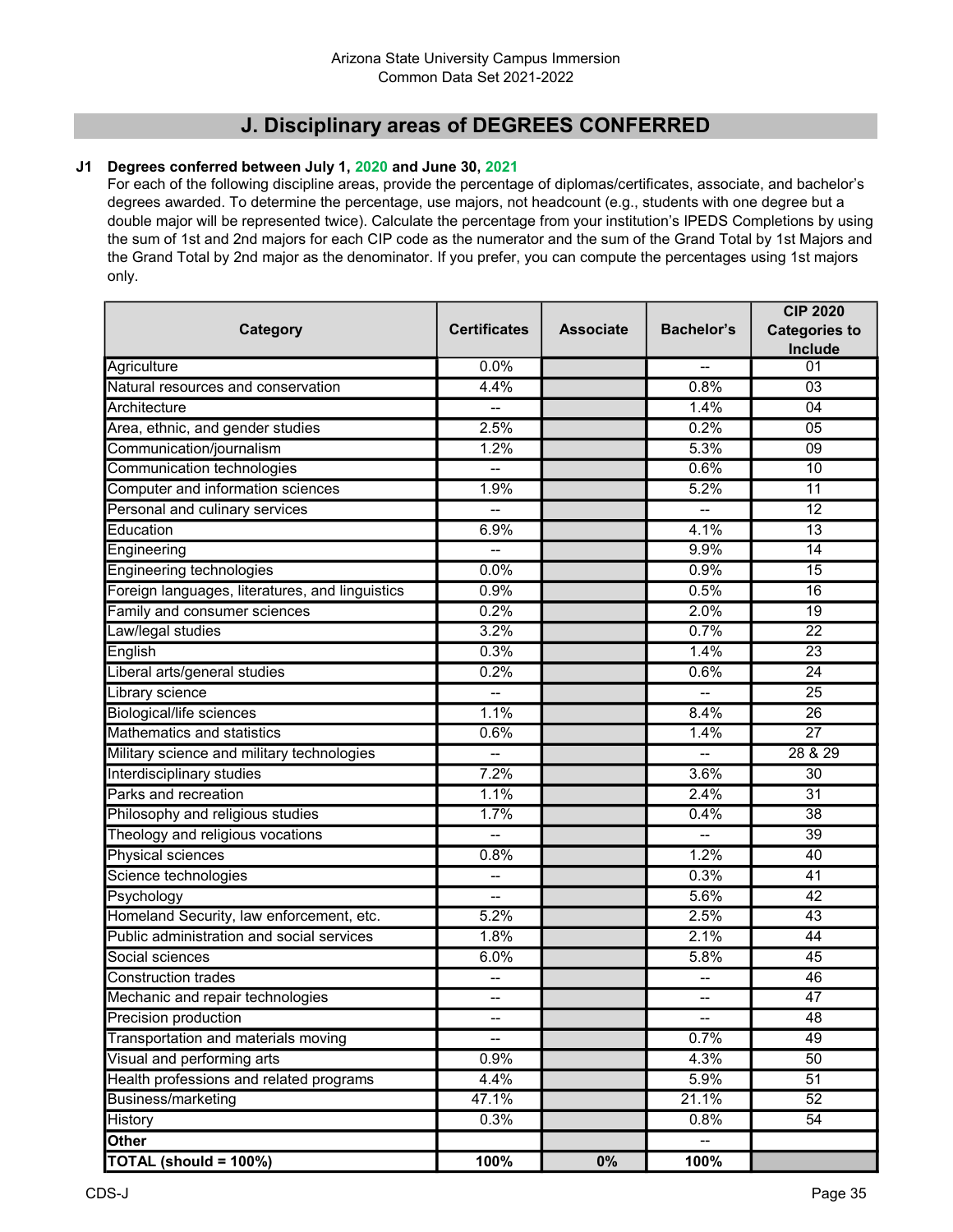## Common Data Set Definitions

#### All definitions related to the financial aid section appear at the end of the Definitions document.

 Items preceded by an asterisk (\*) represent definitions agreed to among publishers which do not appear on the CDS document but may be present on individual publishers' surveys.

\*Academic advisement: Plan under which each student is assigned to a faculty member or a trained adviser, who, through regular meetings, helps the student plan and implement immediate and long-term academic and vocational goals.

Accelerated program: Completion of a college program of study in fewer than the usual number of years, most often by attending summer sessions and carrying extra courses during the regular academic term.

Admitted student: Applicant who is offered admission to a degree-granting program at your institution.

\*Adult student services: Admission assistance, support, orientation, and other services expressly for adults who have started college for the first time, or who are reentering after a lapse of a few years.

American Indian or Alaska Native: A person having origins in any of the original peoples of North and South America (including Central America) and maintaining tribal affiliation or community attachment.

Applicant (first-time, first year): An individual who has fulfilled the institution's requirements to be considered for admission (including payment or waiving of the application fee, if any) and who has been notified of one of the following actions: admission, nonadmission, placement on waiting list, or application withdrawn (by applicant or institution).

Application fee: That amount of money that an institution charges for processing a student's application for acceptance. This amount is not creditable toward tuition and required fees, nor is it refundable if the student is not admitted to the institution.

Asian: A person having origins in any of the original peoples of the Far East, Southeast Asia, or the Indian subcontinent, including, for example, Cambodia, China, India, Japan, Korea, Malaysia, Pakistan, the Philippine Islands, Thailand, and Vietnam.

Associate degree: An award that normally requires at least two but less than four years of full-time equivalent college work.

Bachelor's degree: An award (baccalaureate or equivalent degree, as determined by the Secretary of the U.S. Department of Education) that normally requires at least four years but not more than five years of full-time equivalent college-level work. This includes ALL bachelor's degrees conferred in a five-year cooperative (workstudy plan) program. (A cooperative plan provides for alternate class attendance and employment in business, industry, or government; thus, it allows students to combine actual work experience with their college studies.) Also, it includes bachelor's degrees in which the normal four years of work are completed in three years.

Black or African American: A person having origins in any of the black racial groups of Africa.

Board (charges): Assume average cost for 19 meals per week or the maximum meal plan.

Books and supplies (costs): Average cost of books and supplies. Do not include unusual costs for special groups of students (e.g., engineering or art majors), unless they constitute the majority of students at your institution.

Calendar system: The method by which an institution structures most of its courses for the academic year.

Campus Ministry: Religious student organizations (denominational or nondenominational) devoted to fostering religious life on college campuses. May also refer to Campus Crusade for Christ, an interdenominational Christian organization.

\*Career and placement services: A range of services, including (often) the following: coordination of visits of employers to campus; aptitude and vocational testing; interest inventories, personal counseling; help in resume writing, interviewing, launching the job search; listings for those students desiring employment and those seeking permanent positions; establishment of a permanent reference folder; career resource materials.

Carnegie units: One year of study or the equivalent in a secondary school subject.

#### Certificate: See Postsecondary award, certificate, or diploma.

Class rank: The relative numerical position of a student in his or her graduating class, calculated by the high school on the basis of grade-point average, whether weighted or unweighted.

College-preparatory program: Courses in academic subjects (English, history and social studies, foreign languages, mathematics, science, and the arts) that stress preparation for college or university study.

Common Application: The standard application form distributed by the National Association of Secondary School Principals for a large number of private colleges who are members of the Common Application Group.

\*Community service program: Referral center for students wishing to perform volunteer work in the community or participate in volunteer activities coordinated by academic departments.

Commuter: A student who lives off campus in housing that is not owned by, operated by, or affiliated with the college. This category includes students who commute from home and students who have moved to the area to attend college.

Clock hour: A unit of measure that represents an hour of scheduled instruction given to students. Also referred to as contact hour.

Continuous basis (for program enrollment): A calendar system classification that is used by institutions that enroll students at any time during the academic year. For example, a cosmetology school or a word processing school might allow students to enroll and begin studies at various times, with no requirement that classes begin on a certain date.

Cooperative education program: A program that provides for alternate class attendance and employment in business, industry, or government.

Cooperative housing: College-owned, -operated, or -affiliated housing in which students share room and board expenses and participate in household chores to reduce living expenses.

\*Counseling service: Activities designed to assist students in making plans and decisions related to their education, career, or personal development.

Credit: Recognition of attendance or performance in an instructional activity (course or program) that can be applied by a recipient toward the requirements for a degree, diploma, certificate, or recognized postsecondary credential.

Credit course: A course that, if successfully completed, can be applied toward the number of courses required for achieving a degree, diploma, certificate, or other recognized postsecondary credential.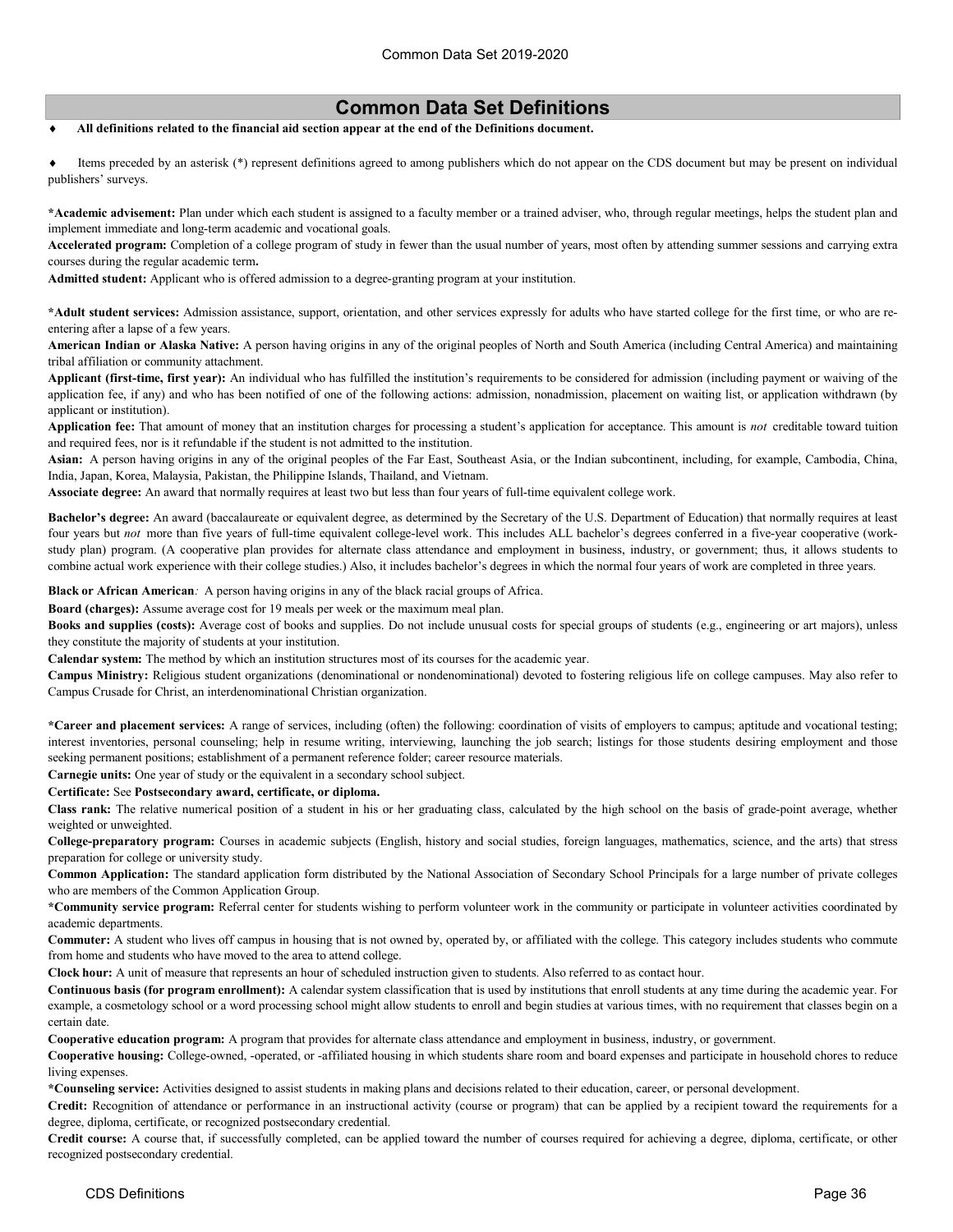Credit hour: A unit of measure representing an hour (50 minutes) of instruction over a 15-week period in a semester or trimester system or a 10-week period in a quarter system. It is applied toward the total number of hours needed for completing the requirements of a degree, diploma, certificate, or recognized postsecondary credential.

Cross-registration: A system whereby students enrolled at one institution may take courses at another institution without having to apply to the second institution.

Deferred admission: The practice of permitting admitted students to postpone enrollment, usually for a period of one academic term or one year.

Degree: An award conferred by a college, university, or other postsecondary education institution as official recognition for the successful completion of a program of studies.

Degree-seeking students: Students enrolled in courses for credit who are recognized by the institution as seeking a degree or recognized postsecondary credential. At the undergraduate level, this is intended to include students enrolled in vocational or occupational programs.

Differs by program (calendar system): A calendar system classification that is used by institutions that have occupational/vocational programs of varying length. These schools may enroll students at specific times depending on the program desired. For example, a school might offer a two-month program in January, March, May, September, and November; and a three-month program in January, April, and October.

#### Diploma: See Postsecondary award, certificate, or diploma.

Distance learning: An option for earning course credit at off-campus locations via cable television, internet, satellite classes, videotapes, correspondence courses, or other means.

Doctor's degree-research/scholarship: A Ph.D. or other doctor's degree that requires advanced work beyond the master's level, including the preparation and defense of a dissertation based on original research, or the planning and execution of an original project demonstrating substantial artistic or scholarly achievement. Some examples of this type of degree may include Ed.D., D.M.A., D.B.A., D.Sc., D.A., or D.M, and others, as designated by the awarding institution.

Doctor's degree-professional practice: A doctor's degree that is conferred upon completion of a program providing the knowledge and skills for the recognition, credential, or license required for professional practice. The degree is awarded after a period of study such that the total time to the degree, including both preprofessional and professional preparation, equals at least six full-time equivalent academic years. Some of these degrees were formerly classified as "first-professional" and may include: Chiropractic (D.C. or D.C.M.); Dentistry (D.D.S. or D.M.D.); Law (L.L.B. or J.D.); Medicine (M.D.); Optometry (O.D.); Osteopathic Medicine (D.O); Pharmacy (Pharm.D.); Podiatry (D.P.M., Pod.D., D.P.); or, Veterinary Medicine (D.V.M.), and others, as designated by the awarding institution.

Doctor's degree-other: A doctor's degree that does not meet the definition of a doctor's degree - research/scholarship or a doctor's degree - professional practice.

Double major: Program in which students may complete two undergraduate programs of study simultaneously.

Dual enrollment: A program through which high school students may enroll in college courses while still enrolled in high school. Students are not required to apply for admission to the college in order to participate.

Early action plan: An admission plan that allows students to apply and be notified of an admission decision well in advance of the regular notification dates. If admitted, the candidate is not committed to enroll; the student may reply to the offer under the college's regular reply policy.

Early admission: A policy under which students who have not completed high school are admitted and enroll full time in college, usually after completion of their junior year.

Early decision plan: A plan that permits students to apply and be notified of an admission decision (and financial aid offer if applicable) well in advance of the regular notification date. Applicants agree to accept an offer of admission and, if admitted, to withdraw their applications from other colleges. There are three possible decisions for early decision applicants: admitted, denied, or not admitted but forwarded for consideration with the regular applicant pool, without prejudice.

English as a Second Language (ESL): A course of study designed specifically for students whose native language is not English.

Exchange student program-domestic: Any arrangement between a student and a college that permits study for a semester or more at another college in the United States without extending the amount of time required for a degree. See also Study abroad.

External degree program: A program of study in which students earn credits toward a degree through independent study, college courses, proficiency examinations, and personal experience. External degree programs require minimal or no classroom attendance.

Extracurricular activities (as admission factor): Special consideration in the admissions process given for participation in both school and nonschool-related activities of interest to the college, such as clubs, hobbies, student government, athletics, performing arts, etc.

First-time student: A student attending any institution for the first time at the level enrolled. Includes students enrolled in the fall term who attended a postsecondary institution for the first time at the same level in the prior summer term. Also includes students who entered with advanced standing (college credit earned before graduation from high school).

First-time, first-year (freshman) student: A student attending any institution for the first time at the undergraduate level. Includes students enrolled in the fall term who attended college for the first time in the prior summer term. Also includes students who entered with advanced standing (college credits earned before graduation from high school).

First-year student: A student who has completed less than the equivalent of 1 full year of undergraduate work; that is, less than 30 semester hours (in a 120-hour degree program) or less than 900 clock hours.

Freshman: A first-year undergraduate student.

\*Freshman/new student orientation: Orientation addressing the academic, social, emotional, and intellectual issues involved in beginning college. May be a few hours or a few days in length; at some colleges, there is a fee.

Full-time student (undergraduate): A student enrolled for 12 or more semester credits, 12 or more quarter credits, or 24 or more clock hours a week each term.

Geographical residence (as admission factor): Special consideration in the admission process given to students from a particular region, state, or country of residence.

Grade-point average (academic high school GPA): The sum of grade points a student has earned in secondary school divided by the number of courses taken. The most common system of assigning numbers to grades counts four points for an A, three points for a B, two points for a C, one point for a D, and no points for an E or F. Unweighted GPA's assign the same weight to each course. Weighting gives students additional points for their grades in advanced or honors courses.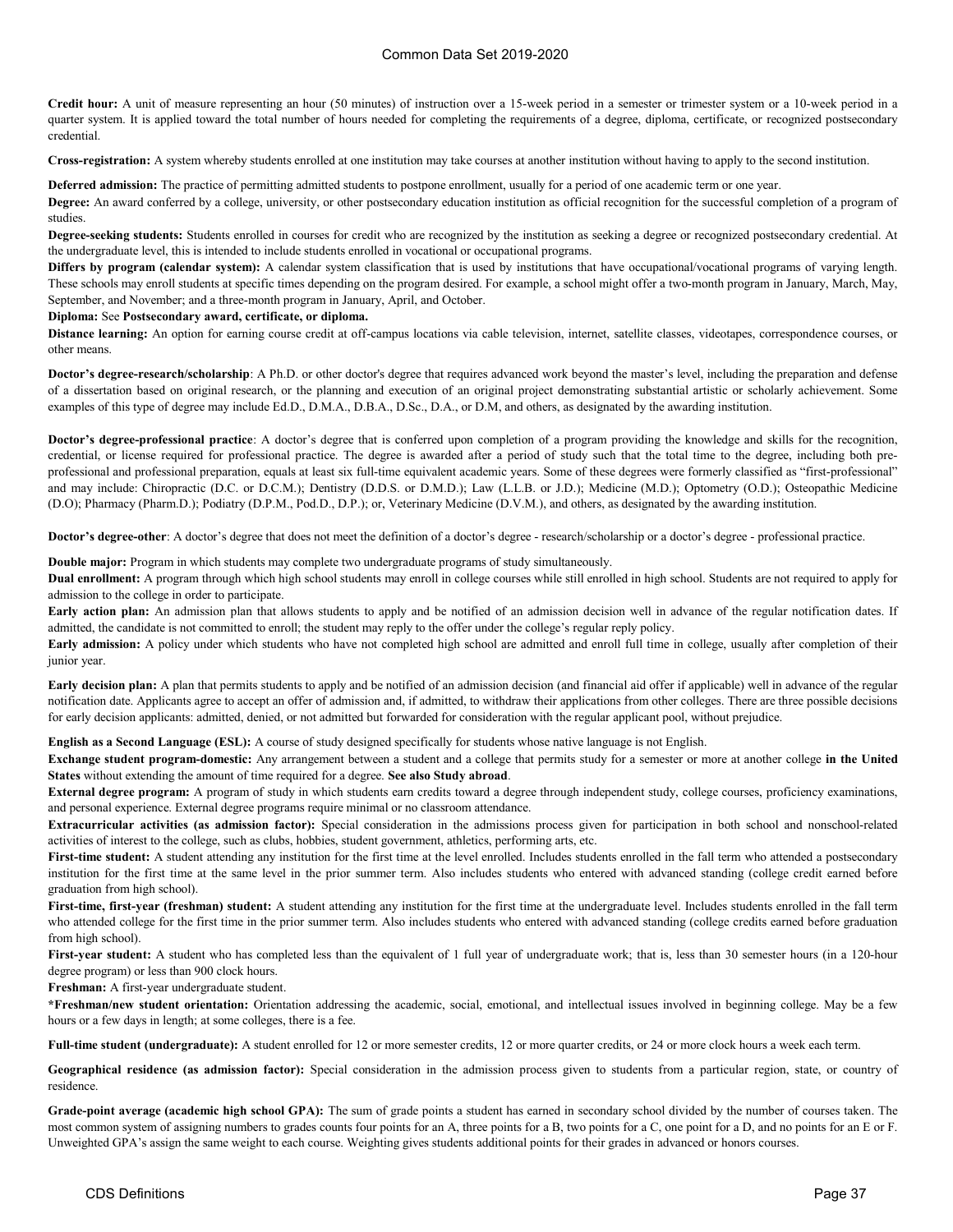Graduate student: A student who holds a bachelor's or equivalent, and is taking courses at the post-baccalaureate level.

\*Health services: Free or low cost on-campus primary and preventive health care available to students.

High school diploma or recognized equivalent: A document certifying the successful completion of a prescribed secondary school program of studies, or the attainment of satisfactory scores on the Tests of General Educational Development (GED), or another state-specified examination.

Hispanic or Latino: A person of Mexican, Puerto Rican, Cuban, South or Central American, or other Spanish culture or origin, regardless of race.

Honors program: Any special program for very able students offering the opportunity for educational enrichment, independent study, acceleration, or some combination of these.

Independent study: Academic work chosen or designed by the student with the approval of the department concerned, under an instructor's supervision, and usually undertaken outside of the regular classroom structure.

In-state tuition: The tuition charged by institutions to those students who meet the state's or institution's residency requirements.

#### International student: See Nonresident alien.

International student group: Student groups that facilitate cultural dialogue, support a diverse campus, assist international students in acclimation and creating a social network.

Internship: Any short-term, supervised work experience usually related to a student's major field, for which the student earns academic credit. The work can be full- or part-time, on- or off-campus, paid or unpaid.

\*Learning center: Center offering assistance through tutors, workshops, computer programs, or audiovisual equipment in reading, writing, math, and skills such as taking notes, managing time, taking tests.

\*Legal services: Free or low cost legal advice for a range of issues (personal and other).

Liberal arts/career combination: Program in which a student earns undergraduate degrees in two separate fields, one in a liberal arts major and the other in a professional or specialized major, whether on campus or through cross-registration.

Master's degree: An award that requires the successful completion of a program of study of generally one or two full-time equivalent academic years of work beyond the bachelor's degree. Some of these degrees, such as those in Theology (M.Div., M.H.L./Rav) that were formerly classified as "first-professional", may require more than two full-time equivalent academic years of work.

Minority affiliation (as admission factor): Special consideration in the admission process for members of designated racial/ethnic minority groups.

\*Minority student center: Center with programs, activities, and/or services intended to enhance the college experience of students of color.

Model United Nations: A simulation activity focusing on conflict resolution, globalization, and diplomacy. Assuming roles as foreign ambassadors and "delegates," students conduct research, engage in debate, draft resolutions, and may participate in a national Model UN conference.

#### Native Hawaiian or Other Pacific Islander: A person having origins in any of the original peoples of Hawaii, Guam, Samoa, or other Pacific Islands.

Nonresident alien: A person who is not a citizen or national of the United States and who is in this country on a visa or temporary basis and does not have the right to remain indefinitely.

\*On-campus day care: Licensed day care for students' children (usually age 3 and up); usually for a fee.

Open admission: Admission policy under which virtually all secondary school graduates or students with GED equivalency diplomas are admitted without regard to academic record, test scores, or other qualifications.

Other expenses (costs): Include average costs for clothing, laundry, entertainment, medical (if not a required fee), and furnishings.

Out-of-state tuition: The tuition charged by institutions to those students who do not meet the institution's or state's residency requirements.

Part-time student (undergraduate): A student enrolled for fewer than 12 credits per semester or quarter, or fewer than 24 clock hours a week each term.

\*Personal counseling: One-on-one or group counseling with trained professionals for students who want to explore personal, educational, or vocational issues.

Post-baccalaureate certificate: An award that requires completion of an organized program of study requiring 18 credit hours beyond the bachelor's; designed for persons who have completed a baccalaureate degree but do not meet the requirements of academic degrees carrying the title of master.

Post-master's certificate: An award that requires completion of an organized program of study of 24 credit hours beyond the master's degree but does not meet the requirements of academic degrees at the doctoral level.

Postsecondary award, certificate, or diploma: Includes the following three IPEDS definitions for postsecondary awards, certificates, and diplomas of varying durations and credit/contact/clock hour requirements:

Less Than 1 Academic Year: Requires completion of an organized program of study at the postsecondary level (below the baccalaureate degree) in less than 1 academic year (2 semesters or 3 quarters) or in less than 900 clock hours by a student enrolled full-time.

At Least 1 But Less Than 2 Academic Years: Requires completion of an organized program of study at the postsecondary level (below the baccalaureate degree) in at least 1 but less than 2 full-time equivalent academic years, or designed for completion in at least 30 but less than 60 credit hours, or in at least 900 but less than 1,800 clock hours.

At Least 2 But Less Than 4 Academic Years: Requires completion of an organized program of study at the postsecondary level (below the baccalaureate degree) in at least 2 but less than 4 full-time equivalent academic years, or designed for completion in at least 60 but less than 120 credit hours, or in at least 1,800 but less than 3,600 clock hours.

Private institution: An educational institution controlled by a private individual(s) or by a nongovernmental agency, usually supported primarily by other than public funds, and operated by other than publicly elected or appointed officials.

Private for-profit institution: A private institution in which the individual(s) or agency in control receives compensation, other than wages, rent, or other expenses for the assumption of risk.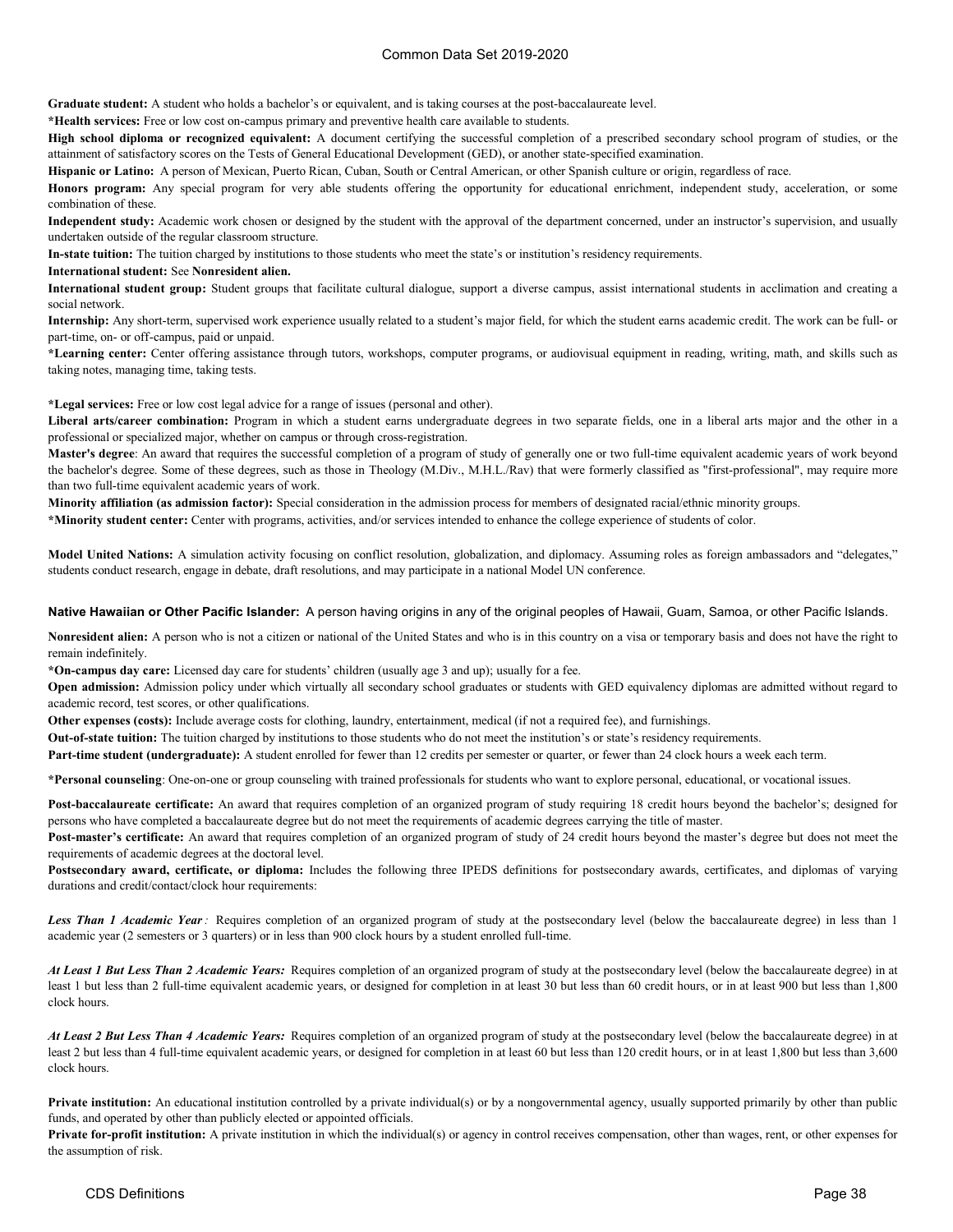Private nonprofit institution: A private institution in which the individual(s) or agency in control receives no compensation, other than wages, rent, or other expenses for the assumption of risk. These include both independent nonprofit schools and those affiliated with a religious organization.

#### Proprietary institution: See Private for-profit institution.

Public institution: An educational institution whose programs and activities are operated by publicly elected or appointed school officials, and which is supported primarily by public funds.

Quarter calendar system: A calendar system in which the academic year consists of three sessions called quarters of about 12 weeks each. The range may be from 10 to 15 weeks. There may be an additional quarter in the summer.

Race/ethnicity: Category used to describe groups to which individuals belong, identify with, or belong in the eyes of the community. The categories do not denote scientific definitions of anthropological origins. A person may be counted in only one group.

Race/ethnicity unknown: Category used to classify students or employees whose race/ethnicity is not known and whom institutions are unable to place in one of the specified racial/ethnic categories.

Recognized Postsecondary Credential: Includes both Title IV eligible degrees, certificates, and other recognized postsecondary credentials. Any credential that is received after completion of a program that is eligible for Title IV federal student aid. Credentials that are awarded to recognize an individual's attainment of measurable technical or industry/occupational skills necessary to obtain employment or advance within an industry occupation. (Generally based on standards developed or endorsed by employers or industry associations).

Religious affiliation/commitment (as admission factor): Special consideration given in the admission process for affiliation with a certain church or faith/religion, commitment to a religious vocation, or observance of certain religious tenets/lifestyle.

\*Religious counseling: One-on-one or group counseling with trained professionals for students who want to explore religious problems or issues.

\*Remedial services: Instructional courses designed for students deficient in the general competencies necessary for a regular postsecondary curriculum and educational setting.

Required fees: Fixed sum charged to students for items not covered by tuition and required of such a large proportion of all students that the student who does NOT pay is the exception. Do not include application fees or optional fees such as lab fees or parking fees.

Resident alien or other eligible non-citizen: A person who is not a citizen or national of the United States and who has been admitted as a legal immigrant for the purpose of obtaining permanent resident alien status (and who holds either an alien registration card [Form I-551 or I-151], a Temporary Resident Card [Form I-688], or an Arrival-Departure Record [Form I-94] with a notation that conveys legal immigrant status, such as Section 207 Refugee, Section 208 Asylee, Conditional Entrant Parolee or Cuban-Haitian).

Room and board (charges)—on campus: Assume double occupancy in institutional housing and 19 meals per week (or maximum meal plan).

Secondary school record (as admission factor): Information maintained by the secondary school that may include such things as the student's high school transcript, class rank, GPA, and teacher and counselor recommendations.

Semester calendar system: A calendar system that consists of two semesters during the academic year with about 16 weeks for each semester of instruction. There may be an additional summer session.

Student-designed major: A program of study based on individual interests, designed with the assistance of an adviser.

Study abroad: Any arrangement by which a student completes part of the college program studying in another country. Can be at a campus abroad or through a cooperative agreement with some other U.S. college or an institution of another country.

\*Summer session: A summer session is shorter than a regular semester and not considered part of the academic year. It is not the third term of an institution operating on a trimester system or the fourth term of an institution operating on a quarter calendar system. The institution may have 2 or more sessions occurring in the summer months. Some schools, such as vocational and beauty schools, have year-round classes with no separate summer session.

Talent/ability (as admission factor): Special consideration given to students with demonstrated talent/abilities in areas of interest to the institution (e.g., sports, the arts, languages, etc.).

Teacher certification program: Program designed to prepare students to meet the requirements for certification as teachers in elementary, middle/junior high, and secondary schools.

Transfer applicant: An individual who has fulfilled the institution's requirements to be considered for admission (including payment or waiving of the application fee, if any) and who has previously attended another college or university and earned college-level credit.

Transfer student: A student entering the institution for the first time but known to have previously attended a postsecondary institution at the same level (e.g., undergraduate). The student may transfer with or without credit.

Transportation (costs): Assume two round trips to student's hometown per year for students in institutional housing or daily travel to and from your institution for commuter students.

Trimester calendar system: An academic year consisting of 3 terms of about 15 weeks each.

Tuition: Amount of money charged to students for instructional services. Tuition may be charged per term, per course, or per credit.

\*Tutoring: May range from one-on-one tutoring in specific subjects to tutoring in an area such as math, reading, or writing. Most tutors are college students; at some colleges, they are specially trained and certified.

Unit: a standard of measurement representing hours of academic instruction (e.g., semester credit, quarter credit, clock hour).

Undergraduate: A student enrolled in a four- or five-year bachelor's degree program, an associate degree program, or a vocational or technical program below the baccalaureate.

\*Veteran's counseling: Helps veterans and their dependents obtain benefits for their selected program and provides certifications to the Veteran's Administration. May also provide personal counseling on the transition from the military to a civilian life.

\*Visually impaired: Any person whose sight loss is not correctable and is sufficiently severe as to adversely affect educational performance.

Volunteer work (as admission factor): Special consideration given to students for activity done on a volunteer basis (e.g., tutoring, hospital care, working with the elderly or disabled) as a service to the community or the public in general.

Wait list: List of students who meet the admission requirements but will only be offered a place in the class if space becomes available.

Weekend college: A program that allows students to take a complete course of study and attend classes only on weekends.